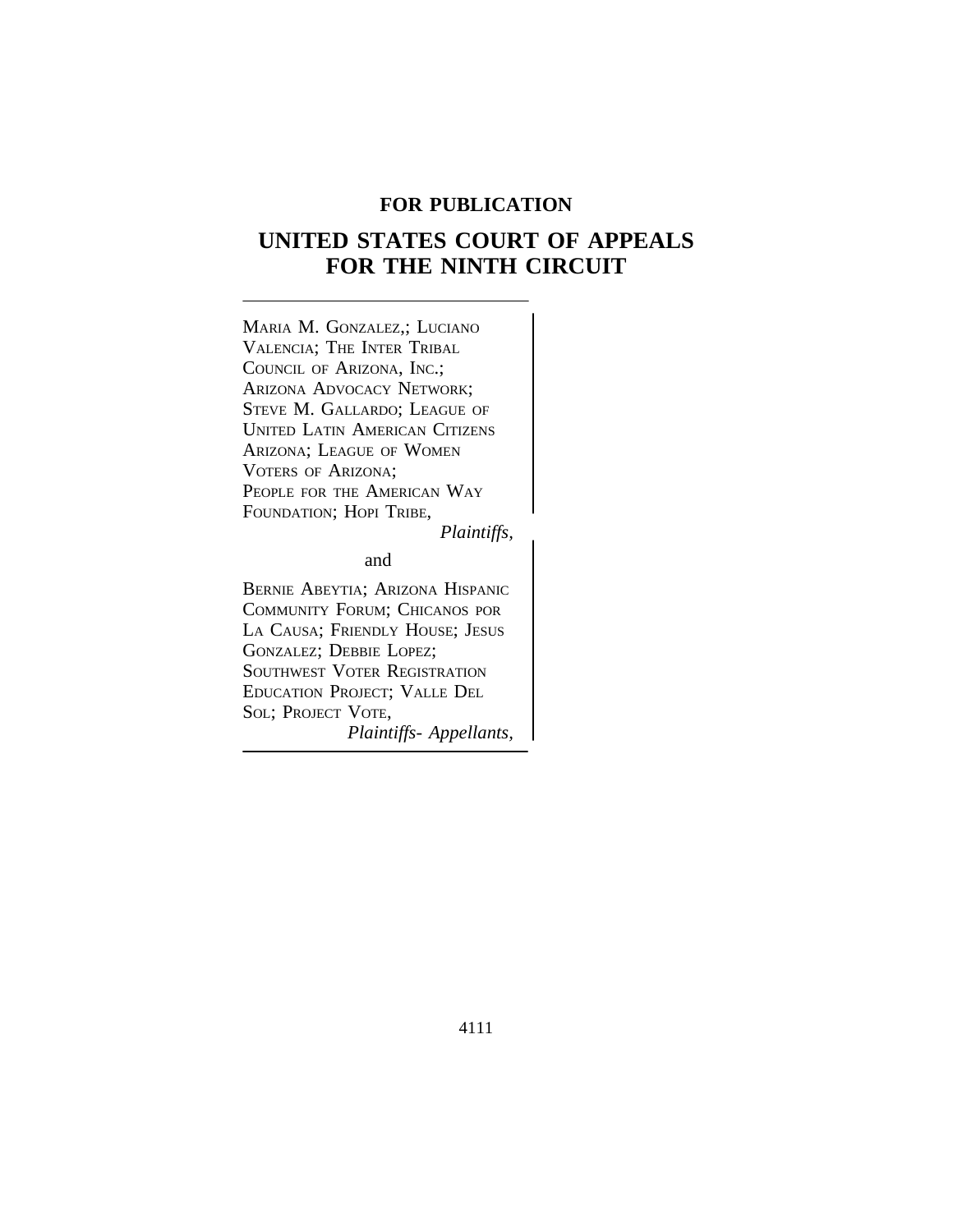$\vert$ 

v.

STATE OF ARIZONA; SHELLY BAKER, La Paz County Recorder; BERTA MANUZ, Greenlee County Recorder; CANDACE OWENS, Coconino County Recorder; LYNN CONSTABLE, Yavapai County Election Director; KELLY DASTRUP, Navajo County Election Director; LAURA DEAN-LYTLE, Pinal County Recorder; JUDY DICKERSON, Graham County Election Director; DONNA HALE, La Paz County Election Director; SUSAN HIGHTOWER MARLAR, Yuma County Recorder; GILBERTO HOYOS, Pinal County Election Director; LAURETTE JUSTMAN, Navajo County Recorder; PATTY HANSEN, Coconino County Election Director; CHRISTINE RHODES, Cochise County Recorder; LINDA HAUGHT ORTEGA, Gila County Recorder; DIXIE MUNDY, Gila County Election Director; BRAD NELSON, Pima County Election Director; KAREN OSBORNE, Maricopa County Election Director;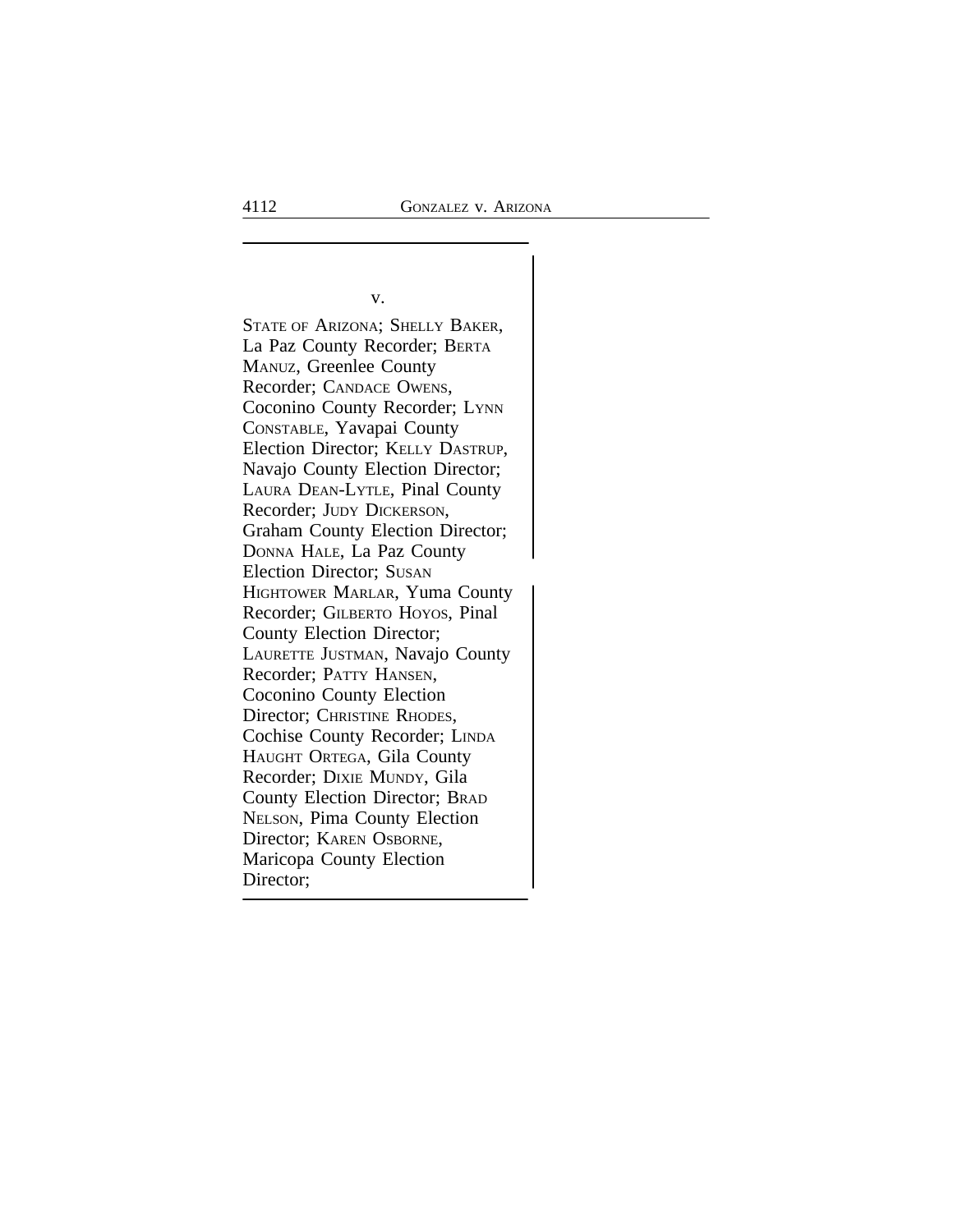YVONNE PEARSON, Greenlee County No. 08-17094 Election Director; PENNY PEW, <br>D.C. Nos. Apache County Election Director; <br>
HELEN PURCELL, Maricopa County <br>
2:06-cv-01268-ROS<br>
06-cv-01362-PCT-HELEN PURCELL, Maricopa County<br>Recorder; F. ANN RODRIGUEZ, Pima JAT Recorder; F. ANN RODRIGUEZ, Pima<br>County Recorder, KEN BENNETT, 06-cv-01575-PHX-County Recorder, KEN BENNETT, *Defendants-Appellees,* EHC

<sup>M</sup>ARIA M. GONZALEZ; BERNIE ABEYTIA; ARIZONA HISPANIC COMMUNITY FORUM; CHICANOS POR LA CAUSA; FRIENDLY HOUSE; JESUS GONZALEZ; DEBBIE LOPEZ; SOUTHWEST VOTER REGISTRATION <sup>E</sup>DUCATION PROJECT; LUCIANO VALENCIA; VALLE DEL SOL; PEOPLE FOR THE AMERICAN WAY FOUNDATION; PROJECT VOTE, *Plaintiffs,*

and the contract of the contract of the contract of the contract of the contract of the contract of the contract of the contract of the contract of the contract of the contract of the contract of the contract of the contra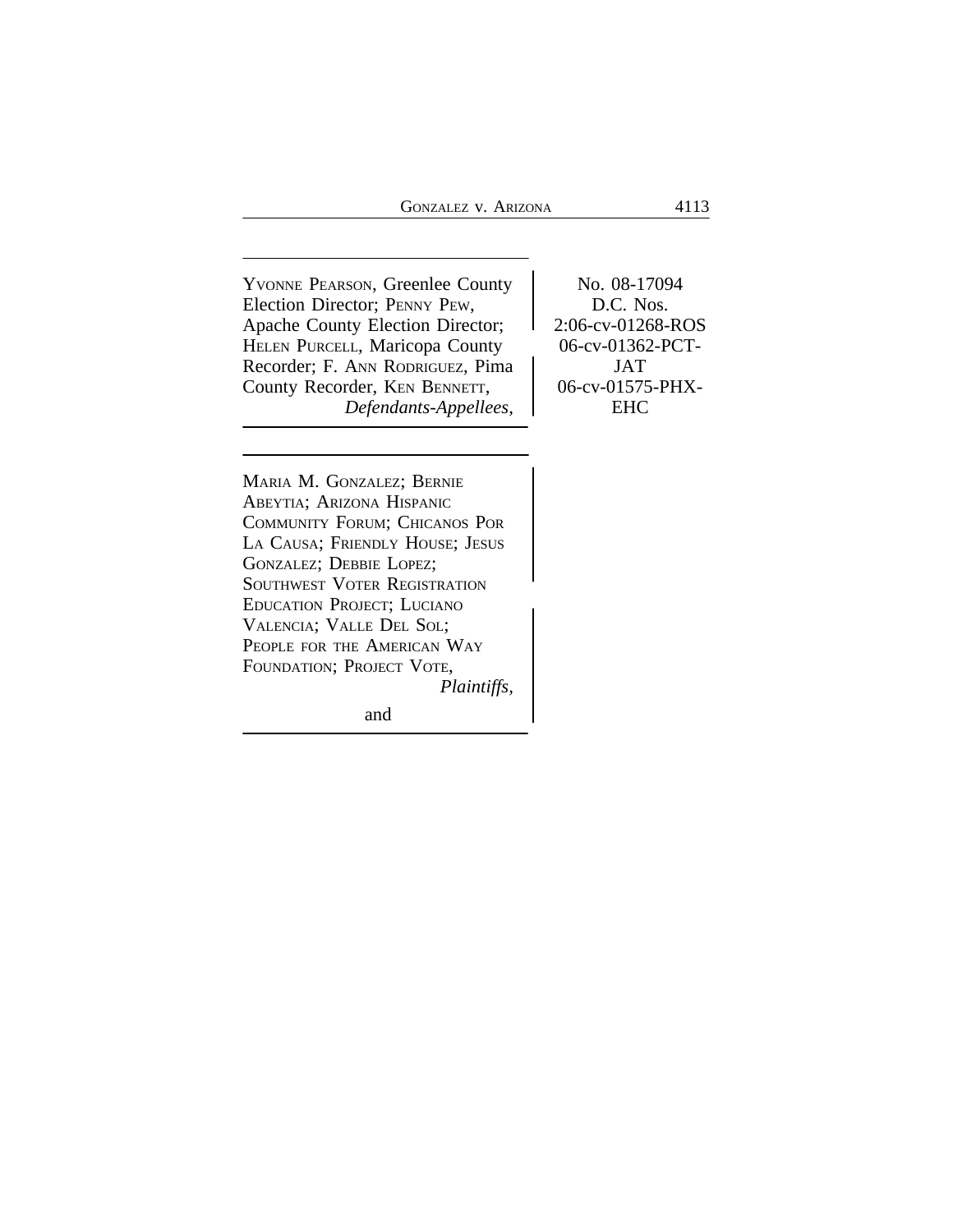<sup>T</sup>HE INTER TRIBAL COUNCIL OF ARIZONA, INC.; ARIZONA ADVOCACY NETWORK; STEVE M. GALLARDO; LEAGUE OF UNITED LATIN AMERICAN CITIZENS ARIZONA; LEAGUE OF WOMEN VOTERS OF ARIZONA; HOPI TRIBE,

*Plaintiffs-Appellants,*

v.

STATE OF ARIZONA; KEN BENNETT; SHELLY BAKER, La Paz County Recorder; BERTA MANUZ, Greenlee County Recorder; CANDACE <sup>O</sup>WENS, Coconino County Recorder; PATTY HANSEN, Coconino County Election Director; KELLY DASTRUP, Navajo County Election Director; LYNN CONSTABLE, Yavapai County Election Director; LAURA DEAN-LYTLE, Pinal County Recorder; JUDY DICKERSON, Graham County Election Director; DONNA HALE, La Paz County Election Director; SUSAN HIGHTOWER MARLAR, Yuma County Recorder; GILBERTO HOYOS, Pinal County Election Director;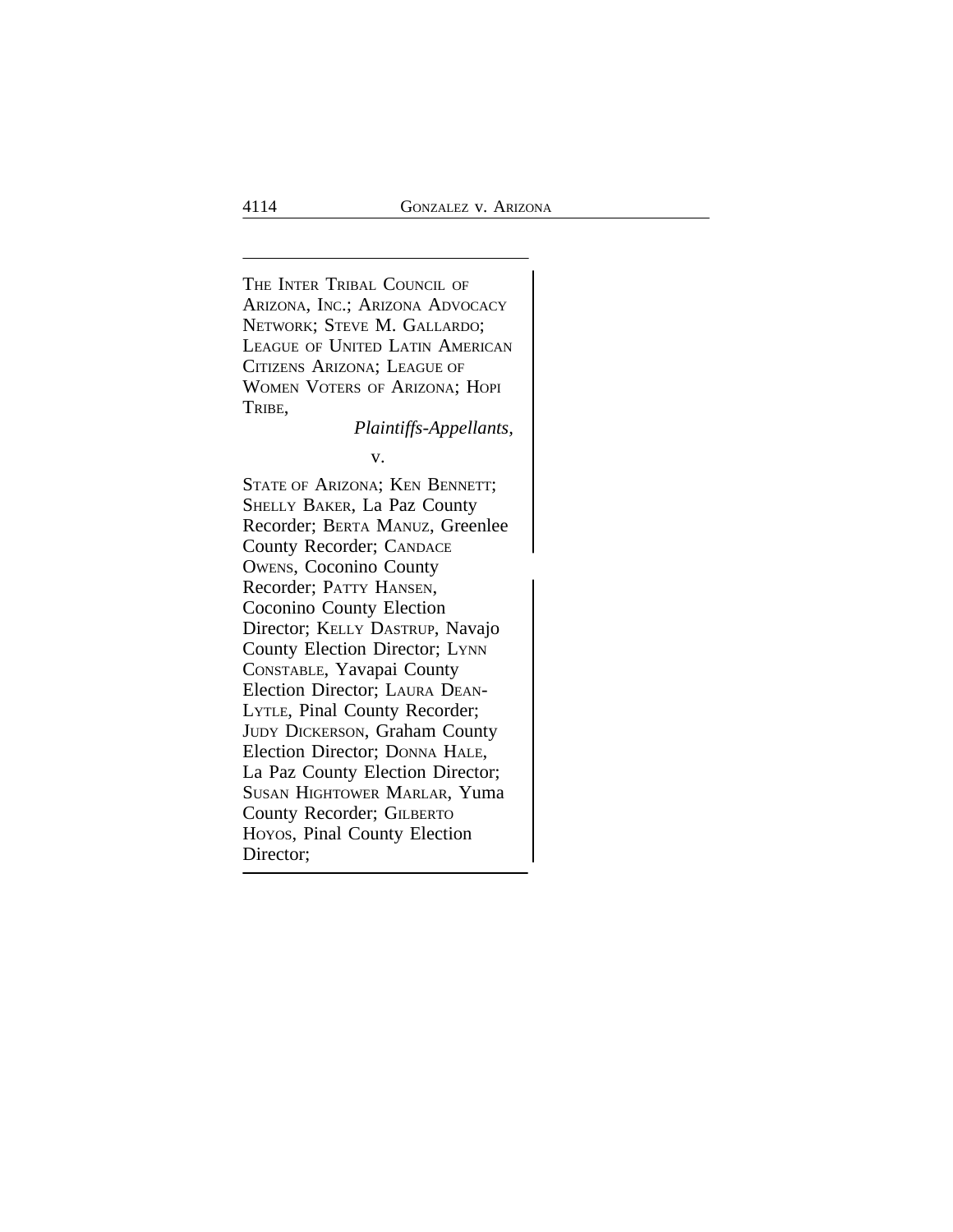| LAURETTE JUSTMAN, Navajo County<br>Recorder; CHRISTINE RHODES,<br>Cochise County Recorder; LINDA<br>HAUGHT ORTEGA, Gila County<br>Recorder; DIXIE MUNDY, Gila<br>County Election Director; BRAD<br><b>NELSON, Pima County Election</b><br>Director; KAREN OSBORNE,<br>Maricopa County Election<br>Director; YVONNE PEARSON,<br>Greenlee County Election<br>Director; PENNY PEW, Apache<br>County Election Director; HELEN<br>PURCELL, Maricopa County<br>Recorder; F. ANN RODRIGUEZ, Pima<br>County Recorder,<br>Defendants-Appellees, | No. 08-17115<br>$D.C.$ No.<br>2:06-cv-01268-ROS<br>OPINION |
|----------------------------------------------------------------------------------------------------------------------------------------------------------------------------------------------------------------------------------------------------------------------------------------------------------------------------------------------------------------------------------------------------------------------------------------------------------------------------------------------------------------------------------------|------------------------------------------------------------|
|----------------------------------------------------------------------------------------------------------------------------------------------------------------------------------------------------------------------------------------------------------------------------------------------------------------------------------------------------------------------------------------------------------------------------------------------------------------------------------------------------------------------------------------|------------------------------------------------------------|

Appeals from the United States District Court for the District of Arizona Roslyn O. Silver, Chief District Judge, Presiding

> Argued and Submitted June 21, 2011—Pasadena, California

> > Filed April 17, 2012

Before: Alex Kozinski, Chief Judge, Harry Pregerson, Pamela Ann Rymer, Susan P. Graber, Marsha S. Berzon, Johnnie B. Rawlinson, Richard R. Clifton, Jay S. Bybee, Sandra S. Ikuta, N. Randy Smith, and Mary H. Murguia, Circuit Judges.**<sup>1</sup>**

**1** Judge Rymer participated in oral argument and deliberations but passed away before joining any opinion.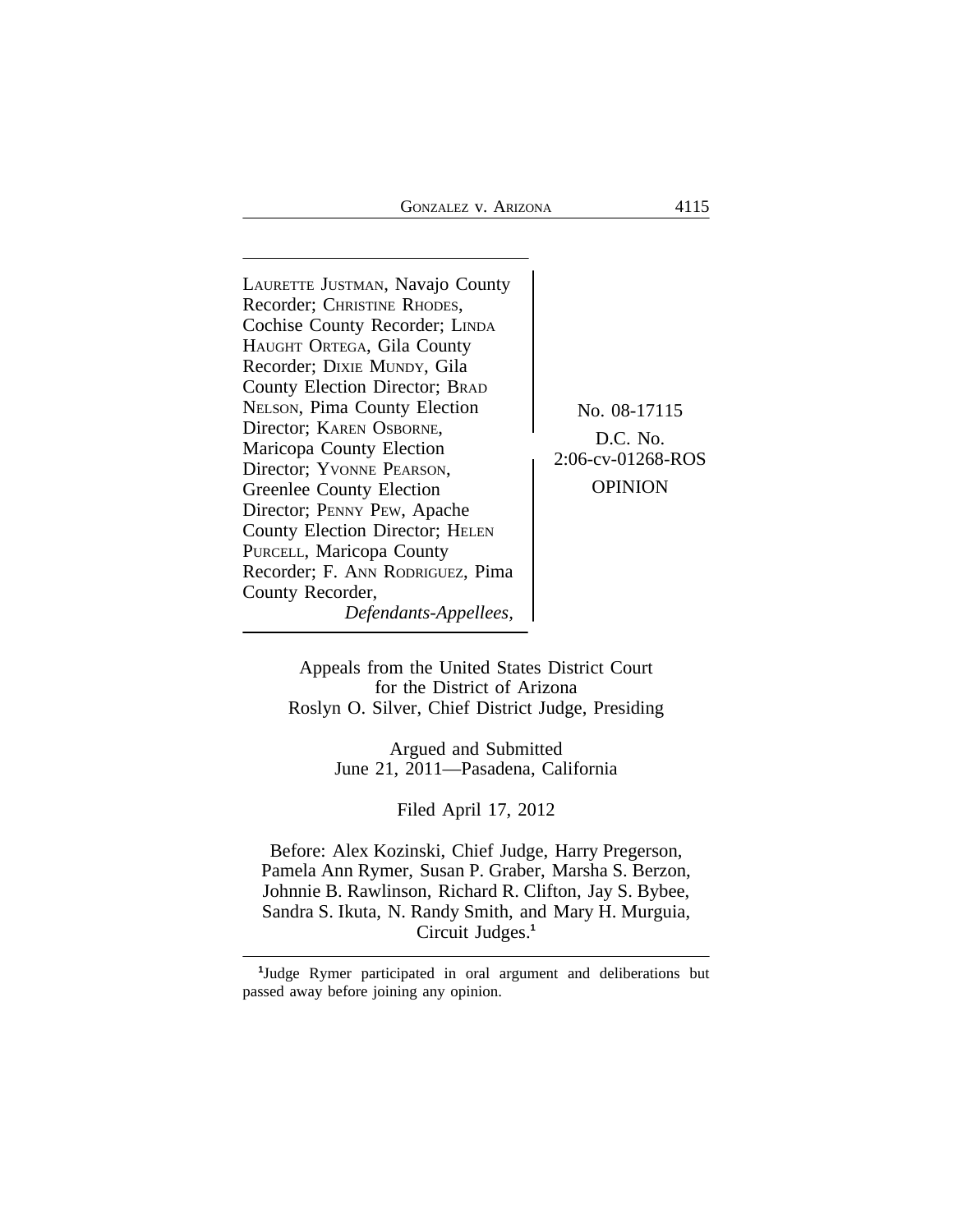Opinion by Judge Ikuta; Concurrence by Chief Judge Kozinski; Concurrence by Judge Berzon; Partial Concurrence and Partial Dissent by Judge Pregerson; Partial Concurrence and Partial Dissent by Judge Rawlinson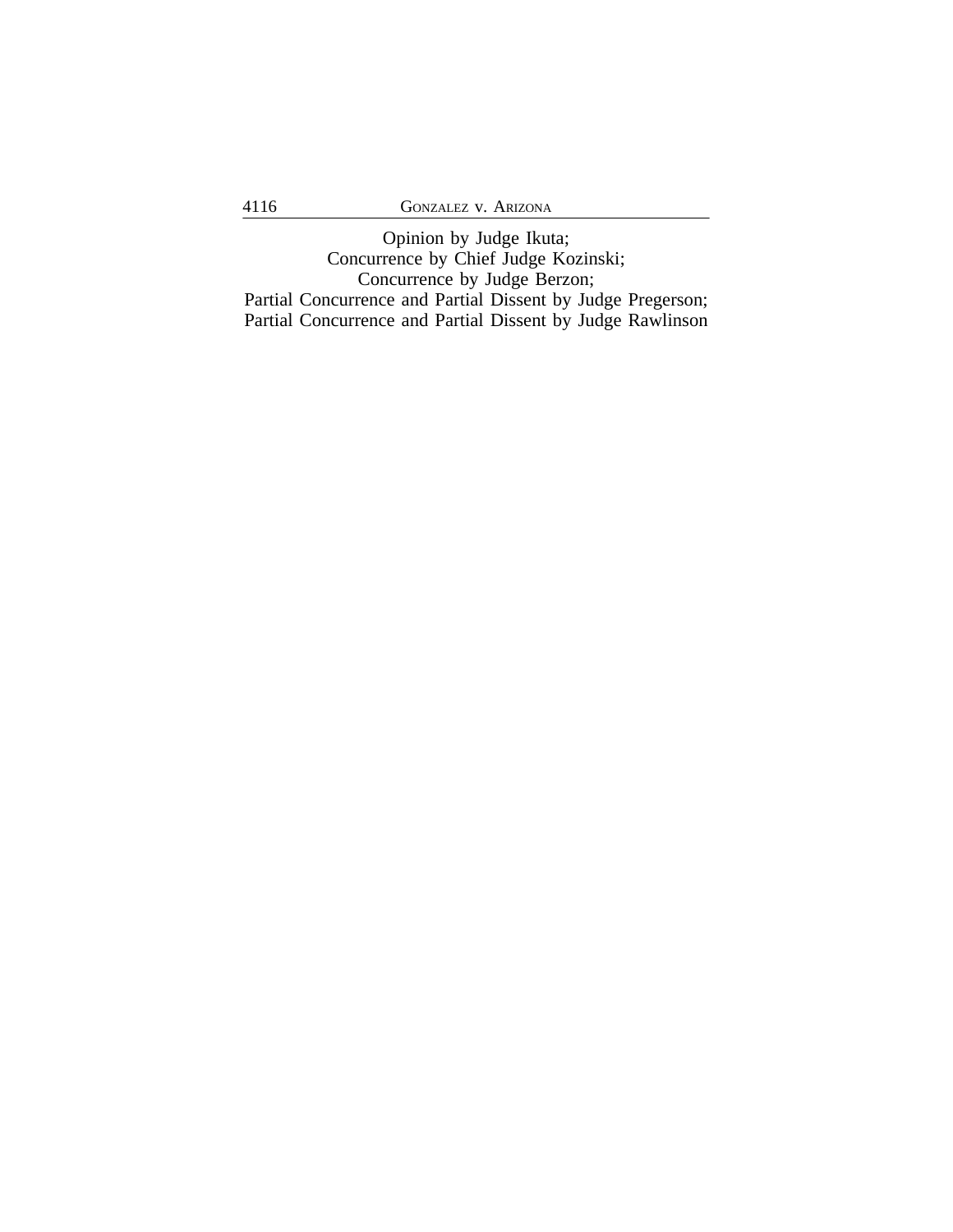# **COUNSEL**

Nina Perales, Esq. (argued), Mexican American Legal Defense and Educational Fund, San Antonio, Texas, for plaintiffs-appellants Jesus Gonzalez, et al.

Jon M. Greenbaum, Esq. (argued), Robert A. Kengle, Lawyers' Committee for Civil Rights Under Law, Washington, D.C., David J. Bodney, Esq., Steptoe & Johnson, LLP, Phoenix, Arizona, David B. Rosenbaum, Esq., Thomas L. Hudson, Esq., Osborn Maledon, P.A., Phoenix, Arizona, Joe P. Sparks, Esq., The Sparks Law Firm, Scottsdale, Arizona, Daniel B. Kohrman, Esq., AARP, Washington, D.C., for plaintiffsappellants The Inter Tribal Council of Arizona, et al.

Samuel R. Bagenstos (argued), DOJ, Washington, D.C., for amicus curiae United States.

Thomas C. Horne (argued), Attorney General, Phoenix, Arizona, Mary O'Grady, Solicitor General, Phoenix, Arizona, for defendant-appellee Ken Bennett.

# **OPINION**

IKUTA, Circuit Judge:

Proposition 200 requires prospective voters in Arizona to provide proof of U.S. citizenship in order to register to vote,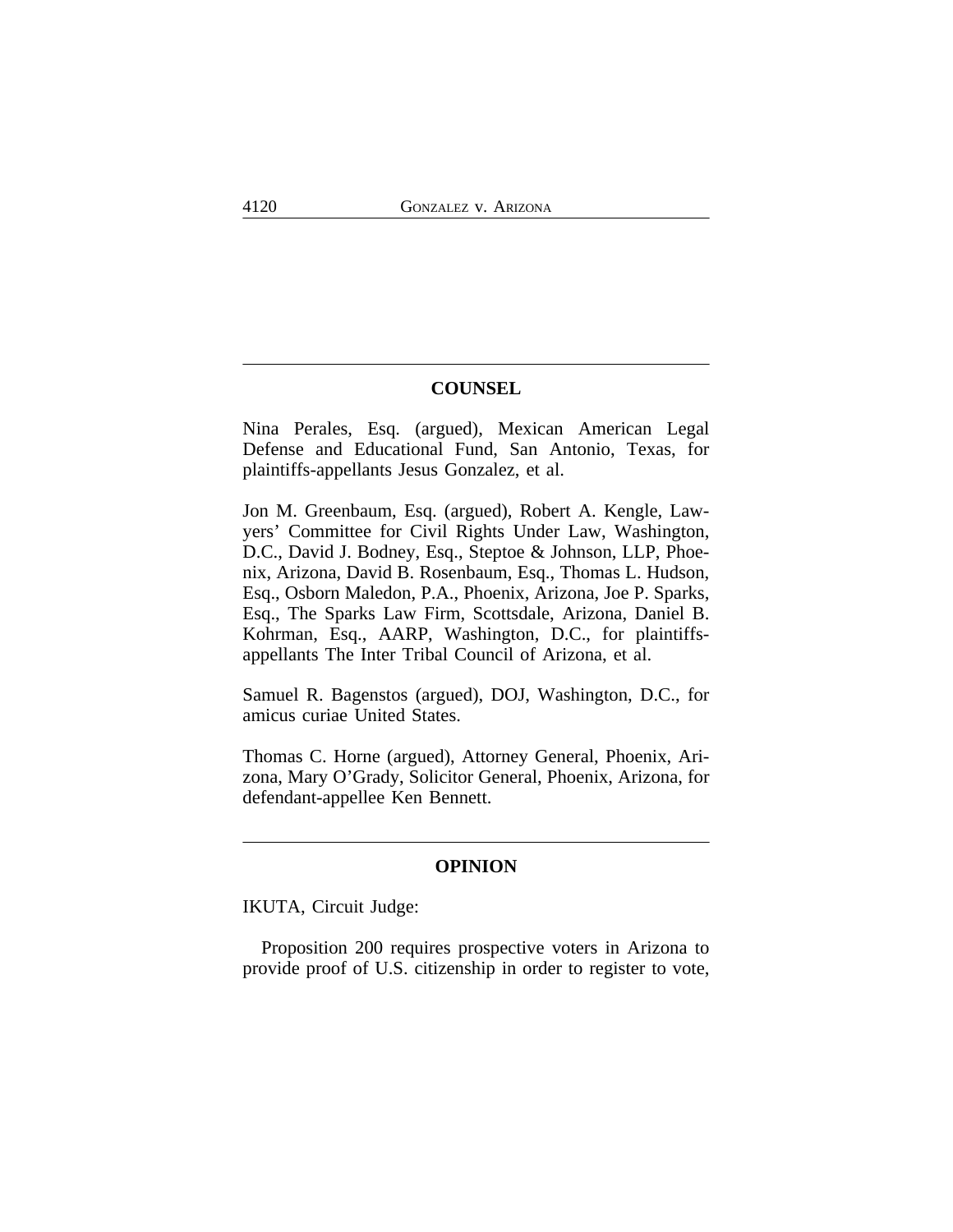| <b>GONZALEZ V. ARIZONA</b><br>4121 |  |  |  |
|------------------------------------|--|--|--|
|------------------------------------|--|--|--|

*see* Ariz. Rev. Stat. § 16-166(F) (the "registration provision"), and requires registered voters to show identification to cast a ballot at the polls, *see* Ariz. Rev. Stat. § 16-579(A) (the "polling place provision"). This appeal raises the questions whether Proposition 200 violates § 2 of the Voting Rights Act of 1965 (VRA), 42 U.S.C. § 1973, is unconstitutional under the Fourteenth or Twenty-fourth Amendments to the Constitution, or is void as inconsistent with the National Voter Registration Act of 1993 (NVRA), 42 U.S.C. §§ 1973gg *et seq*. We uphold Proposition 200's requirement that voters show identification at the polling place, but conclude that the NVRA supersedes Proposition 200's registration provision as that provision is applied to applicants using the National Mail Voter Registration Form (the "Federal Form") to register to vote in federal elections.

I

On November 2, 2004, Arizona voters passed a state initiative, Proposition 200, which (upon proclamation of the Governor) enacted various revisions to the state's election laws. As explained in more detail below, Proposition 200's registration provision amended Arizona's voter registration procedures to require the County Recorder to "reject any application for registration that is not accompanied by satisfactory evidence of United States citizenship." Ariz. Rev. Stat. § 16-166(F). Proposition 200's polling place provision amended Arizona's election day procedures to require voters to present specified forms of identification at the polls. *See id.*  $§$  16-579(A).

Shortly after Proposition 200's passage, a number of plaintiffs filed lawsuits against Arizona**<sup>2</sup>** to enjoin these changes. Two groups of plaintiffs are relevant to this appeal: the Gon-

<sup>&</sup>lt;sup>2</sup>We refer to the defendants collectively as "Arizona," even though Arizona county recorders were also named as individual defendants.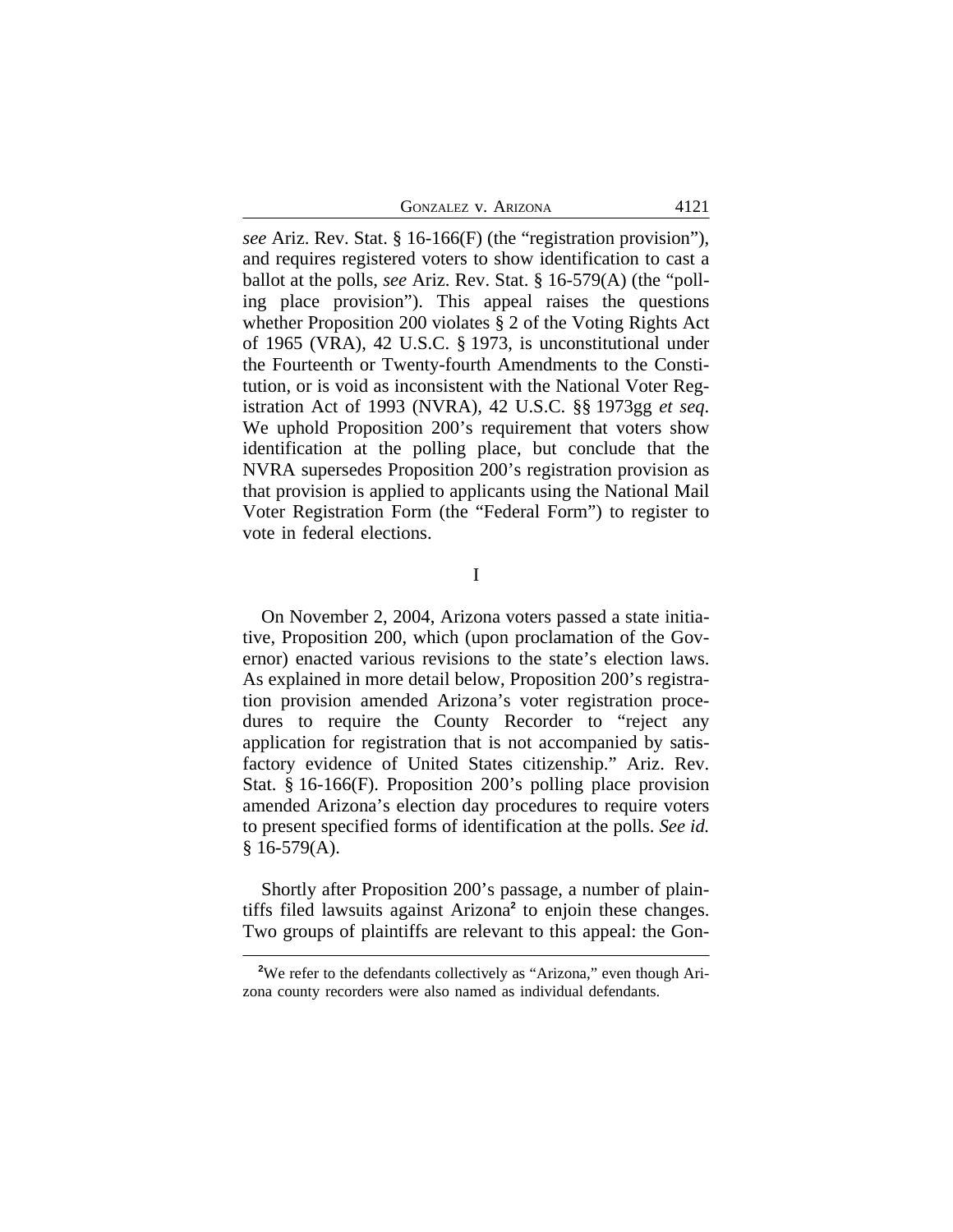zalez plaintiffs (Gonzalez) and the Inter Tribal Council of Arizona plaintiffs (ITCA).**<sup>3</sup>**

The district court consolidated the various complaints. After the district court denied the plaintiffs' motion for a preliminary injunction, Gonzalez and ITCA appealed. *See Gonzalez v. Arizona* (*Gonzalez I*), 485 F.3d 1041, 1046 (9th Cir. 2007). Because the briefing schedule for the appeal extended beyond the 2006 election, Gonzalez and ITCA moved for an emergency interlocutory injunction (which would prevent the implementation of Proposition 200 pending the disposition of the appeal of the district court's denial of a preliminary injunction), which we granted. *See id.* After Arizona petitioned for certiorari, the Supreme Court vacated the emergency injunction and remanded the case to this court for a determination of the merits of the appeal. *See Purcell v. Gonzalez*, 549 U.S. 1, 5-6 (2006) (per curiam).

On remand, Gonzalez and ITCA pursued their claim for preliminary injunctive relief only with respect to Proposition 200's registration requirement. *Gonzalez I*, 485 F.3d at 1048. The panel in *Gonzalez I* affirmed the district court's denial of the preliminary injunction, holding that Proposition 200's registration provision was not an unconstitutional poll tax and was not superseded by the NVRA. *See id.* at 1049, 1050-51.

On remand, the district court held that Proposition 200's polling place provision was not a poll tax under the Twentyfourth Amendment and its registration provision did not conflict with the NVRA, and granted summary judgment to Ari-

**<sup>3</sup>** Jesus Gonzalez represented one group of plaintiffs, which consisted of individual Arizona residents and organizational plaintiffs. The Inter Tribal Council of Arizona, a non-profit organization of twenty Arizona tribes, represented another group of plaintiffs, which included the Hopi Tribe, Representative Steve Gallardo from the Arizona State House of Representatives, the League of Women Voters of Arizona, the League of United Latin American Citizens, the Arizona Advocacy Network, and People For the American Way Foundation.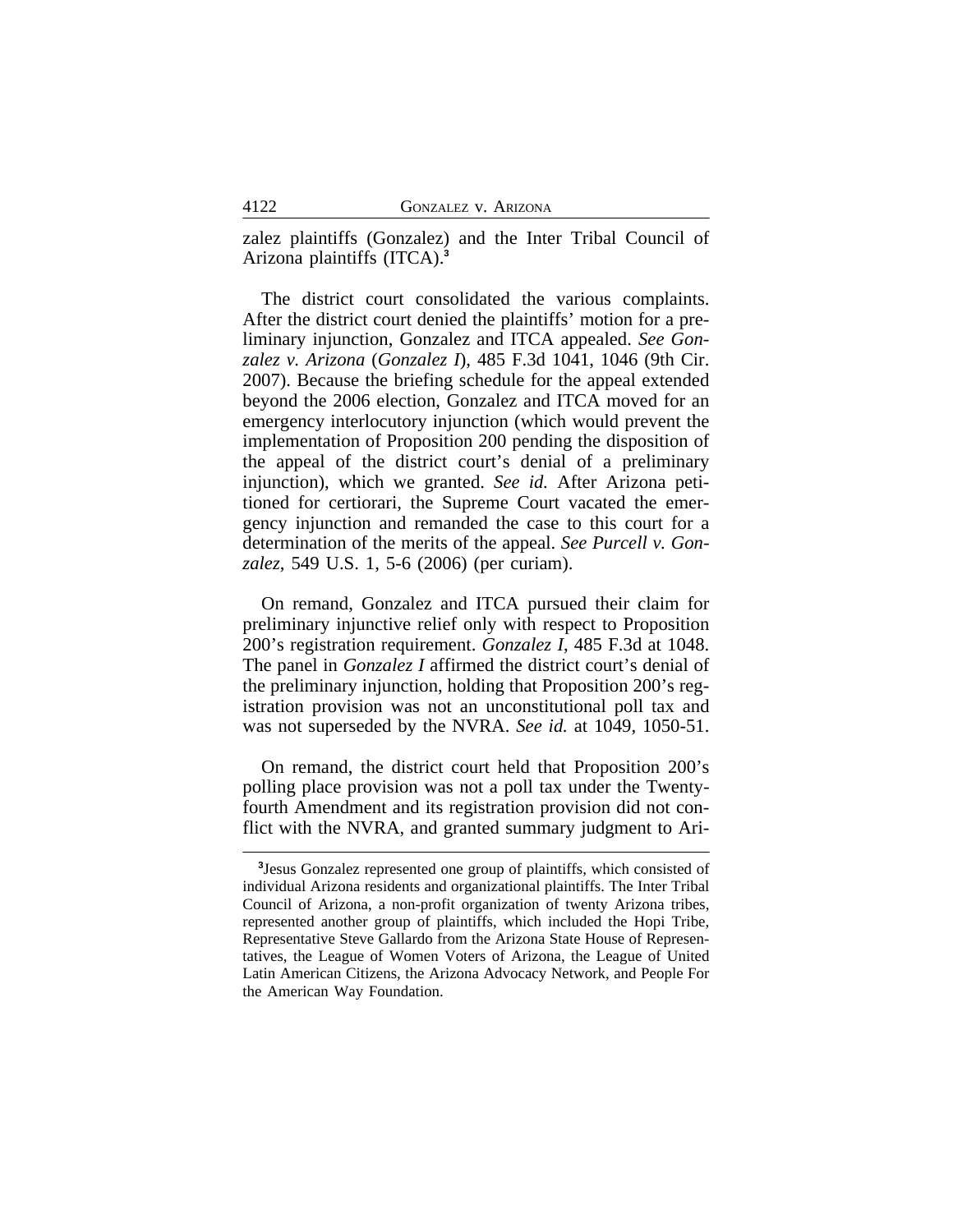| <b>GONZALEZ V. ARIZONA</b><br>4123 |  |
|------------------------------------|--|
|------------------------------------|--|

zona on these claims. After trial, the district court resolved all other claims in favor of Arizona, holding that Proposition 200 did not violate § 2 of the VRA or the Equal Protection Clause of the Fourteenth Amendment and did not constitute a poll tax under the Fourteenth Amendment.

Gonzalez and ITCA appealed the district court's rulings on the NVRA and Twenty-fourth Amendment claims. In addition, ITCA challenged the court's determination that Proposition 200 was not a poll tax under the Fourteenth Amendment, and Gonzalez challenged the court's determinations on the Voting Rights Act and Equal Protection Clause claims. A three-judge panel affirmed in part and reversed in part, holding that Proposition 200's polling place provision did not violate the VRA or the Fourteenth and Twenty-fourth Amendments, but that Proposition 200's registration provision was superseded by the NVRA. *Gonzalez v. Arizona* (*Gonzalez II*), 624 F.3d 1162 (9th Cir. 2010). In deciding Gonzalez and ITCA's challenge to the registration provision, the panel overruled the contrary holding of *Gonzalez I* on the ground that an exception to the law of the case rule applied.**<sup>4</sup>**

We now hold that the exceptions to the law of the case doctrine are not exceptions to our general "law of the circuit" rule, i.e., the rule that a pub-

<sup>&</sup>lt;sup>4</sup>Under the law of the case doctrine, a court will generally refuse to reconsider an issue that has already been decided by the same court or a higher court in the same case. *See Jeffries v. Wood*, 114 F.3d 1484, 1488-89 (9th Cir. 1997) (en banc). We have recognized exceptions to the law of the case doctrine, however, where "(1) the decision is clearly erroneous and its enforcement would work a manifest injustice, (2) intervening controlling authority makes reconsideration appropriate, or (3) substantially different evidence was adduced at a subsequent trial." *Id.* at 1489 (footnote omitted) (quoting *Caldwell v. Unified Capital Corp.* (*In re Rainbow Magazine, Inc.*), 77 F.3d 278, 281 (9th Cir. 1996)) (internal quotation marks omitted). Some of our cases indicated that a three-judge panel could rely on these exceptions to overrule the law of an earlier published opinion, so long as no subsequent panel had yet relied on it. *See id.* at 1492-93; *see also Mendenhall v. NTSB*, 213 F.3d 464, 469 n.3 (9th Cir. 2000); *Tahoe-Sierra Pres. Council, Inc. v. Tahoe Reg'l Planning Agency*, 216 F.3d 764, 786-88 (9th Cir. 2000).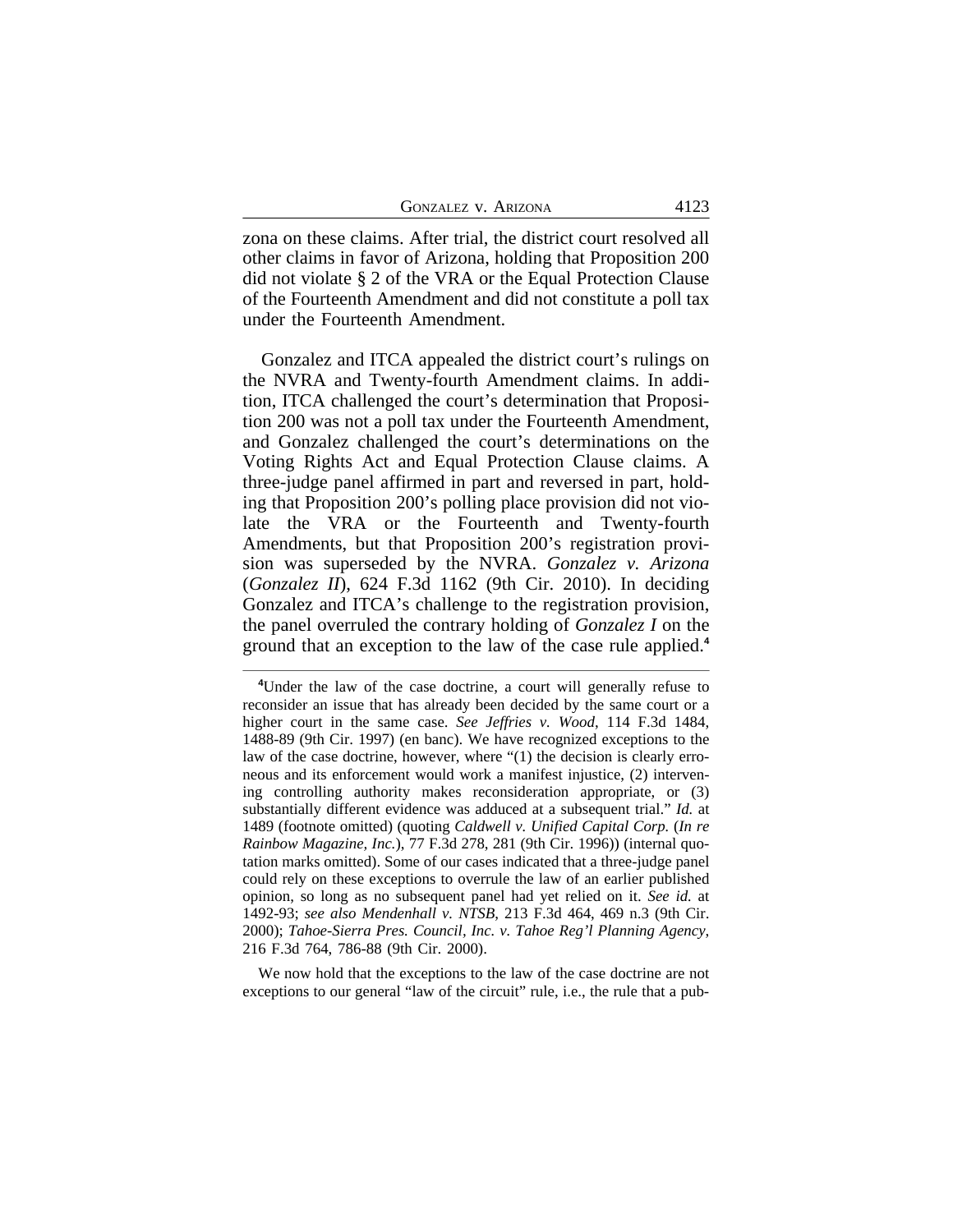*See id.* at 1185-91. A majority of the active judges of the court voted to rehear the case en banc.

#### II

We first consider Proposition 200's registration provision. *See* Ariz. Rev. Stat. § 16-166(F). Gonzalez and ITCA contend that this provision is preempted by the NVRA under both the Supremacy Clause and the Elections Clause of the U.S. Constitution. In response, Arizona relies on the Supremacy Clause's "presumption against preemption," *see Medtronic, Inc. v. Lohr*, 518 U.S. 470, 485 (1996), to argue that the NVRA neither expressly nor impliedly preempts state voter registration laws. Before addressing the parties' arguments, we first consider whether the framework of the Elections Clause or the Supremacy Clause properly governs this question.

## A

**[1]** The Elections Clause establishes a unique relationship between the state and federal governments. It provides:

lished decision of this court constitutes binding authority which "must be followed unless and until overruled by a body competent to do so," *Hart v. Massanari*, 266 F.3d 1155, 1170 (9th Cir. 2001). To the extent that our prior cases suggested otherwise, *see Jeffries*, 114 F.3d at 1492-93; *Mendenhall*, 213 F.3d at 469 n.3; *Tahoe-Sierra Pres. Council, Inc.*, 216 F.3d at 786-88, they are overruled. This determination, however, does not affect other recognized exceptions to the law of the circuit rule. *See Miller v. Gammie*, 335 F.3d 889, 900 (9th Cir. 2003) (en banc) (holding that where "the relevant court of last resort" has "undercut the theory or reasoning underlying the prior circuit precedent in such a way that the cases are clearly irreconcilable," then "a three-judge panel of this court and district courts should consider themselves bound by the intervening higher authority and reject the prior opinion of this court as having been effectively overruled"); *see also Nat'l Cable & Telecomms. Ass'n v. Brand X Internet Servs.*, 545 U.S. 967, 982 (2005) (holding that a "court's prior judicial construction of a statute trumps an agency construction otherwise entitled to *Chevron* deference only if the prior court decision holds that its construction follows from the unambiguous terms of the statute and thus leaves no room for agency discretion").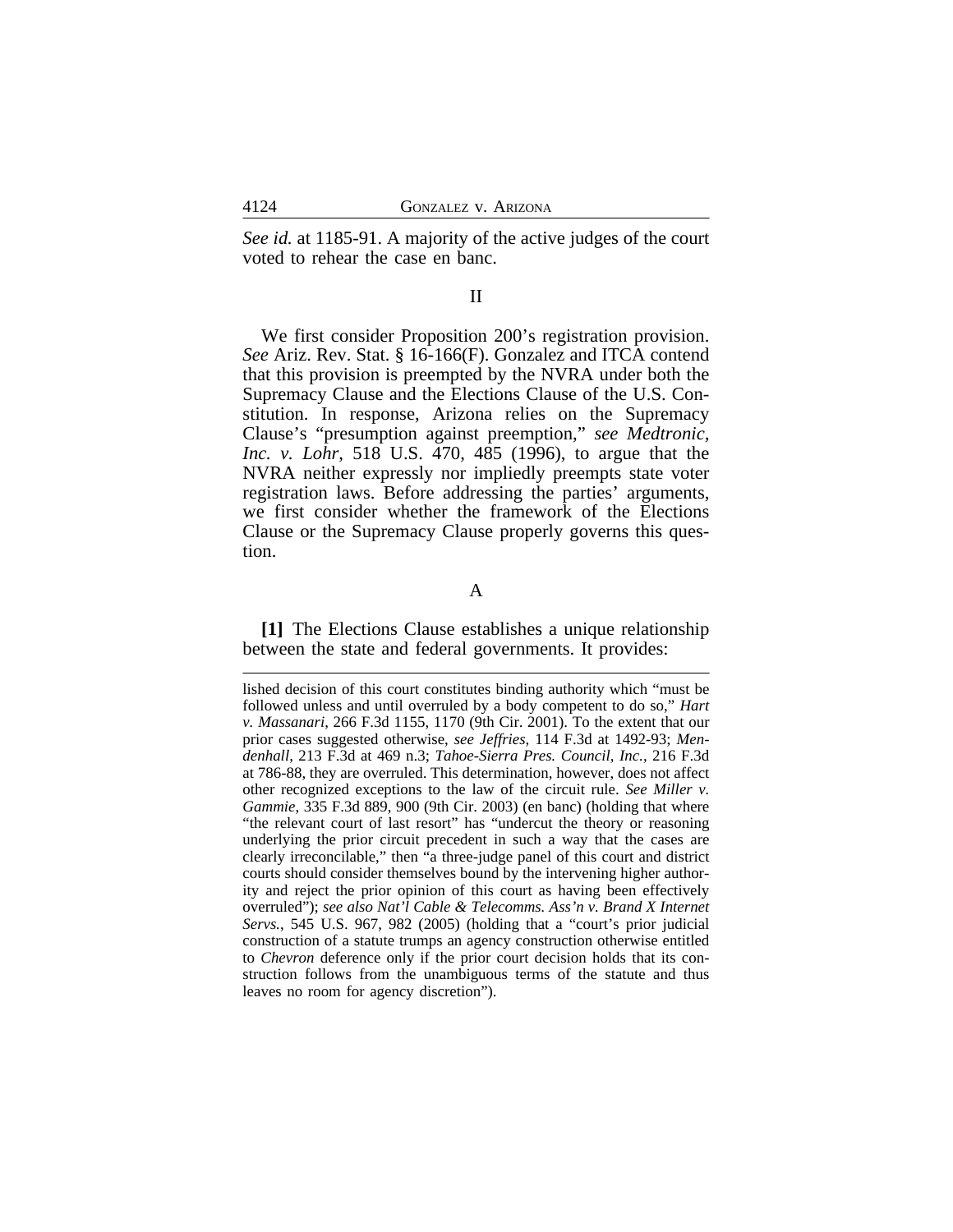The Times, Places and Manner of holding Elections for Senators and Representatives, shall be prescribed in each State by the Legislature thereof; but the Congress may at any time by Law make or alter such Regulations, except as to the Places of chusing Senators.

U.S. Const. art. I, § 4, cl. 1. In a nutshell, state governments are given the initial responsibility for regulating the mechanics of federal elections, but Congress is given the authority to "make or alter" the states' regulations.

The history of the Elections Clause reveals the reasoning behind its unusual delegation of power. Under the Articles of Confederation, the states had full authority to maintain, appoint, or recall congressional delegates.**<sup>5</sup>** At the Philadelphia Convention, delegates expressed concern that, if left unfettered, states could use this power to frustrate the creation of the national government, *see U.S. Term Limits, Inc. v. Thornton*, 514 U.S. 779, 808-09 (1995), most obviously by neglecting to hold federal elections. The Framers decided that Congress should be given the authority to oversee the states' procedures related to national elections as a safeguard against potential state abuse. *See id.*; *see also* The Federalist No. 59, at 168 (Alexander Hamilton) (Ron P. Fairfield ed., 2d ed. 1981) (explaining that "[n]othing can be more evident, than that an exclusive power of regulating elections for the national government, in the hands of the State legislatures, would leave the existence of the Union entirely at their mercy"). Over the protest of some Southern delegates,<sup>6</sup> the

**<sup>5</sup>** *See* Articles of Confederation of 1781, art. V ("[D]elegates shall be annually appointed in such manner as the legislature of each State shall direct . . . with a power reserved to each state, to recall its delegates  $\ldots$ .").

**<sup>6</sup>**South Carolinian delegates Charles Pinckney and John Rutledge moved to exclude the language giving Congress this supervisory power over the states. 5 *The Debates in the Several State Conventions, on the*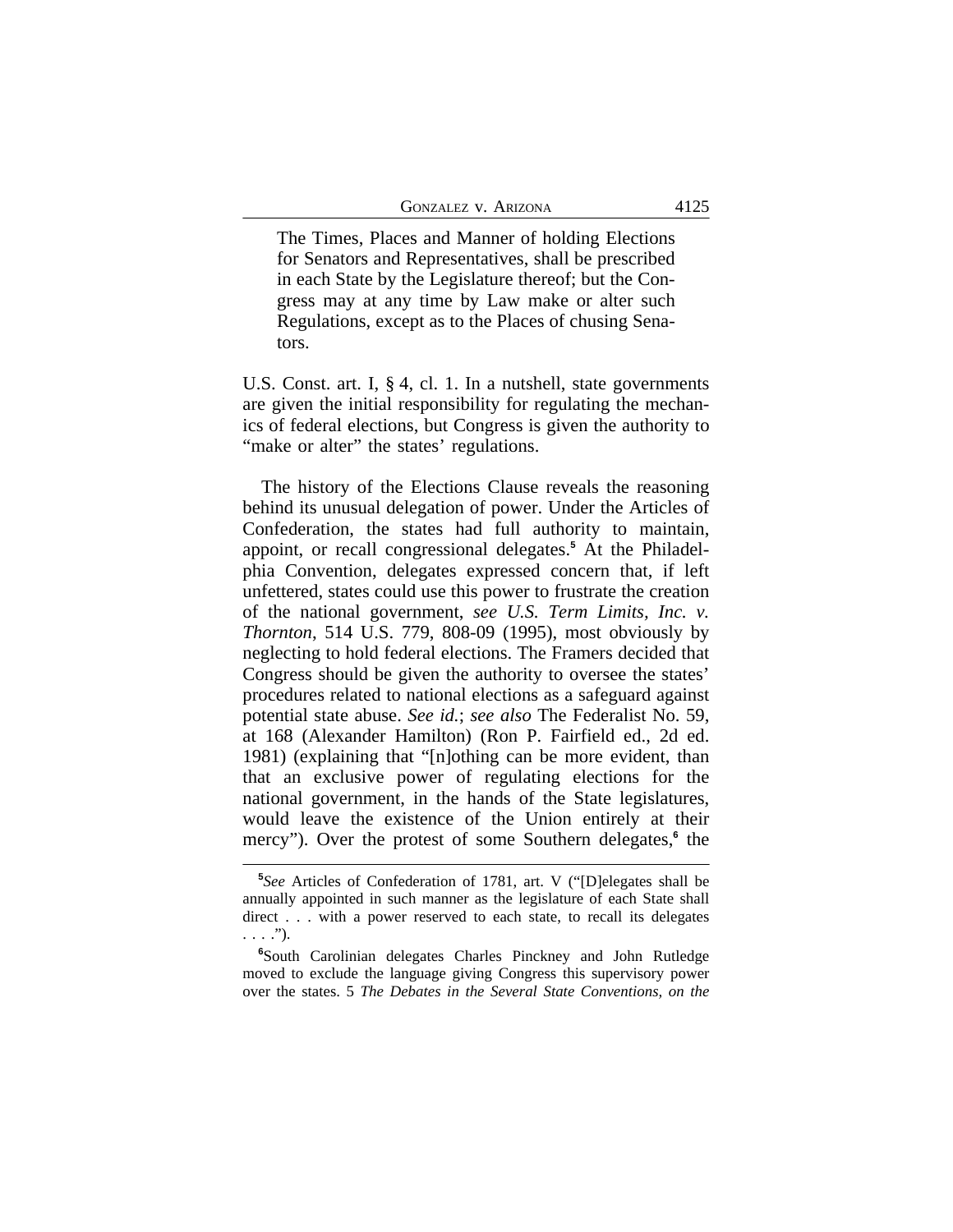Framers approved language giving Congress power to "make or alter" the states' regulations. *See* 5 Elliot's Debates 401-02 (statement of James Madison). As modified to give Congress this supervisory power, this language became the Elections Clause.**<sup>7</sup>**

**[2]** Thus, the Elections Clause empowers both the federal and state governments to enact laws governing the mechanics of federal elections. The clause gives states the default authority to prescribe the "Times, Places and Manner" of conducting federal elections. Nevertheless, because Congress "may at any time by Law make or alter" the regulations passed by the state, power over federal election procedures is ultimately "committed to the exclusive control of Congress." *Colegrove v. Green*, 328 U.S. 549, 554 (1946).**<sup>8</sup>** While Congress may not

**<sup>7</sup>**Alexander Hamilton described the need for congressional oversight of the states as follows:

[The Framers] have submitted the regulation of elections for the federal government, in the first instance, to the local administrations; which, in ordinary cases, and when no improper views prevail, may be both more convenient and more satisfactory; but they have reserved to the national authority a right to interpose, whenever extraordinary circumstances might render that interposition necessary to its safety.

The Federalist No. 59, at 168.

<sup>8</sup>The Court has generally construed Congress's authority under the Elections Clause expansively. *See, e.g.*, *United States v. Mosley*, 238 U.S. 383, 386 (1915) (authority to enforce the right of an eligible voter to cast ballot and have ballot counted); *Ex Parte Coy*, 127 U.S. 731, 753-54

*Adoption of the Federal Constitution, as Recommended by the General Convention at Philadelphia, in 1787*. Together with the Journal of the Federal Convention, Luther Martin's Letter, Yates's Minutes, Congressional Opinions, Virginia and Kentucky Resolutions of '98-'99, and Other Illustrations of the Constitution 401 (photo. reprint 1987) (Jonathan Elliot ed., 2d ed. 1901) [hereinafter Elliot's Debates]. "The states, they contended, could and must be relied on" to regulate legislative appointments. *Id.*; *see also Vieth v. Jubelirer*, 541 U.S. 267, 275-76 (2004).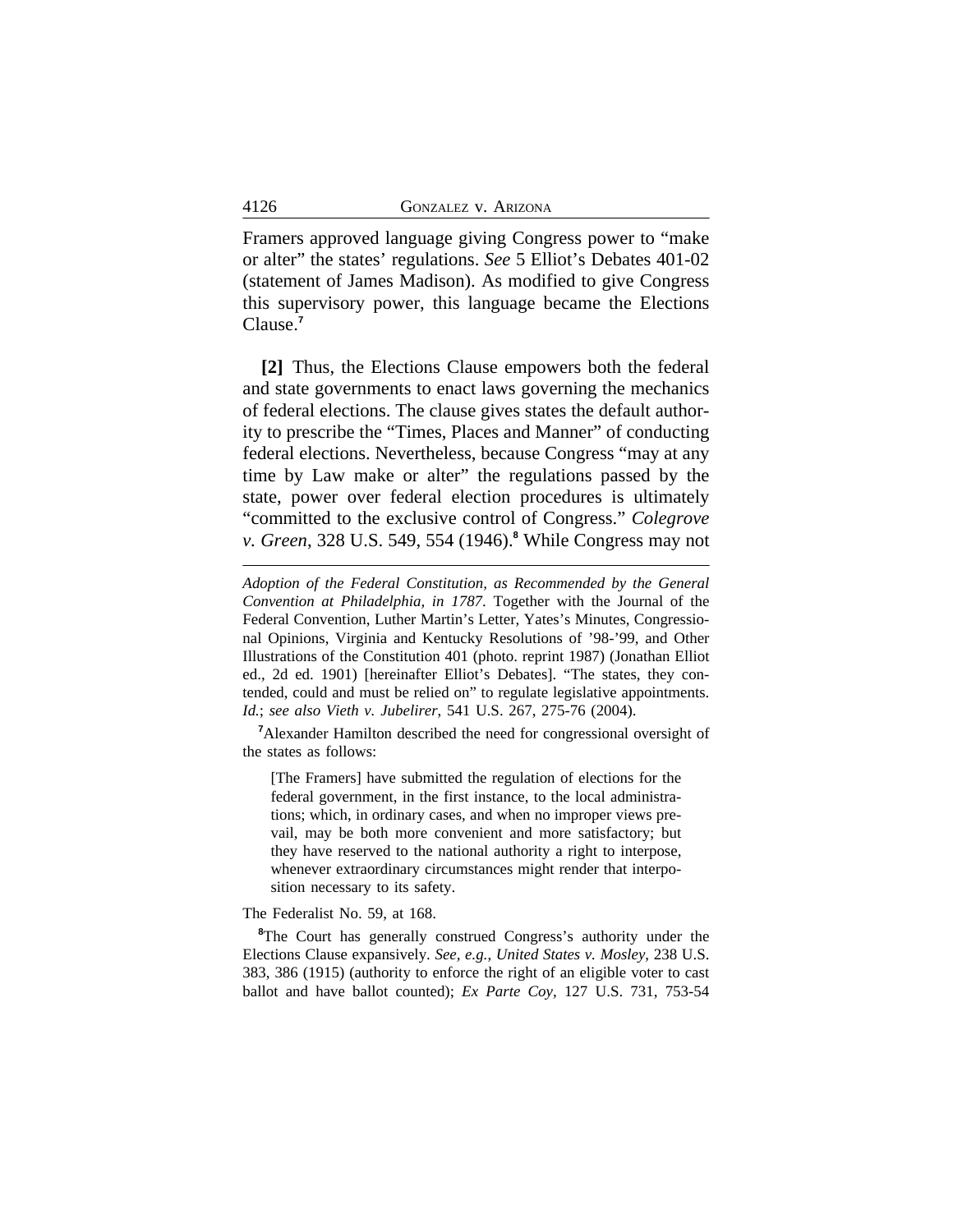GONZALEZ V. ARIZONA 4127

always choose to exercise this power, "[w]hen exercised, the action of Congress, so far as it extends and conflicts with the regulations of the State, necessarily supersedes them." *Ex Parte Siebold*, 100 U.S. 371, 384 (1879); *see also Foster v. Love*, 522 U.S. 67, 69 (1997) (stating that the Elections Clause "is a default provision; it invests the States with responsibility for the mechanics of congressional elections, but only so far as Congress declines to preempt state legislative choices" (citation omitted)). Moreover, we have held that the Elections Clause requires states to implement Congress's superseding regulations without compensation from the federal government. *See Voting Rights Coal. v. Wilson*, 60 F.3d 1411, 1415 (9th Cir. 1995). Thus, unlike virtually all other provisions of the Constitution, the Elections Clause gives Congress the power to "conscript state agencies to carry out" federal mandates. *Id.* In sum, a state's role in the creation and implementation of federal election procedures under the Elections Clause is to administer the elections through its own procedures until Congress deems otherwise; if and when Congress does so, the states are obligated to conform to and carry out whatever procedures Congress requires. *See Foster*, 522 U.S. at 69.

As should be clear from this overview, the Elections Clause operates quite differently from the Supremacy Clause. The Supremacy Clause provides that the laws of the United States "shall be the supreme Law of the Land . . . any Thing in the Constitution or Laws of any State to the Contrary notwithstanding." U.S. Const. art. VI, cl. 2. Under our system of dual sovereignty, courts deciding whether a particular state law is preempted under the Supremacy Clause must strive to main-

<sup>(1888) (</sup>authority to regulate conduct at any election coinciding with federal contest); *Ex parte Yarbrough* (*The Ku-Klux Cases*), 110 U.S. 651, 662 (1884) (authority to make additional laws for free, pure, and safe exercise of right to vote); *Ex parte Clarke*, 100 U.S. 399, 404 (1879) (authority to punish state election officers for violation of state duties vis-a-vis congressional elections).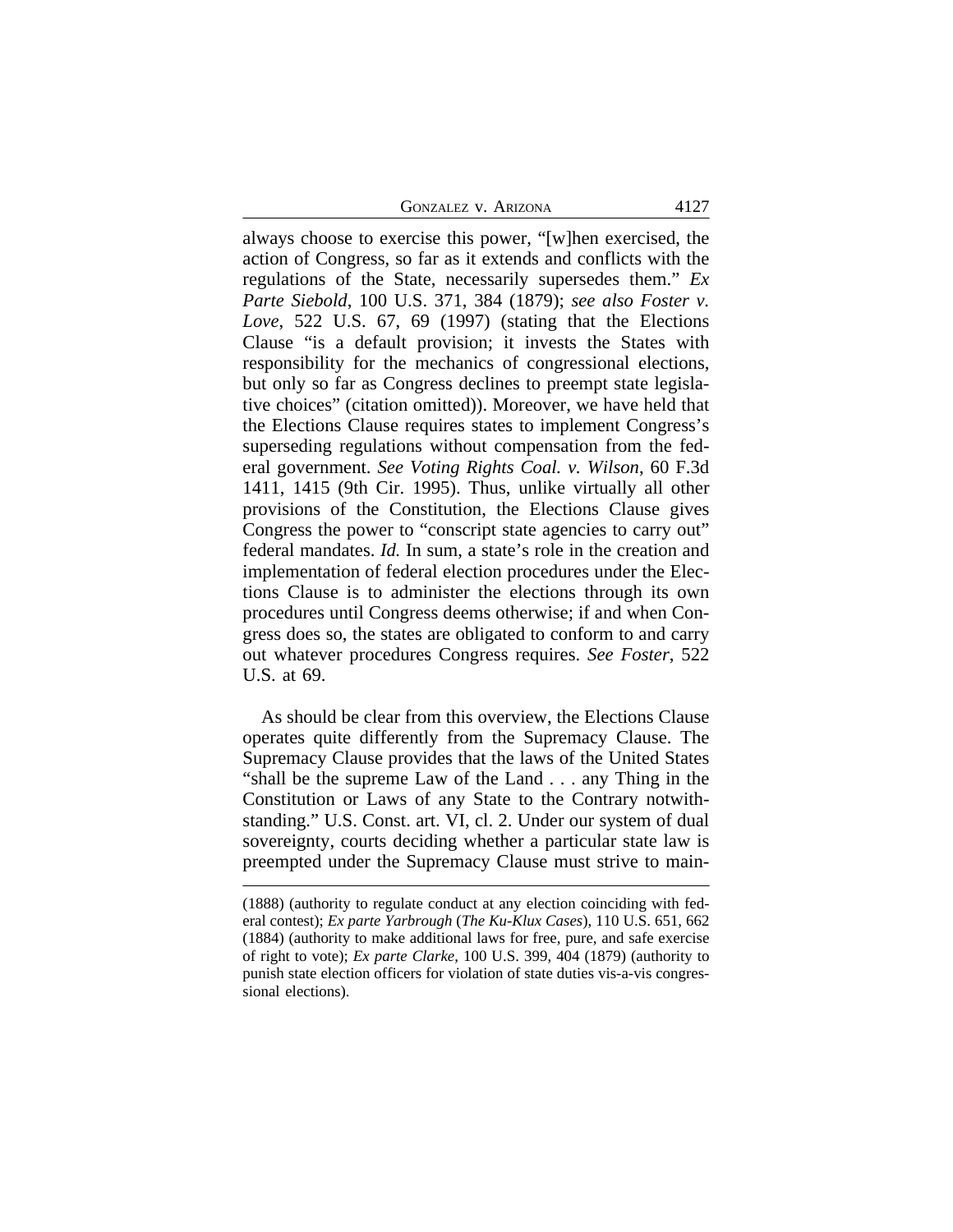#### 4128 GONZALEZ v. ARIZONA

tain the "delicate balance" between the States and the Federal Government, *Gregory v. Ashcroft*, 501 U.S. 452, 460 (1991); *see Medtronic*, 518 U.S. at 485, especially when Congress is regulating in an area "traditionally occupied by the States," *United States v. Locke*, 529 U.S. 89, 108 (2000) (internal quotation marks omitted); *see also Cipollone v. Liggett Grp.*, 505 U.S. 504, 516 (1992). The Supreme Court has crafted special guidelines to assist courts in striking this balance. First, courts applying the Supremacy Clause are to begin with a presumption against preemption. *E.g.*, *Altria Grp. v. Good*, 555 U.S. 70, 77 (2008); *Medtronic*, 518 U.S. at 485. This principle applies because, as the Court has recently noted, "respect for the States as independent sovereigns in our federal system leads us to assume that Congress does not cavalierly pre-empt state-law causes of action." *Wyeth v. Levine*, 129 S. Ct. 1187, 1195 n.3 (2009) (internal quotation marks omitted). Second, the Court has adopted a "plain statement rule," holding that a federal statute preempts a state law only when it is the "clear and manifest" purpose of Congress to do so. *Gregory*, 501 U.S. at 461 (internal quotation marks omitted). Only where the state and federal laws cannot be reconciled do courts hold that Congress's enactments must prevail. *See, e.g.*, *Altria*, 555 U.S. at 76-77.

**[3]** In contrast to the Supremacy Clause, which addresses preemption in areas within the states' historic police powers, the Elections Clause affects only an area in which the states have no inherent or reserved power: the regulation of federal elections. *See U.S. Term Limits*, 514 U.S. at 804-05. As the Supreme Court has explained, because federal elections did not exist prior to the formation of the federal government, the states' sole authority to regulate such elections "aris[es] from the Constitution itself," *id.* at 805. Because states have no reserved authority over the domain of federal elections, courts deciding issues raised under the Elections Clause need not be concerned with preserving a "delicate balance" between competing sovereigns. Instead, the Elections Clause, as a standalone preemption provision, establishes its own balance. For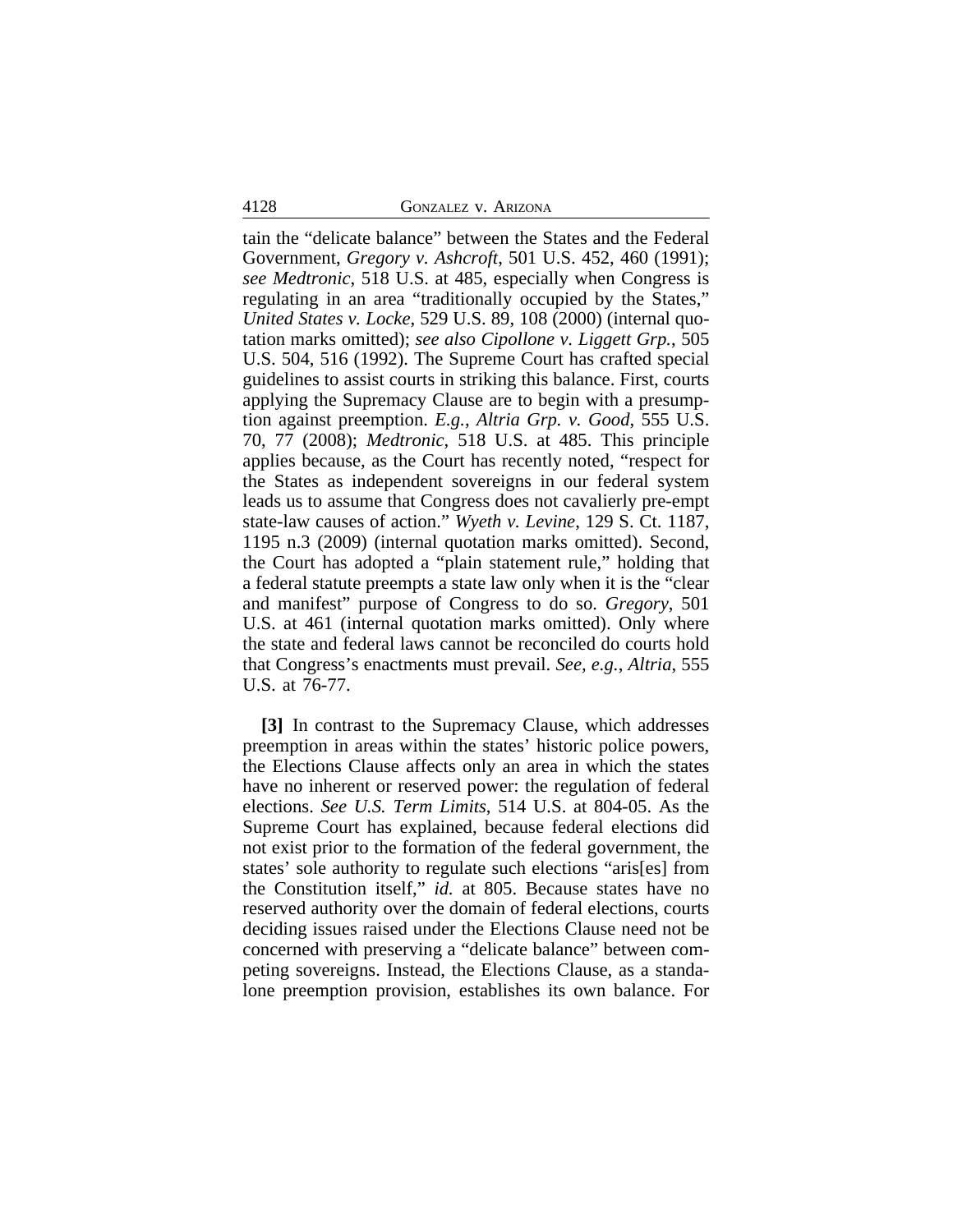GONZALEZ V. ARIZONA 4129

this reason, the "presumption against preemption" and "plain statement rule" that guide Supremacy Clause analysis are not transferable to the Elections Clause context. *See Harkless v. Brunner*, 545 F.3d 445, 454 (6th Cir. 2008) (declining to apply Supremacy Clause preemption principles in analyzing the preemptive effect of the NVRA). Indeed, the Supreme Court has suggested as much. In *Foster,* the Supreme Court upheld the Fifth Circuit's determination that a state election law was voided by a federal election law; however, instead of adopting the Fifth Circuit's Supremacy Clause analysis, the Court analyzed the claim under the Elections Clause, without ever mentioning a presumption against preemption or plain statement rule. *See Foster*, 522 U.S. 67, *aff'g* 90 F.3d 1026 (5th Cir. 1996). In fact, our survey of Supreme Court opinions deciding issues under the Elections Clause reveals no case where the Court relied on or even discussed Supremacy Clause principles. Because the Elections Clause empowered Congress to enact the NVRA, *see Wilson*, 60 F.3d at 1413-14, the preemption analysis under that Clause applies here.

B

The Supreme Court first explained the principles of Elections Clause preemption in *Siebold*, 100 U.S. 371. In that case, the Court likened the relationship between laws passed by state legislatures and those enacted by Congress under the Elections Clause to "prior and subsequent enactments of the same legislature." *Id.* at 384. "The State laws which Congress sees no occasion to alter, but which it allows to stand, are in effect adopted by Congress." *Id.* at 388. Just as a subsequent legislature is not required to make an "entirely new set" of laws when modifying those of a prior legislature, neither is Congress required to wholly take over the regulation of federal election procedures when choosing to "make or alter" certain of the states' rules. *Id.* at 384. There is no "intrinsic difficulty in such co-operation" between the state and national legislatures because the two governments do not possess an "equality of jurisdiction" with respect to federal elections. *Id.*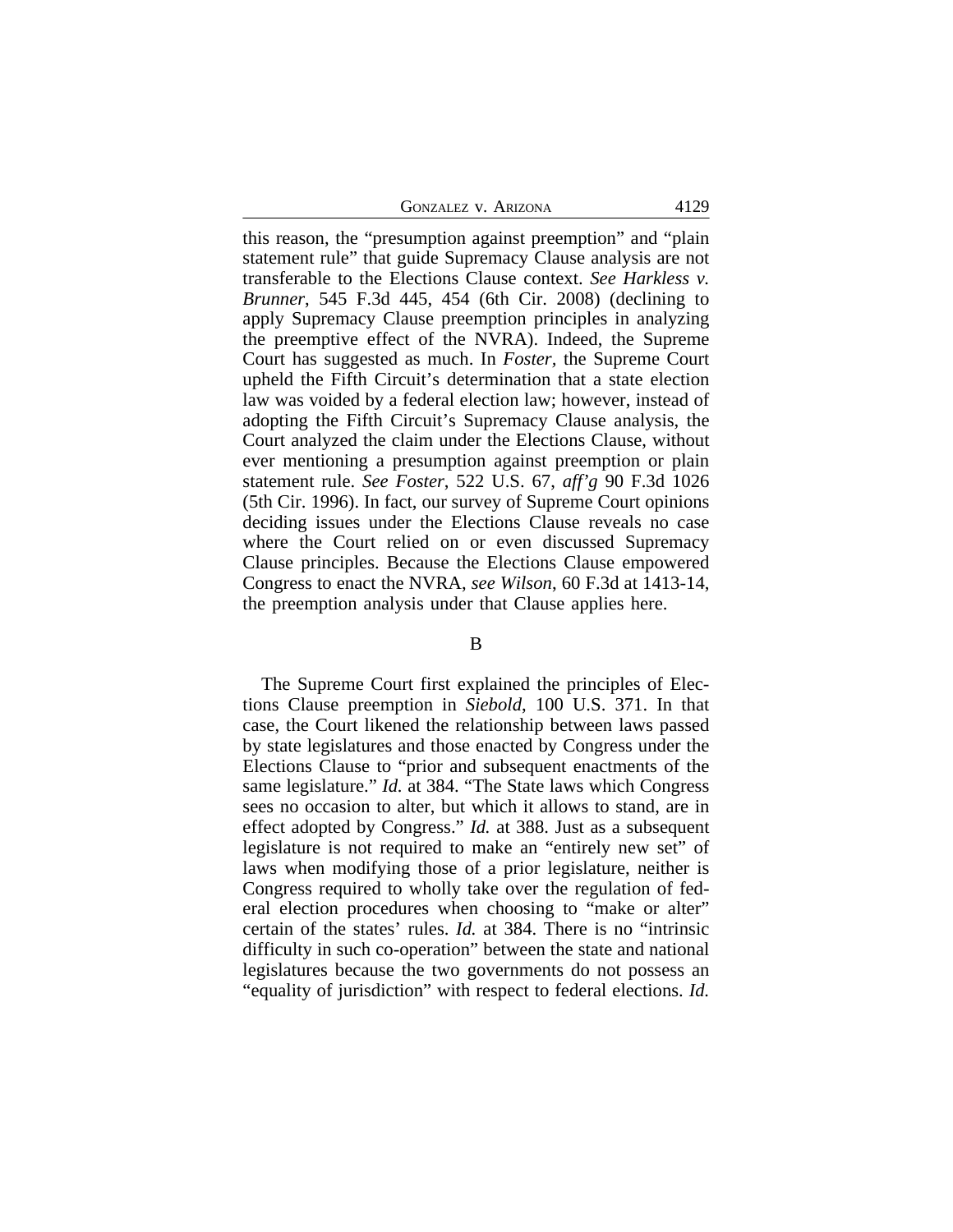at 392. In all instances, "the laws of the State, in so far as they are inconsistent with the laws of Congress on the same subject, cease to have effect as laws." *Id.* at 397.

Over a century later, the Supreme Court clarified what constitutes a conflict under an Elections Clause analysis. *See Foster*, 522 U.S. 67. *Foster* considered whether a congressional enactment superseded a Louisiana statute regulating the same federal election procedure. *Id.* at 68-69. Specifically, federal law set the date for congressional elections as the Tuesday after the first Monday in November. *Id.* at 68. A Louisiana statute established an open primary in October for the offices of United States Senator and Representative. *Id.* at 70. Only if the open primary failed to result in a majority candidate would a run off election between the top two candidates be held on Congress's specified election day. *Id.* In response to a challenge by Louisiana voters, the Court unanimously held that the state and federal acts conflicted and thus that the federal statute superseded the Louisiana law. *Id.* at 74.

The Court rejected the state's claim that its statute and the federal enactment could be construed harmoniously. *Id.* at 72-73. Louisiana asserted that "the open primary system concern[ed] only the 'manner' of electing federal officials, not the 'time' at which the elections will take place." *Id.* at 72. The Court discarded the state's "attempt to draw this timemanner line" as "merely wordplay" and an "imaginative characterization" of the statutes. *Id.* at 72-73. Building upon the principles from *Siebold*, the Court declined to adopt a strained interpretation of the statutes to reconcile a potential disagreement.**<sup>9</sup>** *See id.* Rather, the Court emphasized Congress's ple-

<sup>&</sup>lt;sup>9</sup>The dissent's claim that in *Foster* there was a "blatant conflict" between the state and federal election laws, dis. op. at 4213, is incorrect. Rather, the petitioners in *Foster* proffered a reading of the state and federal statutes that at least technically avoided a conflict. *See Foster*, 522 U.S. at 72 (arguing that "because Louisiana law provides for a 'general election' on federal election day in those unusual instances when one is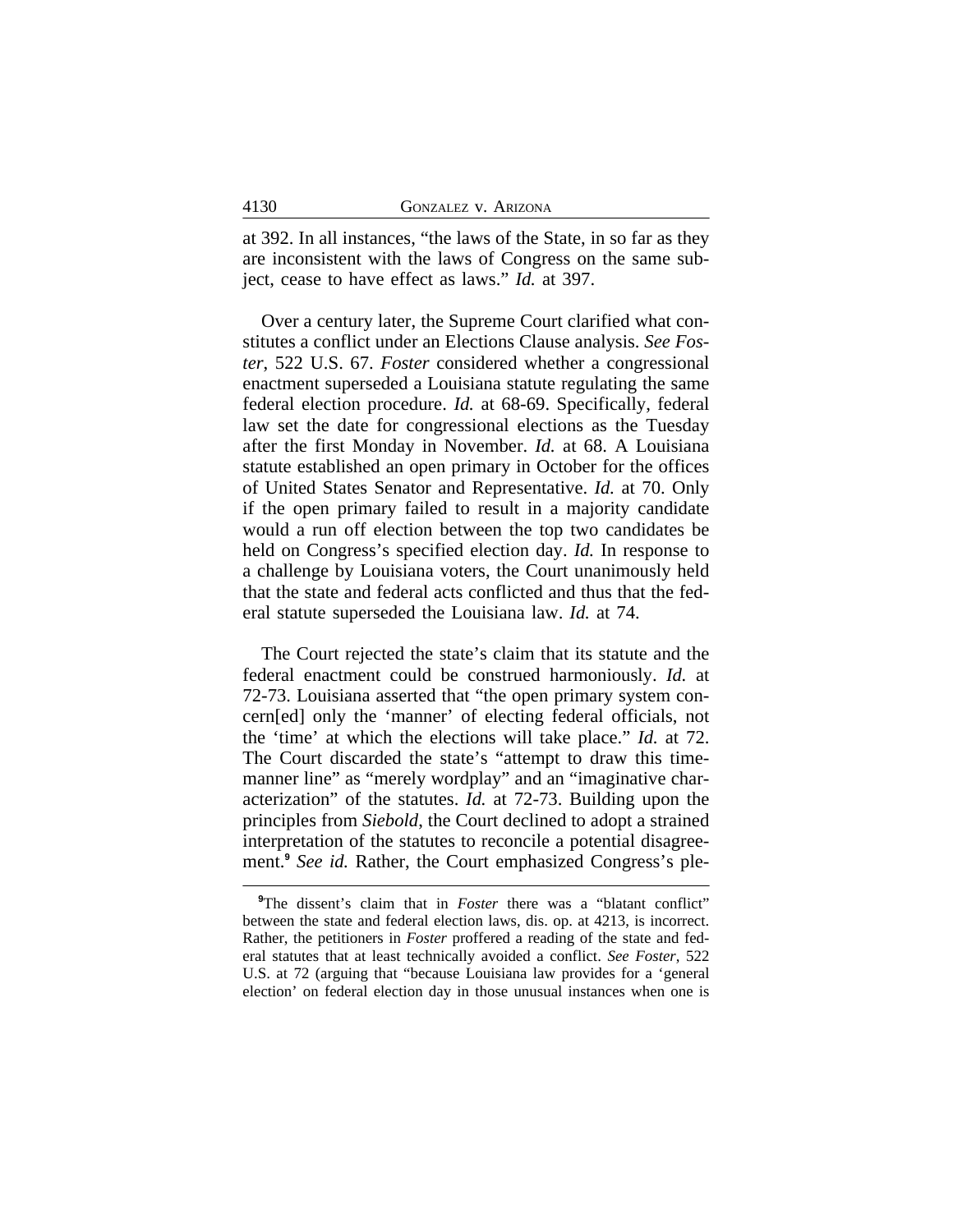GONZALEZ V. ARIZONA 4131

nary authority not only to supplant state rules but to conscript states to carry out federal enactments under the Elections Clause, and found it enough that, under a natural reading, the state and federal enactments addressed the same procedures and were in conflict. *Id*. Refusing to pare the statute "down to the definitional bone," the Court held that the state enactment was void. *Id.* at 72, 74.

Reading *Siebold* and *Foster* together, we derive the following approach for determining whether federal enactments under the Elections Clause displace a state's procedures for conducting federal elections. First, as suggested in *Siebold*, we consider the state and federal laws as if they comprise a single system of federal election procedures. *Siebold*, 100 U.S. at 384. If the state law complements the congressional procedural scheme, we treat it as if it were adopted by Congress as part of that scheme. *See id.* If Congress addressed the same subject as the state law, we consider whether the federal act has superseded the state act, based on a natural reading of the two laws and viewing the federal act as if it were a subsequent enactment by the same legislature. *Foster*, 522 U.S. at 74; *see id.* at 72-73. If the two statutes do not operate harmoniously in a single procedural scheme for federal voter registration, then Congress has exercised its power to "alter" the state's regulation, and that regulation is superseded.

C

Before applying this Elections Clause analysis here, we must understand the scope and application of the federal and

needed, the open primary system concerns only the 'manner' of electing federal officials, not the 'time' at which the elections will take place"). The Court rejected this reading as "merely wordplay." *Id.* The dissent provides a similarly strained reading of the NVRA and Proposition 200, *see* dis. op. at 4203-04, 4206-07 which likewise falls short, *see infra* at 4138-43.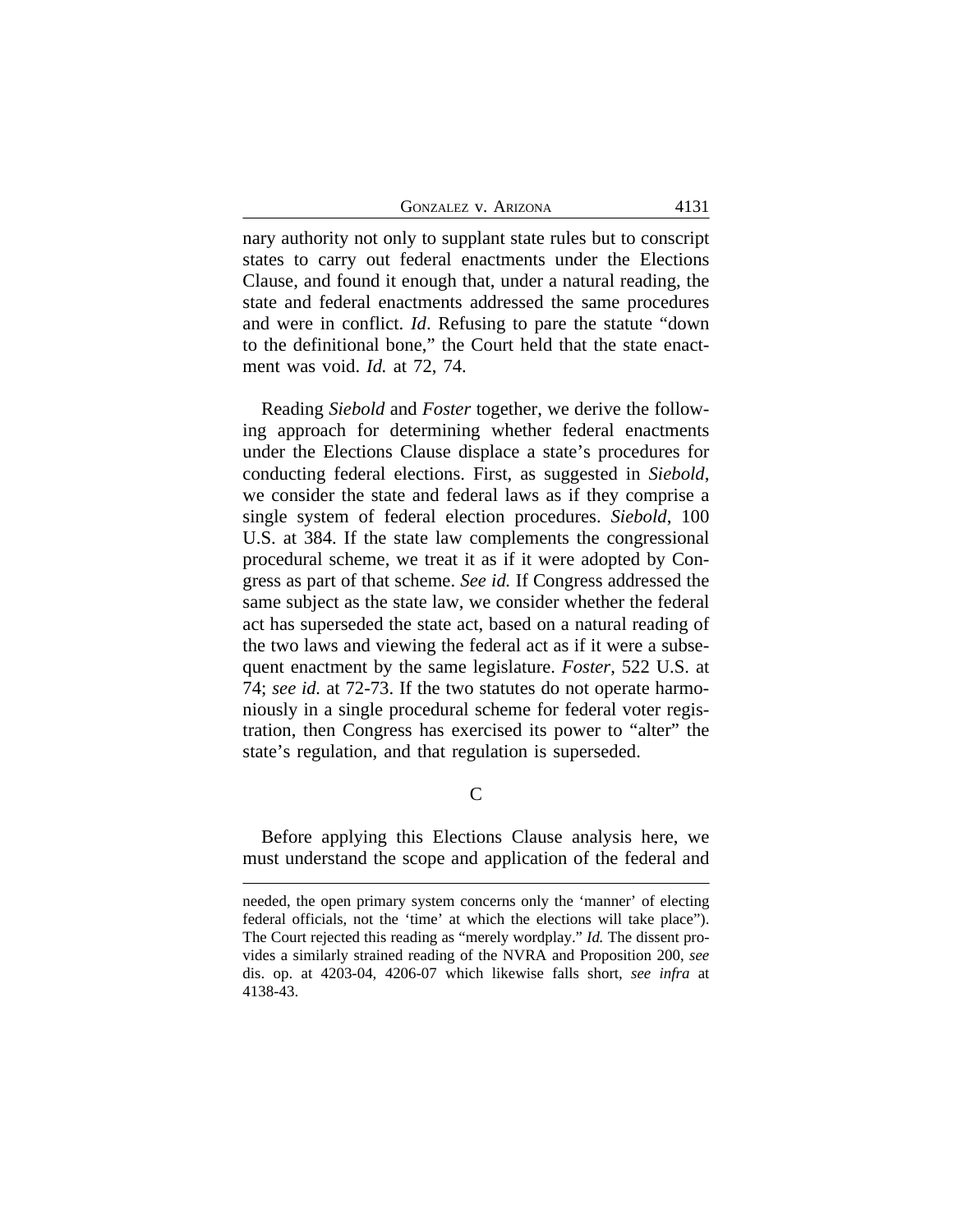state statutes at issue, namely the NVRA and Proposition 200's registration provision.

The NVRA prescribes three methods for registering voters for federal elections. 42 U.S.C. § 1973gg-2(a). These methods are: (1) "by application made simultaneously with an application for a motor vehicle driver's license," *id.* § 1973gg-2(a)(1);<sup>10</sup> (2) "by mail application" using the Federal Form prescribed by the Election Assistance Commission (EAC),**<sup>11</sup>** *id.* §§ 1973gg-2(a)(2), 1973gg-4; and (3) "by application in person" at sites designated in accordance with state law or state voter registration agencies, *id.* § 1973gg-2(a)(3). States must "establish procedures to register" voters through all three methods "notwithstanding any other Federal or State law" and "in addition to any other method of voter registration provided for under State law." *Id.* § 1973gg-2(a).**<sup>12</sup>**

In connection with prescribing these three methods of voter registration, the NVRA mandates the creation of two new voter registration applications. First, the NVRA requires states to create a combined driver's license and voter registration application form (the "Motor Voter Form") pursuant to certain criteria set out in the statute. *See id.* § 1973gg-3. The

**<sup>10</sup>**Under this method, any application for a driver's license submitted to a state motor vehicle authority "shall serve as an application for voter registration with respect to elections for Federal office unless the applicant fails to sign the voter registration application."  $\S$  1973gg-3(a)(1). This provision earned the statute its informal name: the "Motor Voter Law."

**<sup>11</sup>**The responsibilities of the EAC were formerly held by the Federal Election Commission (FEC). When Congress passed the Help America Vote Act or 2002 (HAVA), Pub. L. No. 107-252, 116 Stat. 1666, it created the EAC, 42 U.S.C. § 15321, which eventually absorbed the FEC's duties under the NVRA, *see* 42 U.S.C. § 15532. In this opinion, we refer to both entities as the EAC.

**<sup>12</sup>**States that do not require registration to vote or allow election-day registration at polling places are exempt from the NVRA. *See* § 1973gg-2(b). These states are Idaho, Minnesota, New Hampshire, North Dakota, Wisconsin, and Wyoming. *See* 75 Fed. Reg. 47,729-01, 47,730 (Aug. 9, 2010).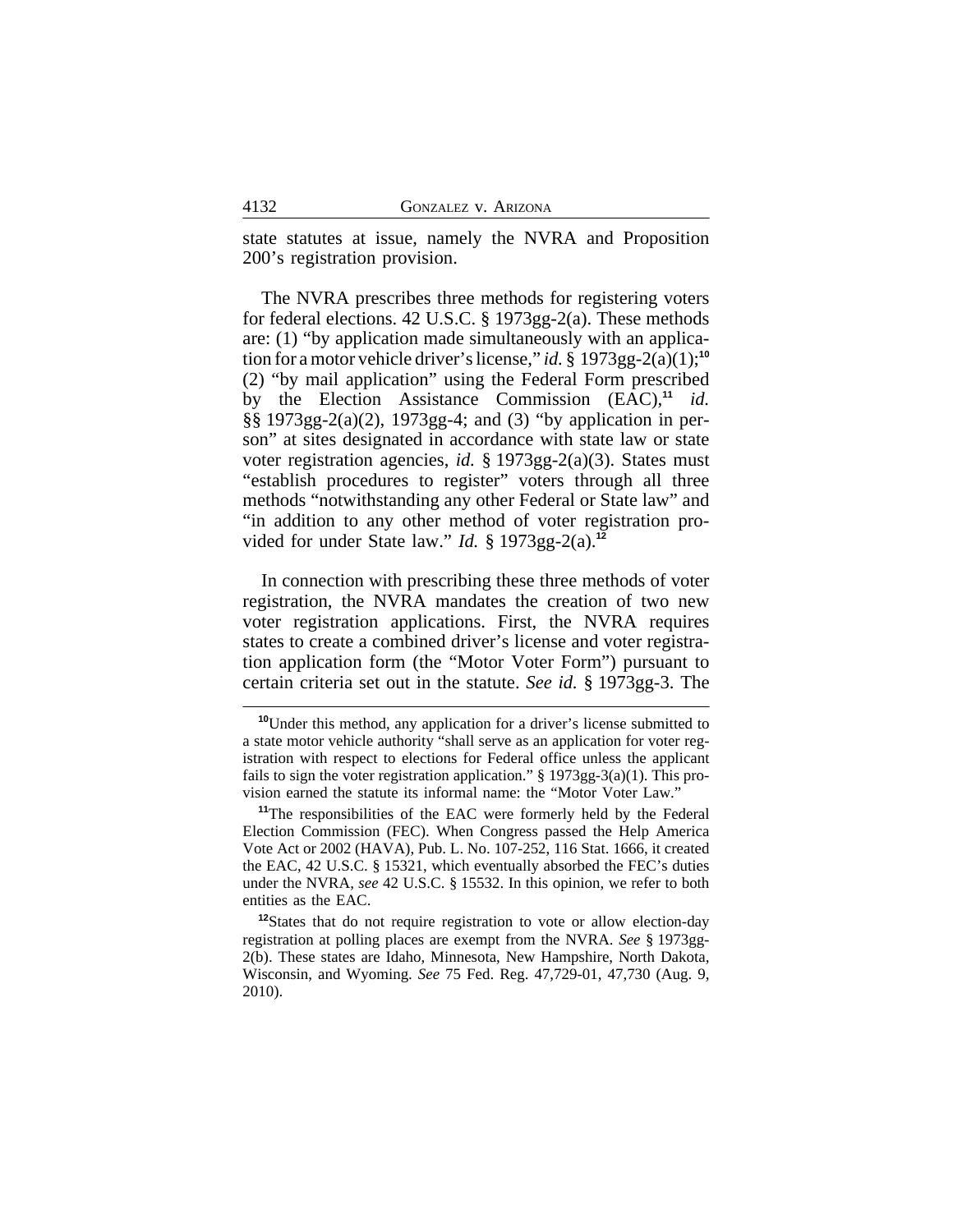GONZALEZ V. ARIZONA 4133

NVRA also requires the EAC to create the Federal Form, a nationally uniform voter application that applicants can use to register by mail and in person at designated locations. *See id.* §§ 1973gg-4, 1973gg-7(a)(2). In addition, states may (but are not required to) create their own state mail voter registration forms for federal elections (the "State Form"), so long as these forms meet certain criteria in the NVRA. *See id.*  $§ 1973gg-4(a)(2).$ 

The NVRA sets out a broad framework for the contents of the Federal Form, including specifying certain items that must be included on the form, along with other items that cannot be. *See id.* § 1973gg-7(b). Among other things, *id.* § 1973gg-7(b) provides that the Federal Form "may require only such identifying information . . . as is necessary to enable the appropriate State election official to assess the eligibility of the applicant and to administer voter registration and other parts of the election process." *Id.* § 1973gg-7(b)(1). Further, the Federal Form must include a statement specifying "each eligibility requirement (including citizenship)" for voting along with an "attestation that the applicant meets each such requirement," *id.*  $\S 1973gg-7(b)(2)(A)-(B)$ , and must require "the signature of the applicant, under penalty of perjury," *id.* § 1973gg-7(b)(2)(C). In addition, the NVRA provides that the Federal Form *cannot* include "any requirement for notarization or other formal authentication," *id.* § 1973gg-7(b)(3).<sup>13</sup>

(2) shall include a statement that—

**<sup>13</sup>**In full, section 1973-gg7(b) states that the Federal Form

<sup>(1)</sup> may require only such identifying information (including the signature of the applicant) and other information (including data relating to previous registration by the applicant), as is necessary to enable the appropriate State election official to assess the eligibility of the applicant and to administer voter registration and other parts of the election process;

<sup>(</sup>A) specifies each eligibility requirement (including citizenship);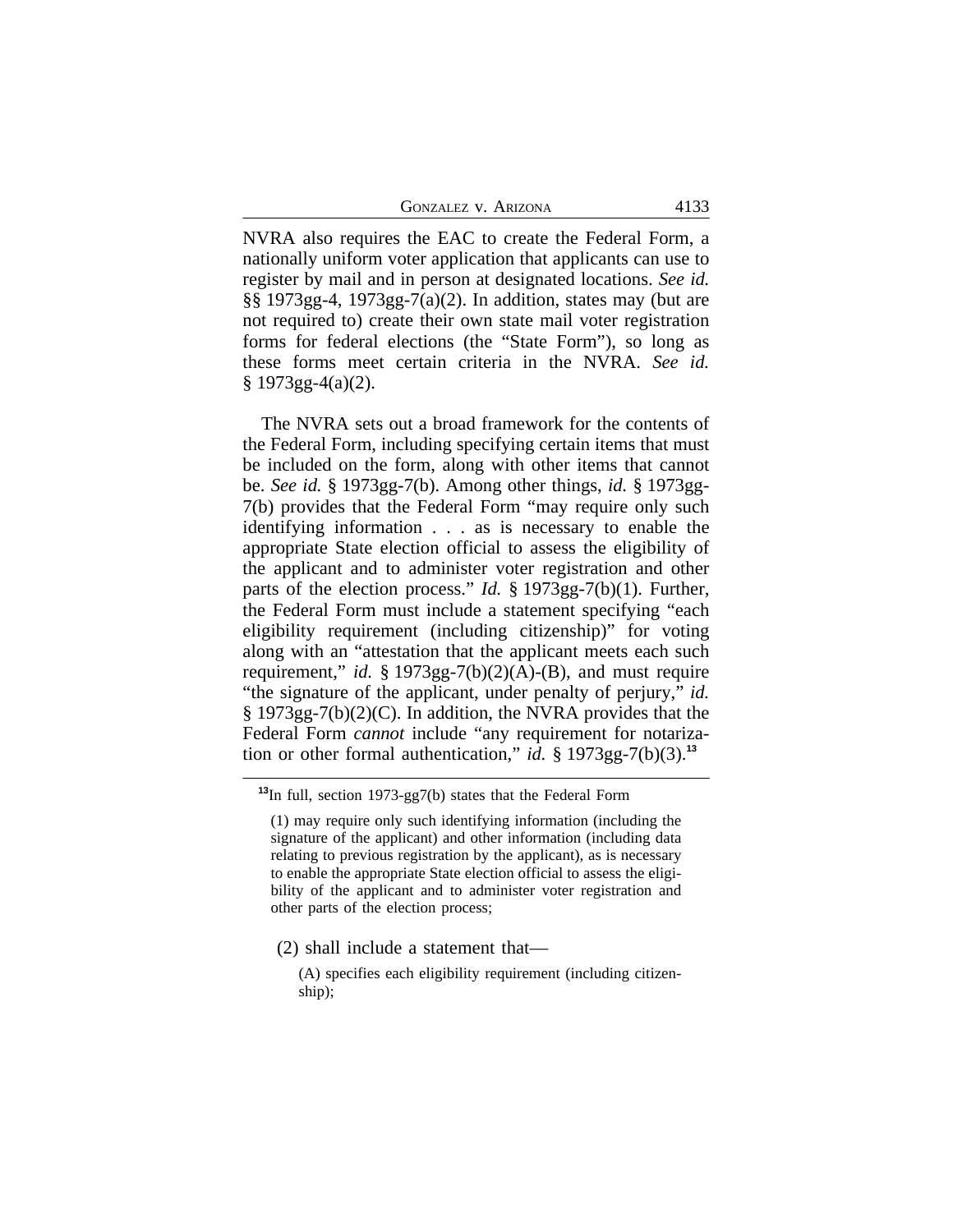#### 4134 GONZALEZ v. ARIZONA

The NVRA directs the EAC, in consultation with "the chief election officers of the States," to develop the Federal Form in a manner consistent with these broad guidelines. *Id.* § 1973gg-7(a)(2). The EAC discharged this statutory requirement by designing a Federal Form that met the criteria set forth in section 1973gg-7(b). *See* 59 Fed. Reg. 32,311-01 (June 23, 1994), codified at 11 C.F.R., pt. 9428. As designed by the EAC (and subsequently modified by HAVA, 42 U.S.C. §§ 15301 *et seq*.), the Federal Form is a postcard.**<sup>14</sup>** *See* 11 C.F.R. § 9428.5. The top of the form asks "Are you a citizen of the United States of America?" and "Will you be 18 years old on or before election day?" with boxes for the applicant to check yes or no.**<sup>15</sup>** Applicants who check "no" to either of these questions are instructed not to complete the form. If the

> (B) contains an attestation that the applicant meets each such requirement; and

> (C) requires the signature of the applicant, under penalty of perjury;

(3) may not include any requirement for notarization or other formal authentication; and

(4) shall include, in print that is identical to that used in the attestation portion of the application—

(i) the voter eligibility requirements and penalties for false applications set forth in  $\S 1973gg-6(a)(5)$ ;

(ii) a statement that, if an applicant declines to register to vote, the fact that the applicant has declined to register will remain confidential and will be used only for voter registration purposes; and

(iii) a statement that if an applicant does register to vote, the office at which the applicant submits a voter registration application will remain confidential and will be used only for voter registration purposes.

## *Id.* § 1973gg-7(b).

**<sup>14</sup>**The Federal Form is set forth in Appendix A.

**<sup>15</sup>**These two questions and the associated instructions were added to the Federal Form by HAVA. 42 U.S.C. § 15483(b)(4)(A)(i)-(ii).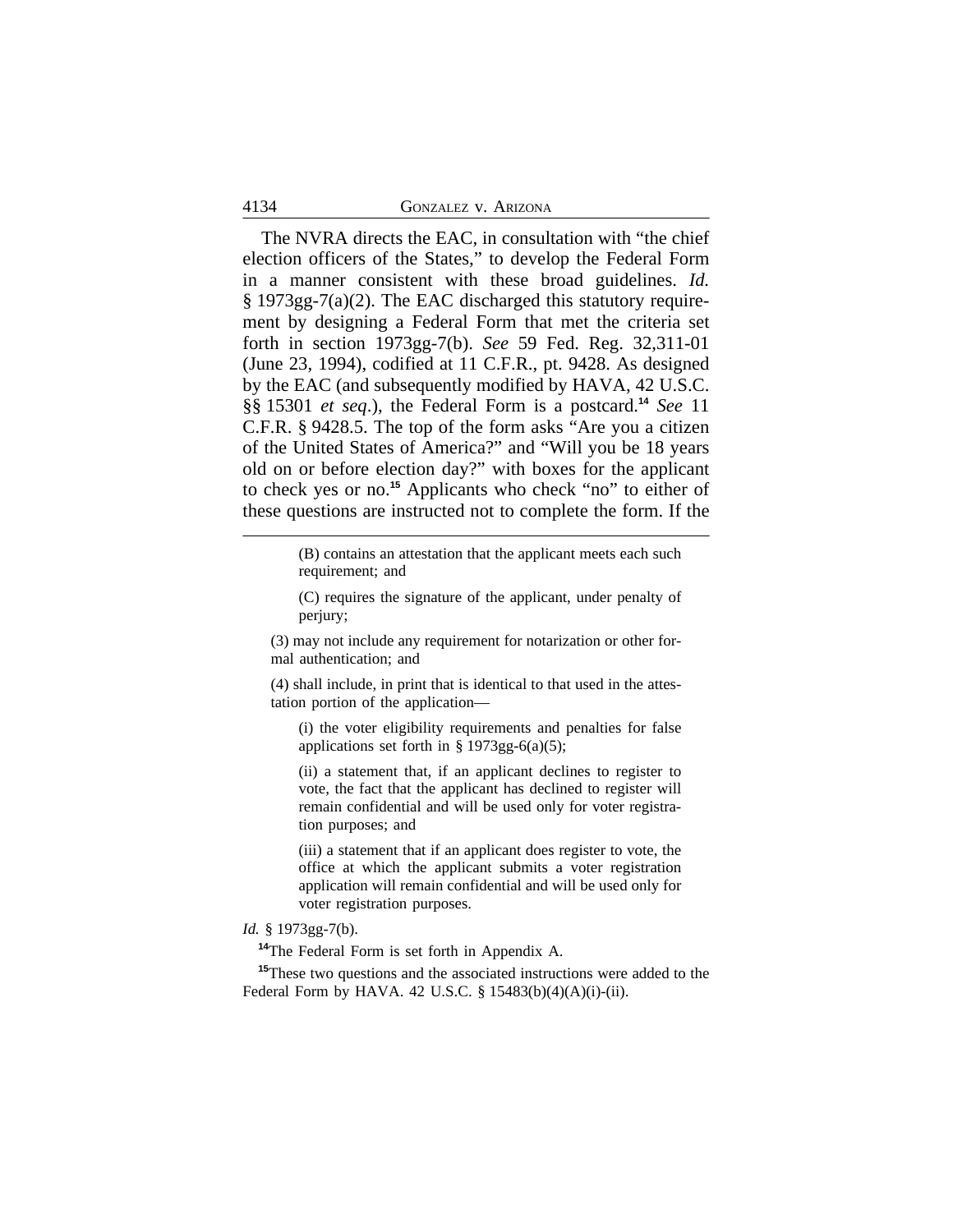GONZALEZ V. ARIZONA 4135

applicant checks "yes" to both questions, the form then requests the applicant's name, address, date of birth, telephone number (optional), choice of party,**<sup>16</sup>** race or ethnic group,**<sup>17</sup>** and "ID number." **<sup>18</sup>** It also requires the applicant to attest (with a signature or mark) that he or she is a U.S. citizen, meets his or her state's voting eligibility requirements, and has provided information that is "true to the best of [his or her] knowledge under penalty of perjury." No other proof of U.S. citizenship is required. The Federal Form postcard may be dropped into the mail or delivered in person to one of the designated offices.

As noted above, in addition to mandating the creation and use of the Federal Form, the NVRA allows states to develop and use an optional State Form for registering voters for federal elections. *See* 42 U.S.C. § 1973gg-4(a)(2). If a state chooses to create a State Form, that form must conform to the broad framework for the contents of the Federal Form set forth in section 1973gg-7(b). *See id.* Arizona chose to create a State Form**<sup>19</sup>** that is similar to the Federal Form but requires that first-time voters and persons who have moved between Arizona counties "also include proof of citizenship or the

**<sup>19</sup>**The Arizona State Form is set forth in Appendix B.

**<sup>16</sup>**"Choice of party" is required in some states for voters who wish to participate in closed primaries. It is not required to register to vote in general elections. *See* 59 Fed. Reg. at 32,314.

**<sup>17</sup>**This box was included on the Federal Form to assist certain states in their data collection efforts pursuant to § 5 of the VRA. *Id.* at 32,315-16.

<sup>&</sup>lt;sup>18</sup>The "ID number" is used for "election administration purposes." 11 C.F.R. § 9428.4(a)(6), *see* 59 Fed. Reg. at 32,314 (explaining that ID numbers "are not necessary for determining the eligibility of the applicant," but rather are for assisting the states in administering the registration process). The Federal Form's instruction booklet provides state-specific instructions for the "ID number" box: for Arizona, applicants must provide a driver's license, non-operating identification license number, the last four digits of a social security number, or write "None." These instructions are consistent with Arizona's election administration obligations under HAVA. *See infra* at pp. 4144-45.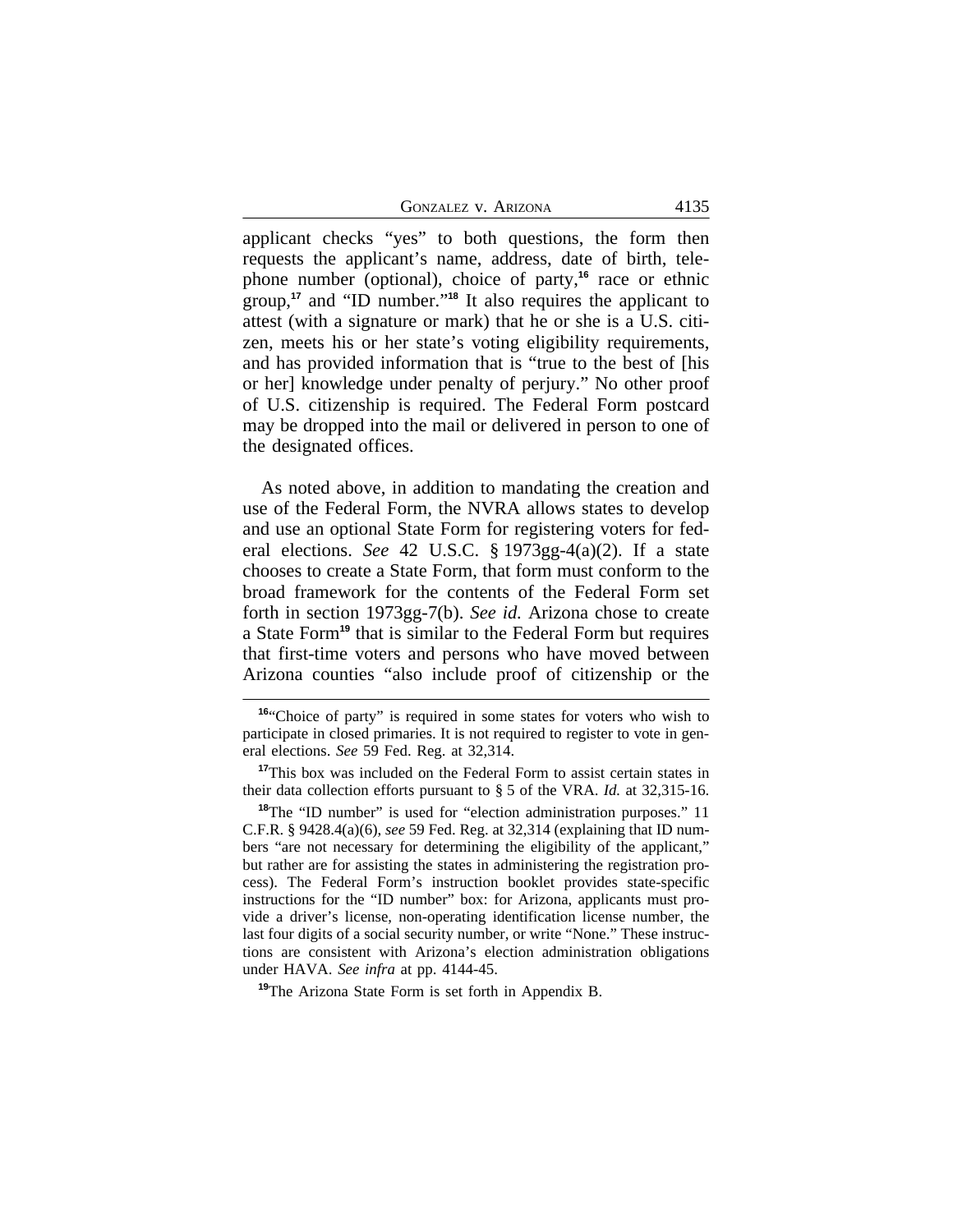form will be rejected." According to the State Form instructions, an applicant can satisfy this proof of citizenship requirement by writing in a designated box on the State Form the number of the applicant's Arizona driver's license or nonoperating identification license issued after October 1, 1996,**<sup>20</sup>** alien registration number, or specified tribal identification number (as relevant). If the applicant lacks such a number, the applicant must include a photocopy of one of the acceptable documents listed on the State Form (such as a birth certificate, U.S. passport, tribal document, or the like) along with the form itself.

**[4]** While the NVRA permits states to use their own State Forms to register voters for federal elections, the NVRA still requires every state to "accept and use" the Federal Form developed by the EAC. *See id.* § 1973gg-4(a)(2) ("*In addition to* accepting and using [the Federal Form], a State may develop and use a mail voter registration form that meets all of the criteria stated in section 1973gg-7(b) of this title for the registration of voters in elections for Federal office." (emphasis added)). In this way, the NVRA guarantees that an applicant in any state seeking to register to vote in federal elections may do so using the Federal Form.

D

Having reviewed the relevant provisions of the NVRA, we now turn to Proposition 200's registration provision, which states: "The county recorder shall reject any application for registration that is not accompanied by satisfactory evidence of United States citizenship." Ariz. Rev. Stat. § 16-166(F). The statute defines satisfactory evidence of U.S. citizenship to include the number of the applicant's driver's license or nonoperating identification license, certain numbers associated

**<sup>20</sup>**Arizona started requiring applicants to provide documentation of their lawful status as U.S. residents as a condition of receiving a driver's license or non-operating identification license after October 1, 1996.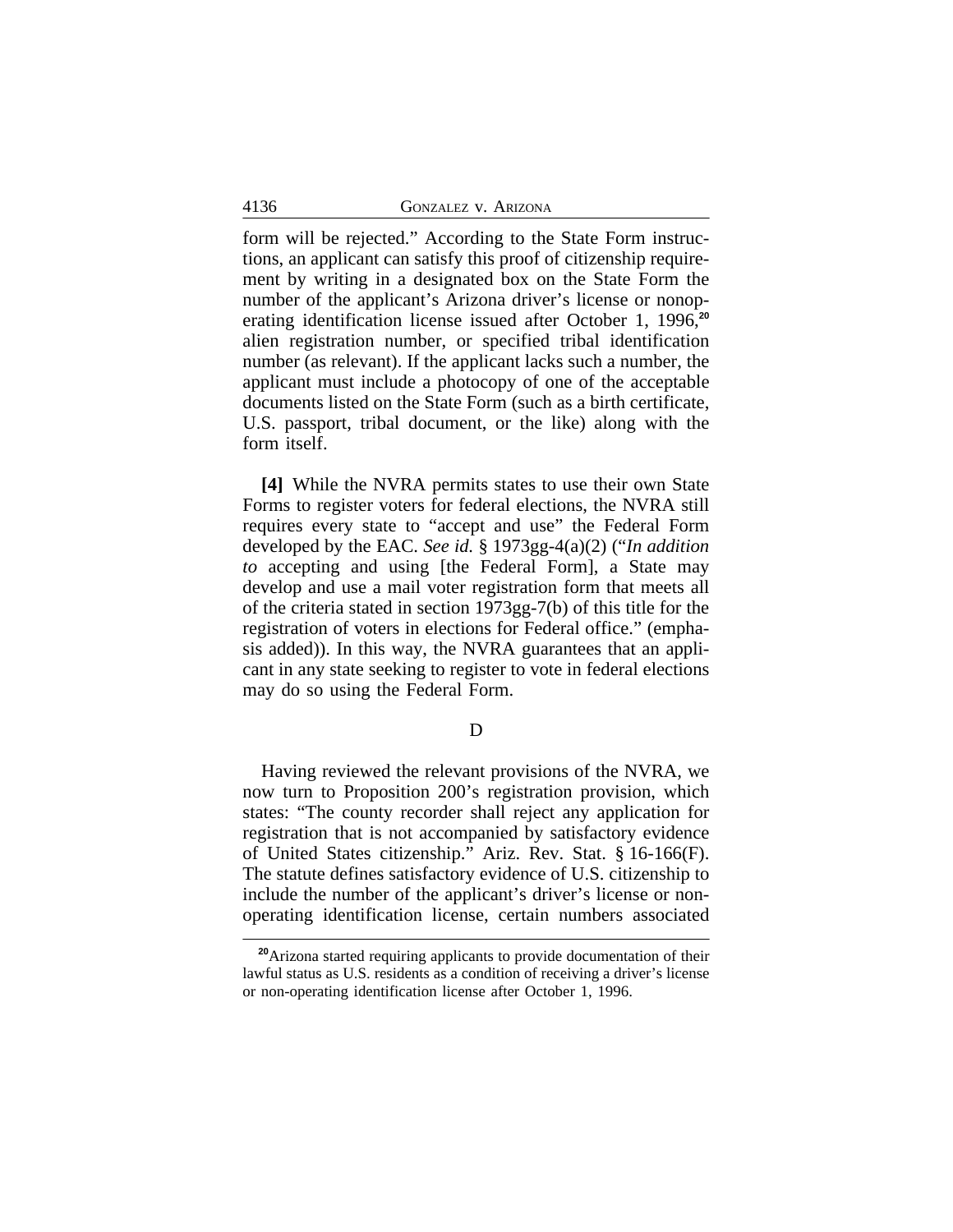with Native American tribal status, the number of a certificate of naturalization (or the in-person presentation of naturalization documents), or a legible photocopy of a U.S. birth certificate or passport.**<sup>21</sup>** *See id.*

By its terms, this proof of citizenship requirement applies to the Federal Form as well as to Arizona's State Form.**<sup>22</sup>** In

1. The number of the applicant's driver license or nonoperating identification license issued after October 1, 1996 by the department of transportation or the equivalent governmental agency of another state within the United States if the agency indicates on the applicant's driver license or nonoperating identification license that the person has provided satisfactory proof of United States citizenship.

2. A legible photocopy of the applicant's birth certificate that verifies citizenship to the satisfaction of the county recorder.

3. A legible photocopy of pertinent pages of the applicant's United States passport identifying the applicant and the applicant's passport number or presentation to the county recorder of the applicant's United States passport.

4. A presentation to the county recorder of the applicant's United States naturalization documents or the number of the certificate of naturalization. If only the number of the certificate of naturalization is provided, the applicant shall not be included in the registration rolls until the number of the certificate of naturalization is verified with the United States immigration and naturalization service by the county recorder.

5. Other documents or methods of proof that are established pursuant to the immigration reform and control act of 1986.

6. The applicant's bureau of Indian affairs card number, tribal treaty card number or tribal enrollment number.

**<sup>22</sup>**Proposition 200 also amended state law to require Arizona's State Form to "contain . . . [a] statement that the applicant shall submit evidence of United States citizenship with the application and that the registrar shall reject the application if no evidence of citizenship is attached." Ariz. Rev. Stat. § 16-152(A)(23). Because this provision does not affect the Federal Form, we do not consider it here.

**<sup>21</sup>**Section 16-166(F) provides the following list of approved identification documents: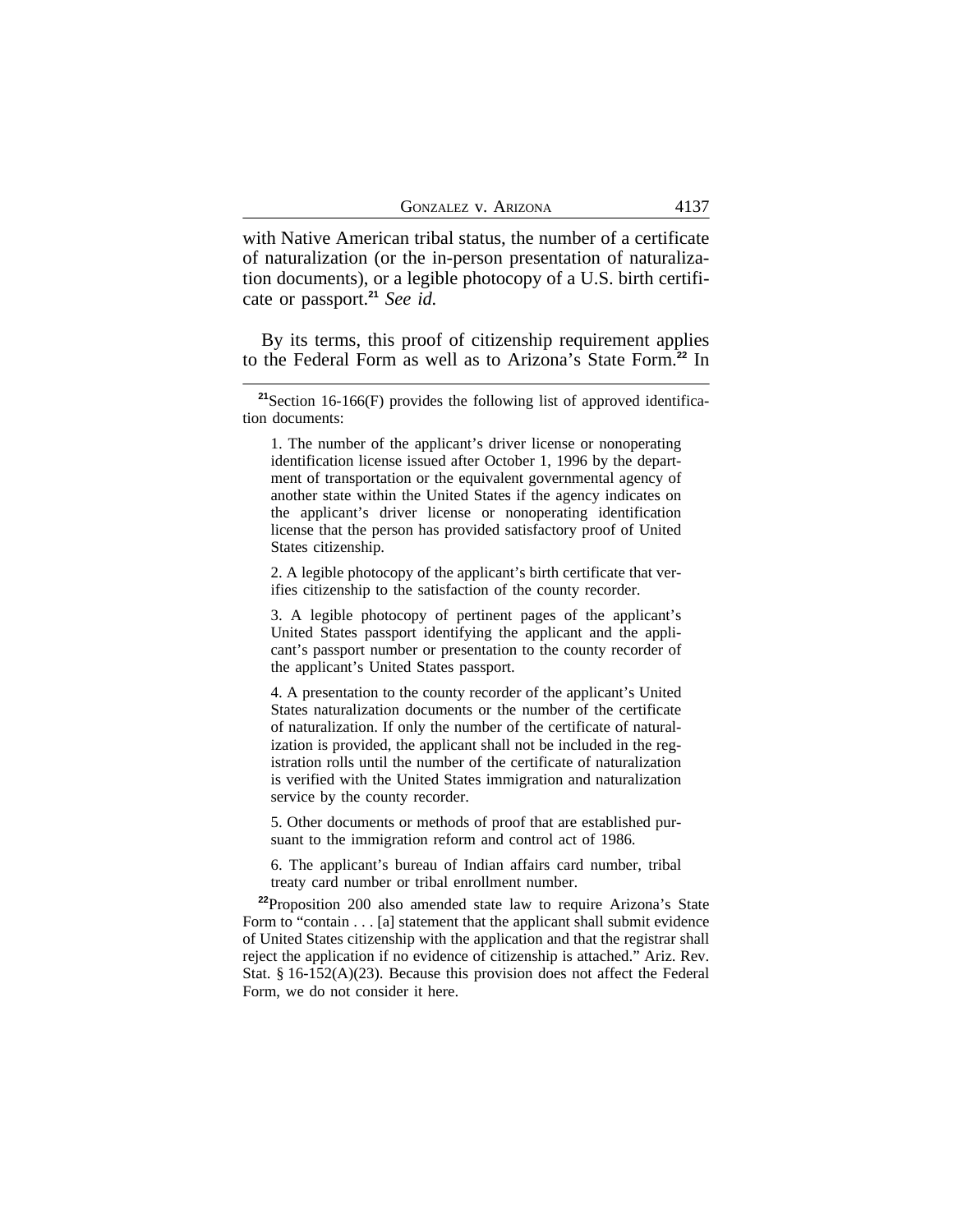other words, Proposition 200's registration provision directs Arizona county recorders to reject every Federal Form that is submitted without the specified evidence of citizenship. According to the Arizona Election Procedures Manual, which has the force and effect of law, *see* Ariz. Rev. Stat. § 16-452, if a rejected applicant wants to make a second attempt to provide evidence of citizenship, he or she must submit an entirely new voter registration form in order to do so.**<sup>23</sup>**

E

We now turn to Gonzalez and ITCA's contention that the NVRA's requirement that states "accept and use" the Federal Form supersedes Proposition 200's registration provision as applied to applicants using the Federal Form.**<sup>24</sup>**

**[5]** In assessing this argument, we apply the Elections Clause framework we derived from *Siebold* and *Foster* and consider the NVRA and Proposition 200's registration provision as if they comprise a single system of federal election procedures. With respect to mail voter registration, the NVRA provides that "[e]ach State shall accept and use" the Federal Form "for the registration of voters in elections for Federal office." 42 U.S.C. § 1973gg-4(a)(1). By contrast, Proposition 200's registration provision directs county recorders to "reject any application for registration that is not accompanied by satisfactory evidence of United States citizenship," as defined

**<sup>23</sup>**The manual instructs county recorders:

If [a voter registration] form is not accompanied by proper proof of citizenship, the voter registration form is not valid and either will not be entered into the system or if it was entered into the system, the record shall be canceled. If the registrant subsequently provides proof of citizenship, it must be accompanied by a new voter registration form and a new registration date.

Arizona Secretary of State Elections Procedures Manual (Oct. 2007).

**<sup>24</sup>**Gonzalez and ITCA do not challenge Proposition 200's registration provision as applied to Arizona's State Form.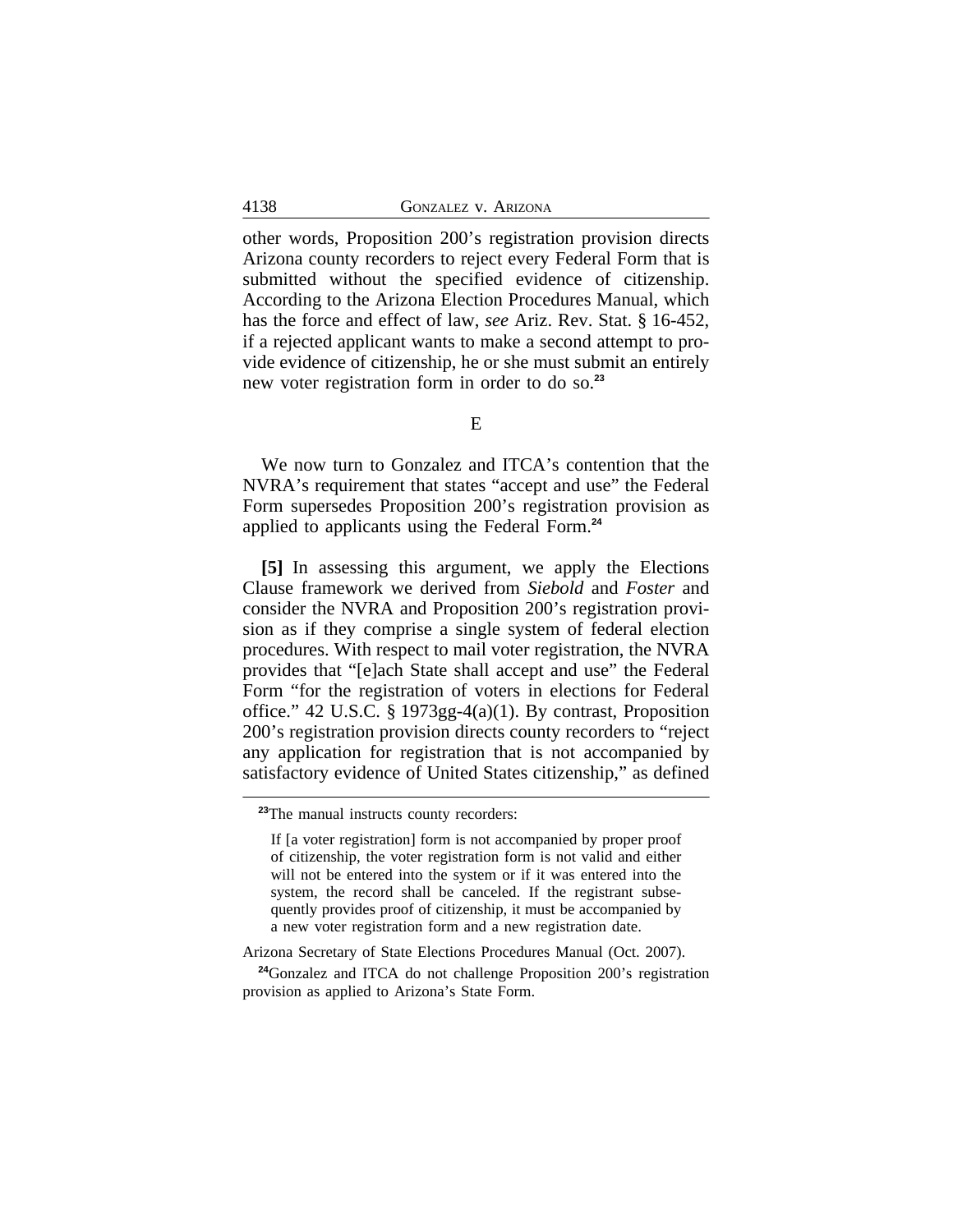| <b>GONZALEZ V. ARIZONA</b> | 4139 |
|----------------------------|------|
|----------------------------|------|

by Arizona law. Ariz. Rev. Stat. § 16-166(F). When read together, the federal and state enactments treat the same subject matter, namely, the procedure for registering by mail to vote in federal elections using the Federal Form, but they do not operate harmoniously. In fact, these procedures are seriously out of tune with each other in several ways.

First, the NVRA requires a county recorder to accept and use the Federal Form to register voters for federal elections, whereas the registration provision requires the same county recorder to reject the Federal Form as insufficient for voter registration if the form does not include proof of U.S. citizenship. Arizona attempts to harmonize these procedures, arguing that because the county recorder will accept the Federal Form for voter registration so long as it includes satisfactory evidence of citizenship, the county recorder is in fact complying with the NVRA's mandate to "accept and use" the Federal Form, per 42 U.S.C. § 1973gg-4(a)(1). Rejection of the Federal Form in certain circumstances, Arizona argues, does not in itself mean that the state is failing to accept and use the form. Indeed, Arizona asserts, Congress must have contemplated that some applicants using the Federal Form would be rejected, because the NVRA directs states to notify "each applicant of the disposition of [his or her] application." *Id.*  $§ 1973gg-6(a)(2).$ 

**[6]** We disagree. Although Arizona has offered a creative interpretation of the state and federal statutes in an effort to avoid a direct conflict, we do not strain to reconcile a state's federal election regulations with those of Congress, but consider whether the state and federal procedures operate harmoniously when read together naturally. *See Foster*, 522 U.S. at 72-74; *Siebold*, 100 U.S. at 384. Here, under a natural reading of the NVRA, Arizona's rejection of every Federal Form submitted without proof of citizenship does not constitute "accepting and using" the Federal Form. Arizona cannot cast doubt on this conclusion by pointing out that the NVRA allows states to reject applicants who fail to demonstrate their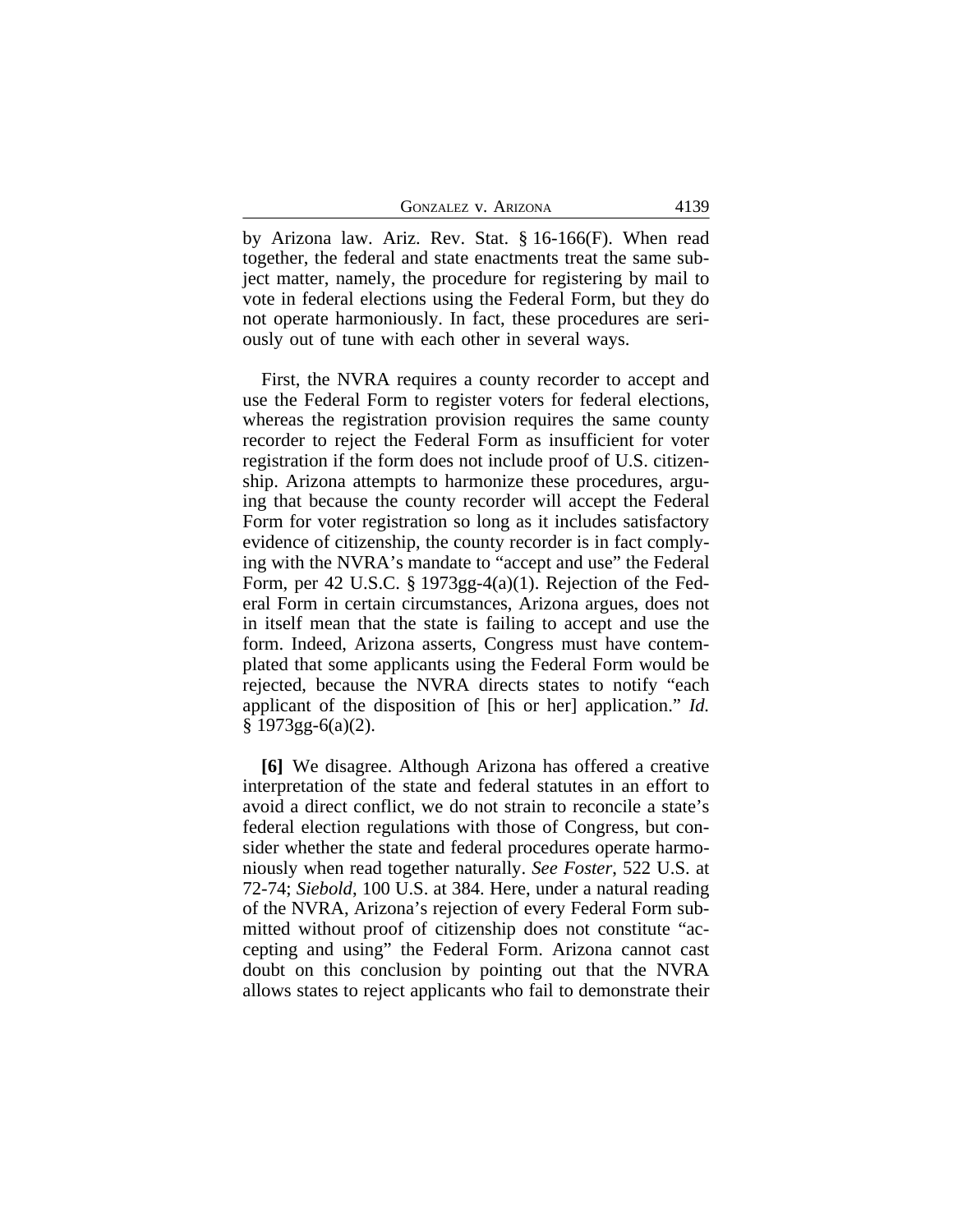#### 4140 GONZALEZ v. ARIZONA

eligibility pursuant to the Federal Form. Congress clearly anticipated that states would reject applicants whose responses to the Federal Form indicate they are too young to vote, do not live within the state, or have not attested to being U.S. citizens. Indeed, the NVRA instructs the EAC to request information on the Federal Form for the precise purpose of "enabl[ing] the appropriate State election official to assess the eligibility of the applicant."  $42 \text{ U.S.C. }$  § 1973gg-7(b)(1). Thus, a state that assesses an applicant's eligibility based on the information requested on the Federal Form is "accepting and using" the form in exactly the way it was meant to be used. In contrast, Proposition 200's registration provision directs county recorders to assess an applicant's eligibility based on proof of citizenship information that is *not* requested on the Federal Form, and to reject all Federal Forms that are submitted without such proof. Rejecting the Federal Form because the applicant failed to include information that is not required by that form is contrary to the form's intended use and purpose.

The dissent likewise attempts to justify Arizona's rejection of the Federal Form, but rests its arguments almost exclusively on the fact that  $\S 1973gg-4(a)(2)$  allows states to develop and use a State Form, which may include requirements that are not included in the Federal Form. *See* dis. op at 4200-03, 4204-06. According to the dissent, because states may impose additional proof-of-citizenship requirements on applicants using the State Form, it necessarily follows that states may impose the same proof-of-citizenship requirements on applicants using the Federal Form; that is, that they may reject Federal Forms that do not include the additional proof of citizenship. *See* dis. op. at 4203-06. But there is no logical connection between the dissent's premise and its conclusion, which is contrary to the text of the statute. The NVRA clearly requires states to accept and use the Federal Form (as designed by the EAC) "[i]n addition to" the State Form.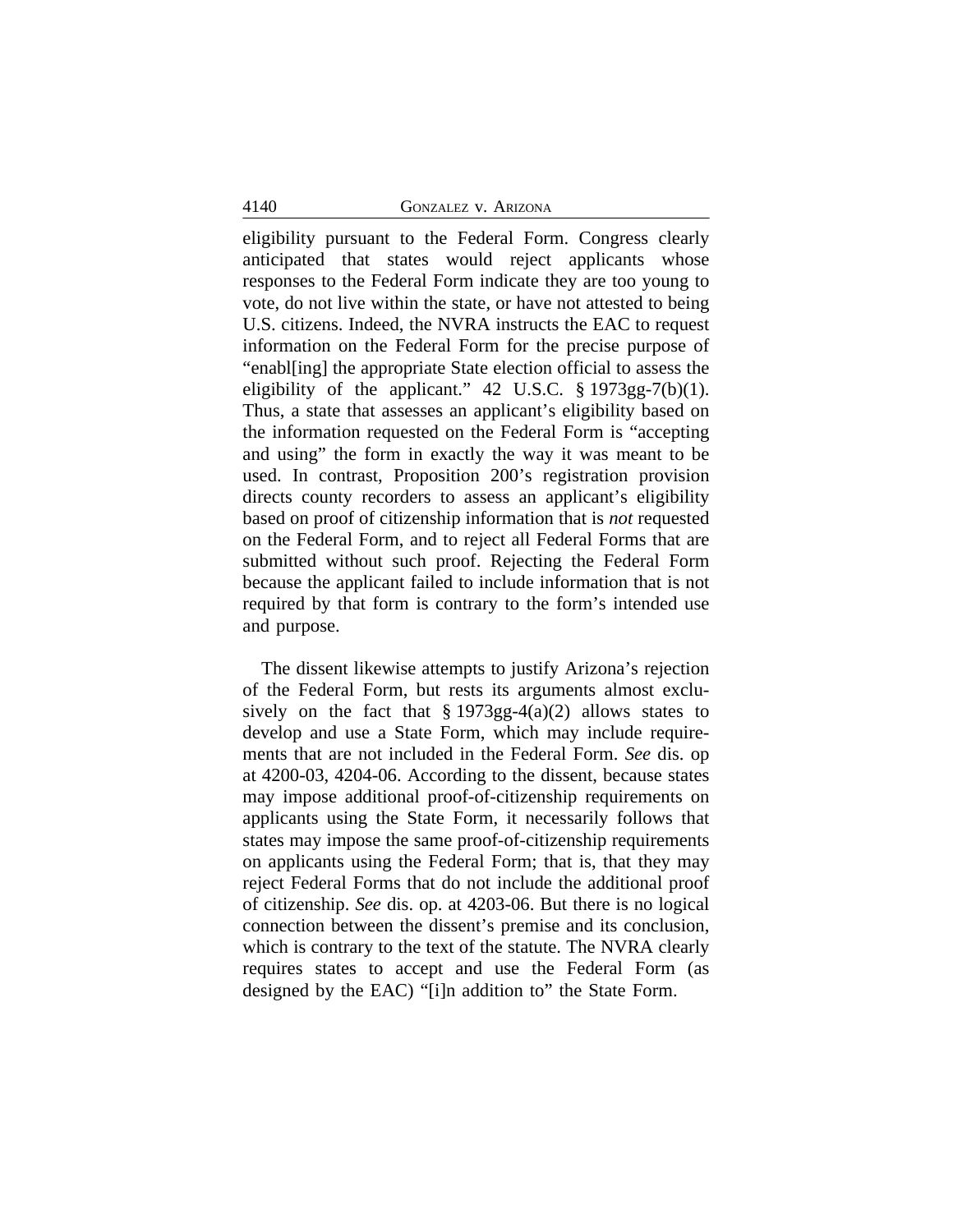The NVRA's State Form provision, § 1973gg-4(a)(2), merely gives a state more options. Congress could have required all states to use *only* the Federal Form, as designed by the EAC, for federal elections. If Congress had done so, then states could not use their state registration forms to register applicants for federal elections. Instead, Congress allowed States to use their state registration forms to register applicants for both state and federal elections (provided the state form complies with § 1973gg-7(b)).**<sup>25</sup>** But states cannot reject applicants who register for federal elections who use the Federal Form. There is nothing illogical or inconsistent about requiring states to accept the federal registration form in addition to their own state form.

In order to avoid the clear import of the NVRA's text, the dissent argues that the Federal Form merely establishes the default minimum or baseline registration requirements. *See* dis. op. at 4203-04, 4209. In effect, the dissent wants to replace the words "in addition to" with the words "instead of," so that "a State may develop and use a mail voter registration form that meets all of the criteria stated in section 1973gg-7(b) of this title" *instead of* "accepting and using" the Federal Form. We have no authority to rewrite the statute, however, and reject the dissent's interpretation as being inconsistent with the plain language. *See id.* ("*In addition to* accepting and using [the Federal Form], a State may develop and use a mail voter registration form that meets all of the criteria stated in section 1973gg-7(b) of this title for the registration of voters in elections for Federal office." (emphasis added)).

<sup>&</sup>lt;sup>25</sup>The dissent therefore has it exactly backwards in asserting that, under our interpretation of § 1973gg-4(a)(2), states may not use their state registration forms to register "voters in elections for Federal office." Dis. op. at 4208. States *may* use their state registration forms to register voters in elections for federal office; they simply may not *require* registrants to use the State Form (or the equivalent of the State Form, namely, the Federal Form altered to include additional state requirements).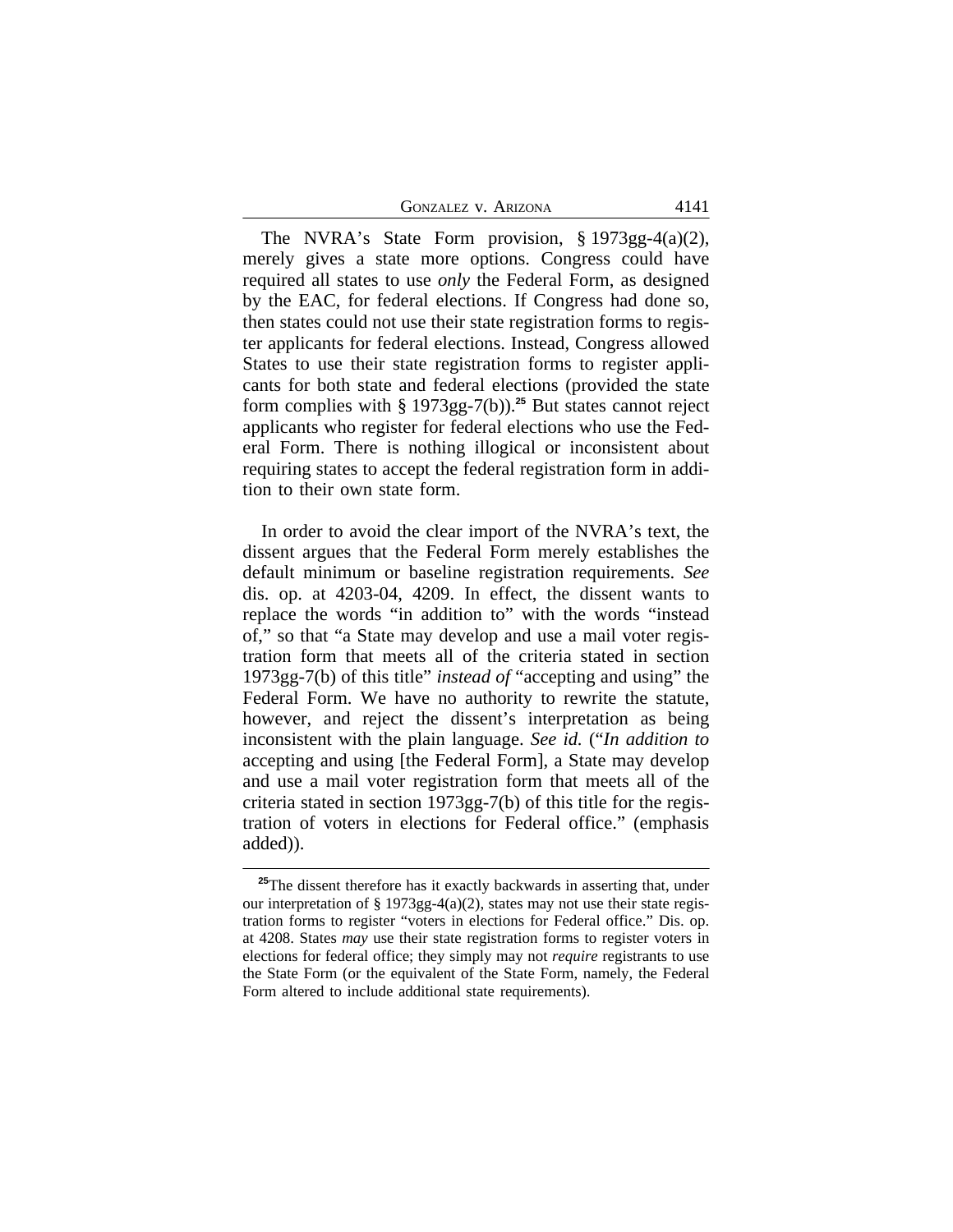#### 4142 GONZALEZ v. ARIZONA

**[7]** Second, Proposition 200's registration provision clashes with the NVRA's delegation of authority to the EAC (not the states) to determine the contents of the Federal Form. *See id.* § 1973gg-7(a)(2). While states may suggest changes to the Federal Form, the EAC has the ultimate authority to adopt or reject those suggestions. *See id.* § 1973gg-7(a). Here the EAC sent Arizona a letter rejecting its proposal to modify the Federal Form to require applicants to present documentary proof of citizenship in order to register, *see infra* p. 4148 n.29, but Arizona nevertheless proceeded to impose this additional requirement on applicants using the Federal Form. Arizona's insistence on engrafting an additional requirement on the Federal Form, even in the face of the EAC's rejection of its proposal, accentuates the conflict between the state and federal procedures.**<sup>26</sup>**

Arizona attempts to minimize the clash between the NVRA and Proposition 200 by noting that a proof of citizenship requirement is consistent with the broad framework set out by Congress in section 1973gg-7(b); specifically, Arizona notes that the NVRA permits the Federal Form to seek such information as is necessary to "assess the eligibility of the applicant," *id.* § 1973gg-7(b)(1), and does not expressly preclude a requirement that applicants provide proof of citizenship. Further, Arizona asserts that although Congress provided that

**<sup>26</sup>**Arizona argues that *McKay v. Thompson*, 226 F.3d 752, 755-56 (6th Cir. 2000), supports its conclusion that states may add requirements to the Federal Form, so long as the NVRA does not expressly forbid those requirements. Arizona is misreading McKay. In that case, the court rejected a prospective voter's objection to Tennessee's practice of requiring a full social security number as a precondition to successful registration, *see id.* at 754, stating that "[t]he NVRA does not specifically forbid use of social security numbers." *Id.* at 756. But this holding does not help Arizona because the Federal Form allows states to instruct applicants to provide their full social security numbers in the "ID number" box on the Federal Form (and Tennessee's instructions do so). *See supra* p. 4135 & n.18. *McKay* therefore does not support the proposition that a state may condition registration on an applicant's provision of information that is *not* requested on the Federal Form.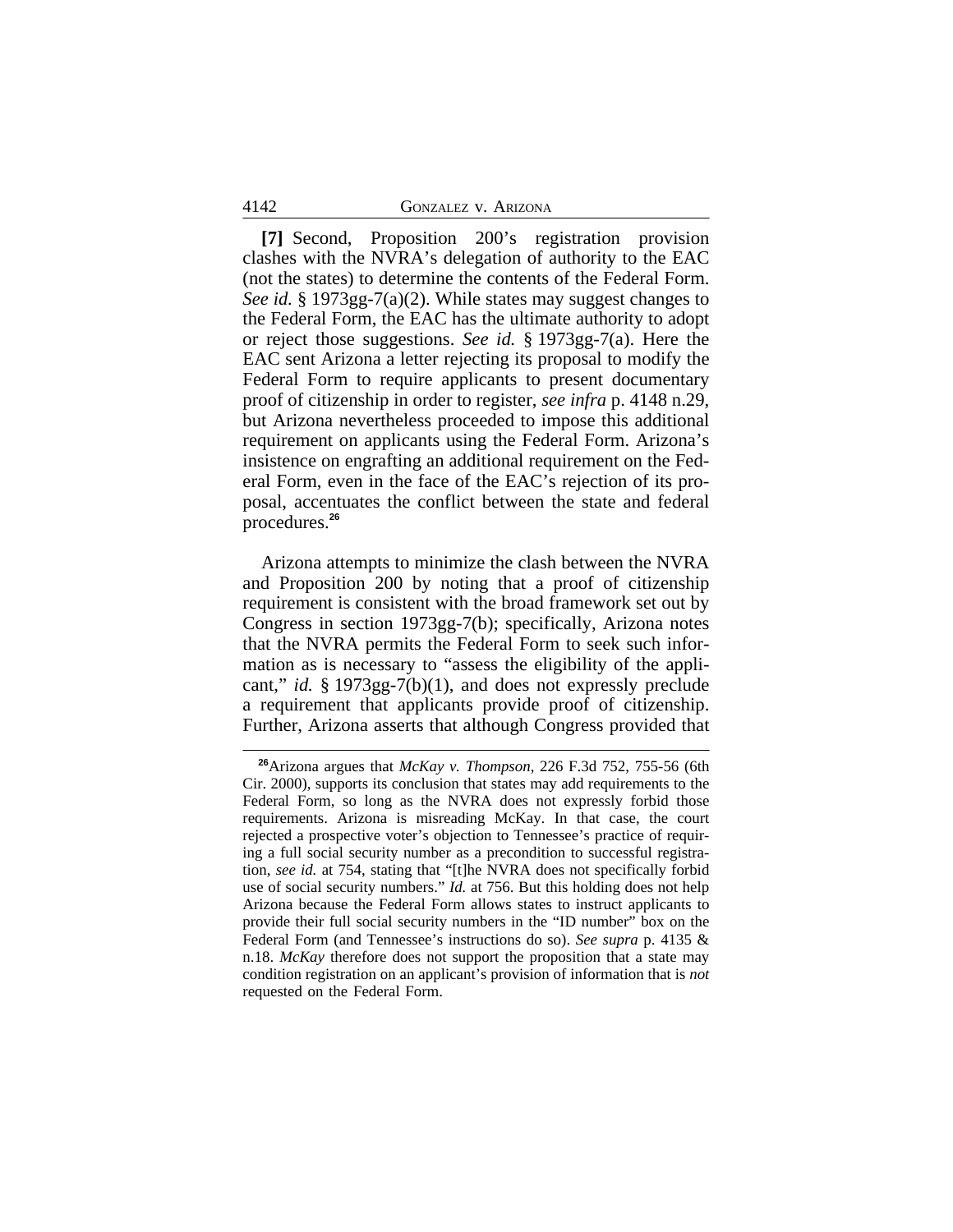GONZALEZ V. ARIZONA 4143

the mail voter registration form "may not include any requirement for notarization or other formal authentication," *id.* § 1973gg-7(b)(3), Arizona's demand for proof of citizenship does not amount to such a requirement. This argument misses the point. Even assuming, without deciding, that Arizona is correct in its interpretation of section 1973gg-7(b), this would mean only that the NVRA allows Arizona to include a proof of citizenship requirement on its State Form. *See id.* § 1973gg-4(a)(2) (allowing a state to "develop and use a mail voter registration form that meets all of the criteria stated in section 1973gg-7(b)"). It would not mean that Arizona has authority to add this requirement to the Federal Form. Congress entrusted that decision to the EAC. Once the EAC determined the contents of the Federal Form, Arizona's only role was to make that form available to applicants and to "accept and use" it for the registration of voters.

**[8]** Third, Proposition 200's registration provision is discordant with the NVRA's goal of streamlining the registration process. *See, e.g.*, *Nat'l Coal. for Students with Disabilities Educ. & Legal Def. Fund v. Allen*, 152 F.3d 283, 285 (4th Cir. 1998) ("Congress passed the NVRA . . . to make it easier to register to vote . . . ."); *ACORN v. Miller*, 129 F.3d 833, 835 (6th Cir. 1997) ("In an attempt to reinforce the right of qualified citizens to vote by reducing the restrictive nature of voter registration requirements, Congress passed the [NVRA]."). While the EAC chose to design the Federal Form as a postcard, which could be easily filled out and mailed on its own, Proposition 200's registration provision makes the Federal Form much more difficult to use. For example, nothing on the face of the Federal Form or in the state-specific instructions for Arizona indicates that some applicants may need to provide a full social security number, a tribal identification number, or an alien registration number, as Proposition 200 requires.**<sup>27</sup>** Nor does the Federal Form instruct that additional

**<sup>27</sup>**Because the Federal Form can be used as a mail-in postcard, the dissent's credit card analogy, *see* dis. op. at 4204, is not on point. A con-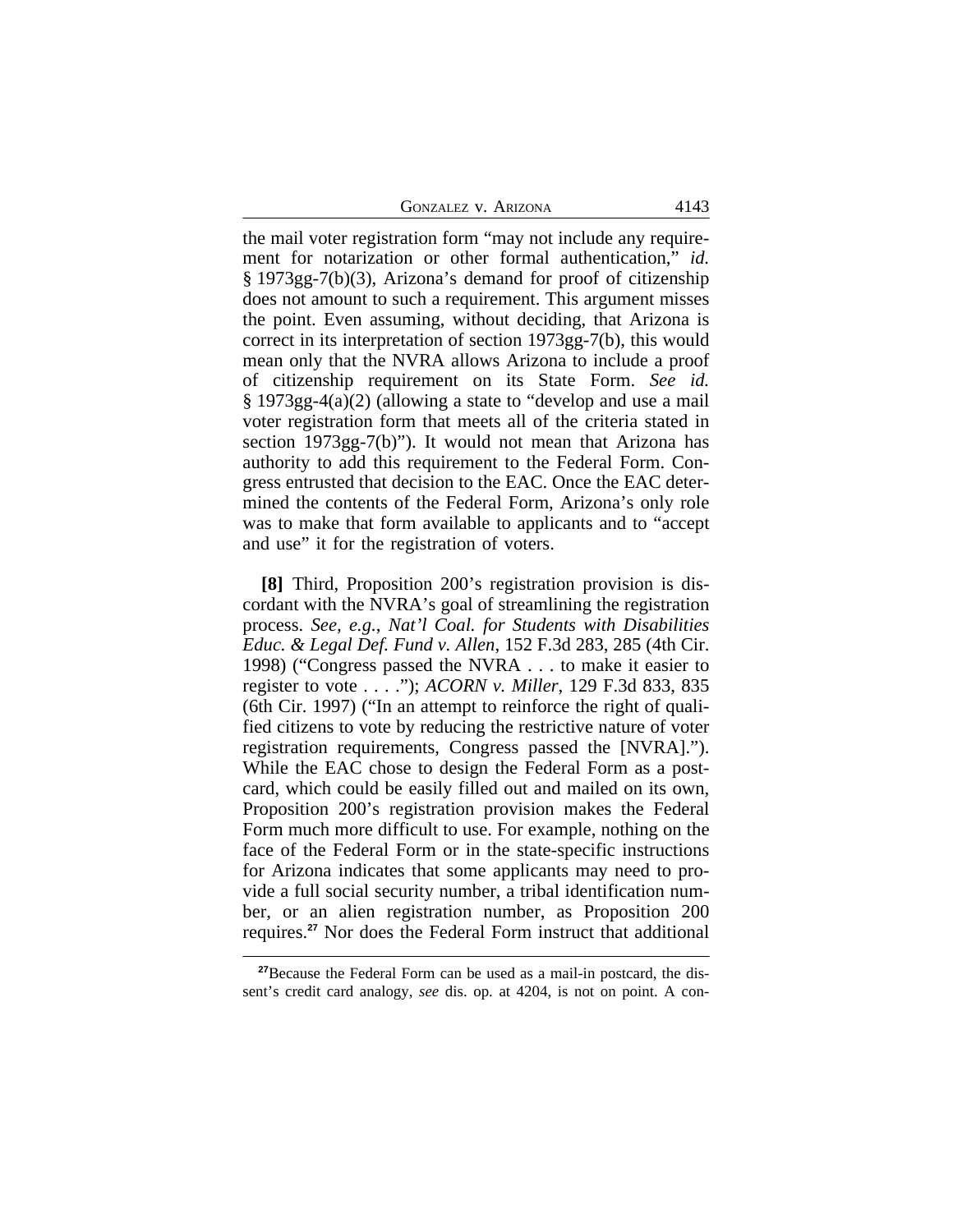documents, such as birth certificates or passports, must be provided by some applicants. Even if an applicant were aware of Arizona's requirement to provide documentary proof of citizenship with the Federal Form, the applicant would have to locate the required document, photocopy it, and enclose the photocopy with the form in an envelope for mailing. In short, much of the value of the Federal Form in removing obstacles to the voter registration process is lost under Proposition 200's registration provision.

Notwithstanding these concerns, Arizona asserts that Proposition 200's registration provision imposes little additional burden on applicants, because only a small minority of applicants lack a driver's license number, tribal identification number, or alien registration number, all of which could suffice to show citizenship and can easily be written on the Federal Form. For this reason, Arizona contends, its proof of citizenship requirement is not excessively burdensome under the standard set forth in *Crawford v. Marion County Election Board*, 553 U.S. 181, 199-200 (2008) (Stevens, J., announcing the judgment of the Court). This argument misses the mark. The goal of the NVRA was to streamline the registration process for all applicants; the fact that Proposition 200's registration provision only *partially* undermines this goal does not make it harmonious with the NVRA. Nor does *Crawford* provide support for Arizona's argument. In *Crawford*, the Court considered whether a polling place requirement imposed a substantial burden on the right to vote, in violation of the Fourteenth Amendment. *See id.* at 187. Even if Arizona is correct that Proposition 200's registration provision does

sumer would rightly cry foul if a merchant claimed it would "accept and use" mailed-in credit card information for a purchase, but then refused to complete the transaction because the consumer failed to include additional information that the merchant had not requested. By the same token, the Federal Form does not request documentary proof of citizenship. Because a state must "accept and use" this form it cannot reject it merely because an applicant has mailed it in without including information that is not expressly required.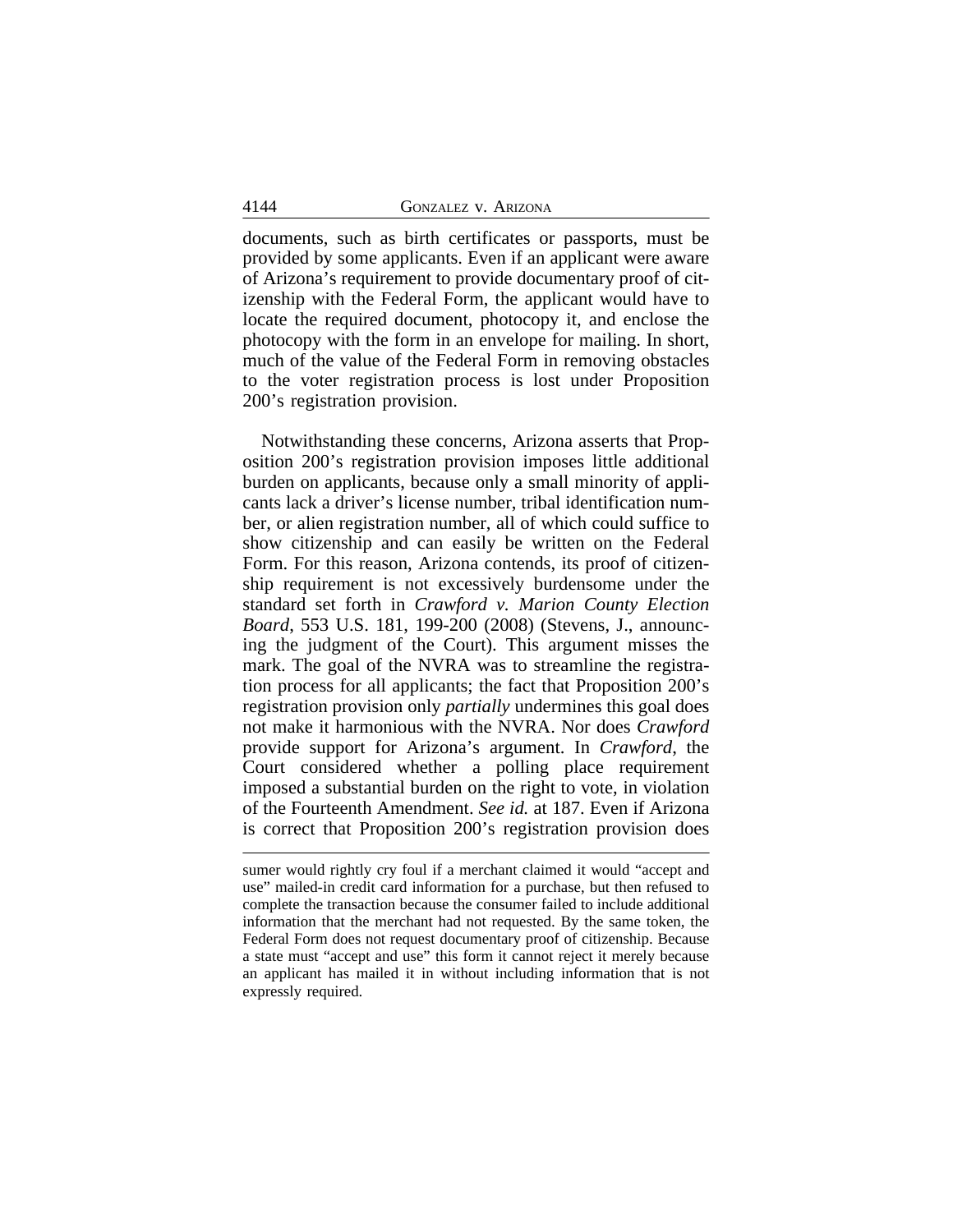not impose such a burden, this conclusion sheds no light on the question before us here: whether the registration provision is displaced by the NVRA under an Elections Clause analysis.

F

Because on its face the NVRA does not give states room to add their own requirements to the Federal Form, Arizona suggests that Congress's subsequent enactment of HAVA permits us to reinterpret the NVRA to allow states to impose additional requirements on applicants for voter registration. Again, we disagree, because by its terms HAVA precludes such an interpretation.

Congress enacted HAVA in response to the 2000 Presidential election and the ensuing controversial Florida recount. *See Fla. State Conference of NAACP v. Browning*, 522 F.3d 1153, 1155 (11th Cir. 2008). For the most part, the NVRA and HAVA operate in separate spheres: the NVRA regulates voter registration, whereas HAVA is concerned with updating election technologies and other election-day issues at polling places. However, a handful of provisions in HAVA relate to the voter registration process, primarily by creating mechanisms through which states can ensure that the person who appears to cast a ballot at the polls is the same person who registered to vote. Relevant here, HAVA requires states to obtain (or assign) unique identification numbers for all registered voters: each applicant must provide his or her driver's license number or the last four digits of his or her social security number on the voter registration form, or if the applicant lacks such a number, the state must assign the applicant a number "which will serve to identify the applicant for voter registration purposes." 42 U.S.C.  $\S$  15483(a)(5)(A)(i)-(ii). In addition, states are to take steps to verify that the applicant's claimed identity matches the identification number he or she provided. *See id.* § 15483(a)(5)(A)(iii) (requiring states to "determine whether the [identification] information provided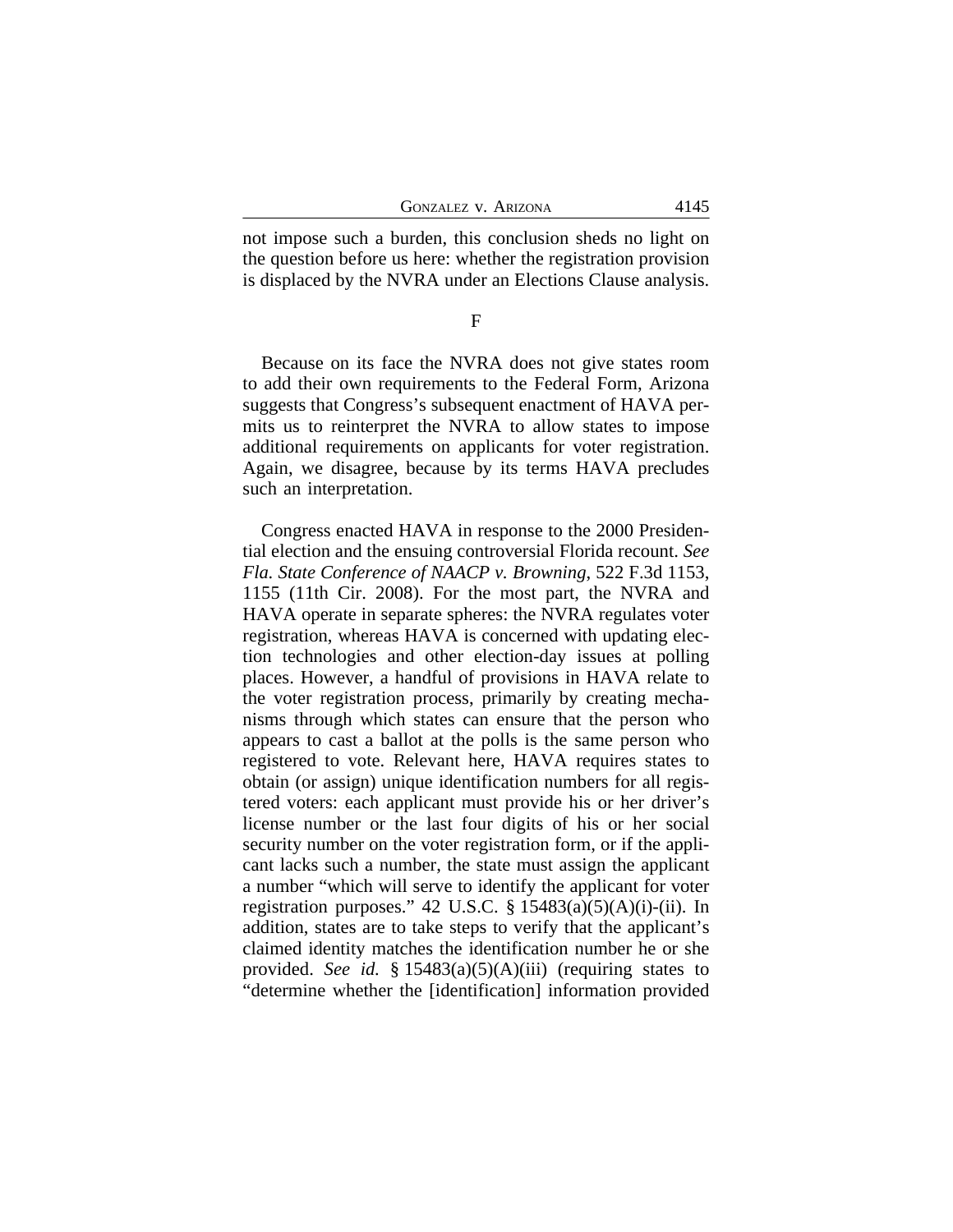by an individual is sufficient to meet the requirements" of HAVA); *see also Crawford,* 553 U.S. at 192.

HAVA also includes language limiting its scope. It clarifies that "[t]he requirements established by [HAVA] are minimum requirements and nothing in [HAVA] shall be construed to prevent a State from establishing election technology and administration requirements that are more strict than the requirements established under [HAVA] so long as such State requirements are not inconsistent with the Federal requirements under [HAVA] or any law described in section 15545 of this title." *Id.* § 15484. Section 15545 is HAVA's savings clause: it provides that except for the changes to the NVRA specified in HAVA, "nothing in this Act may be construed to authorize or require conduct prohibited under [a number of federal laws, including the NVRA], or to supersede, restrict, or limit the application of [those federal laws]." *Id.*  $§ 15545(a).$ 

Arizona argues that HAVA gives it the authority to impose additional requirements on applicants using the Federal Form for two reasons. First, Arizona contends that because HAVA directs states to verify the accuracy of the driver's license or social security numbers provided on the Federal Form, *see id.* § 15483(a)(5)(A)(iii), Arizona must likewise have the authority to verify the accuracy of other information on the Federal Form, including an applicant's claim of citizenship. Second, Arizona asserts that because HAVA establishes only "minimum requirements," and authorizes states to develop "election technology and administration requirements that are more strict than [HAVA's] requirements," *id.* § 15484, HAVA gives states a green light to impose stricter requirements on voter registration.

Both of these arguments fail in light of HAVA's savings clause, which makes clear that Congress intended to preserve the NVRA except as to the specific changes it enacted in HAVA. While HAVA made a handful of changes to the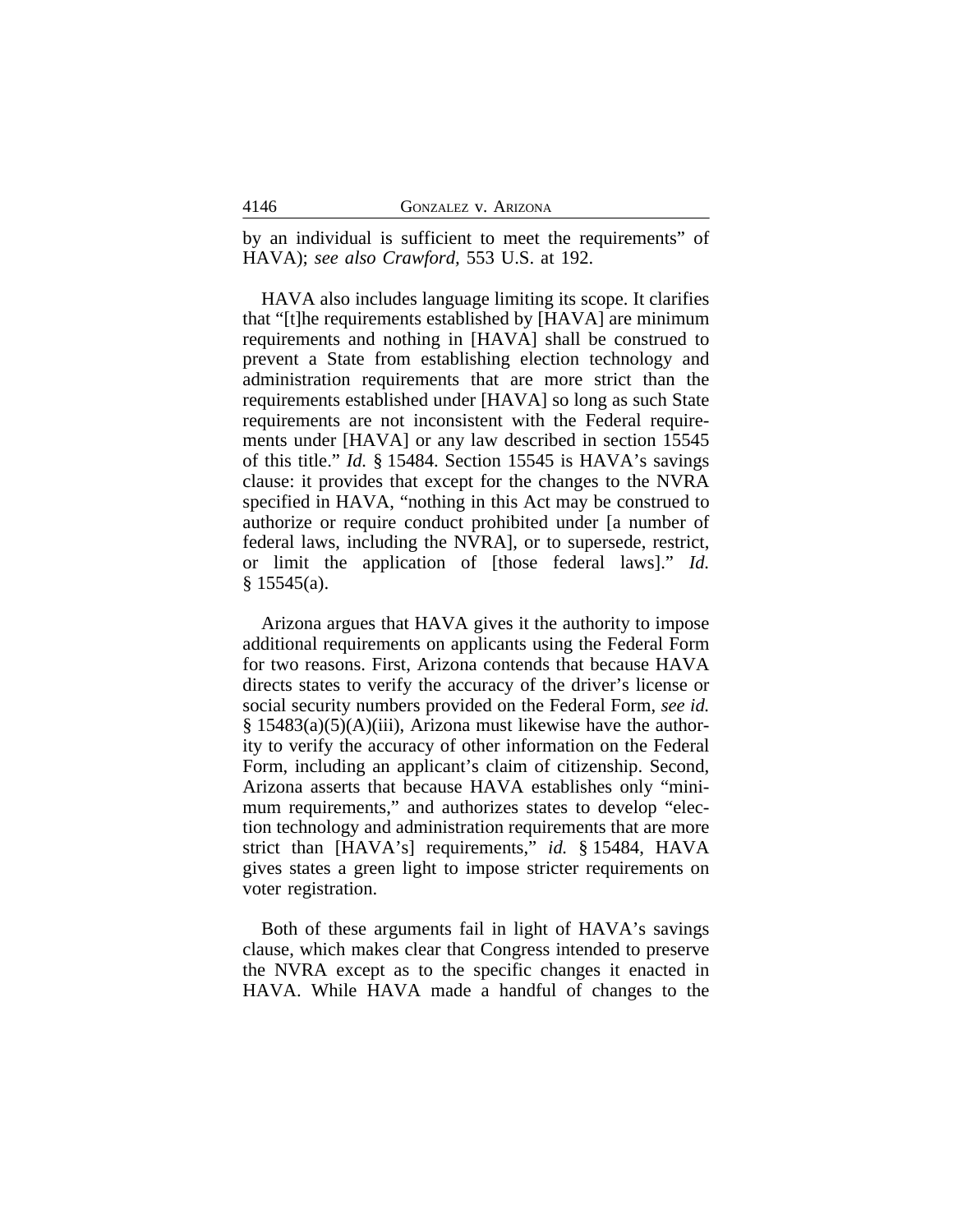GONZALEZ V. ARIZONA 4147

NVRA, it did not add a proof of citizenship requirement to the Federal Form and did not authorize states to do so. For the reasons explained above, an interpretation of HAVA that allows states to override the EAC's authority in designing the Federal Form would "supersede, restrict, or limit the application of" the NVRA. *Id.* § 15545(a). Because the savings clause precludes such an interpretation, we decline to adopt one. Therefore, HAVA does not provide Arizona the authorization it seeks.

G

We recognize Arizona's concern about fraudulent voter registration. Nevertheless, the Elections Clause gives Congress the last word on how this concern will be addressed in the context of federal elections. As is evidenced by one of the four articulated purposes of the NVRA, which is "to protect the integrity of the electoral process," *id.* § 1973gg(b)(3), Congress was well aware of the problem of voter fraud when it passed the act and provided for numerous fraud protections in the NVRA.**<sup>28</sup>**

With respect to the Federal Form, Congress delegated to the EAC the decision of how to balance the need "to establish procedures that will increase the number of eligible citizens who register to vote in elections for Federal office" and the

**<sup>28</sup>**These safeguards include the NVRA's requirement that the Federal Form, the State Forms, and the Motor Voter Forms contain an attestation clause that sets out the requirements for voter eligibility. *Id.* §§ 1973gg- $3(c)(2)(C)(i)-(ii)$ , 1973gg-  $7(b)(2)(A)-(B)$ . Applicants are required to sign these forms under penalty of perjury, *id.* §§ 1973gg-3(c)(2)(C)(iii),  $1973gg-7(b)(2)(C)$ , and persons who knowingly and willfully engage in fraudulent registration practices are subject to criminal penalties, *id.* § 1973gg-10(2). In addition, the NVRA allows states to require first-time voters who register by mail to vote in person at the polling place, where the voter's identity can be confirmed. *See id.* § 1973gg-4(c). Finally, section 1973gg-6 requires states to give notice to applicants of the disposition of their applications, which states may use as a means to detect fraudulent registrations. *See id.* § 1973gg-6(a)(2).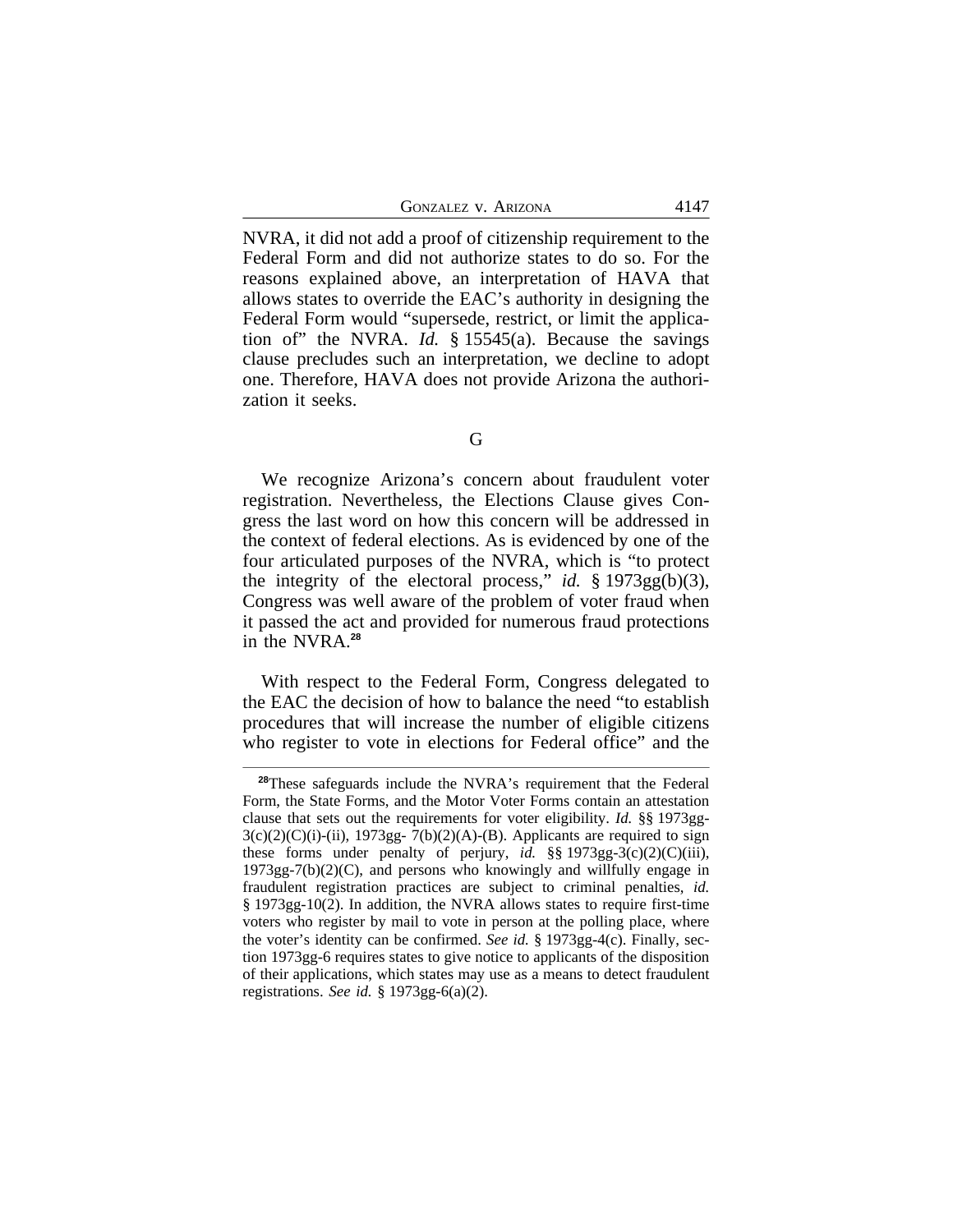#### 4148 GONZALEZ v. ARIZONA

need to protect "the integrity of the electoral process," *id.* § 1973gg(b)(1), (3). The EAC struck this balance by requiring applicants to attest to their citizenship under penalty of perjury, but not requiring other proof of citizenship. *See* 59 Fed. Reg. at 32,316 ("The issue of U.S. citizenship is addressed within the oath required by the Act and signed by the applicant under penalty of perjury. To further emphasize this prerequisite to the applicant, the words 'For U.S. Citizens Only' will appear in prominent type on the front cover of the national mail voter registration form."). Though Arizona has eloquently expressed its reasons for striking the balance differently, the federal determination controls in this context. *See ACORN v. Edgar*, 56 F.3d 791, 795-96 (7th Cir. 1995) (rejecting Illinois's argument that because the "motor voter" component of the NVRA "opens the door to voter fraud," the state was entitled to refuse to comply with the law).

**[9]** In sum, the NVRA and Proposition 200's registration provision, when interpreted naturally, do not operate harmoniously as a single procedural scheme for the registration of voters for federal elections. Therefore, under Congress's expansive Elections Clause power, we must hold that the registration provision, when applied to the Federal Form, is preempted by the NVRA.**<sup>29</sup>**

**<sup>29</sup>**We reach our conclusion based on the language and structure of the statute, and therefore do not rely on the EAC's interpretation of the NVRA or the NVRA's legislative history. While ITCA maintains that the EAC's view is entitled to some level of deference under *Skidmore v. Swift & Co.*, 323 U.S. 134 (1944), Arizona argues that Congress did not delegate any authority to the EAC to interpret the NVRA, *see* 42 U.S.C. § 15329, and thus deference is not appropriate. We need not resolve this dispute, but merely note that both the EAC's view and the NVRA's legislative history are consistent with our holding. In its letter to Arizona, the EAC construed the NVRA as not permitting states to "condition acceptance of the Federal Form upon receipt of additional proof." With respect to the legislative history, the NVRA's Conference Report, which we have held is the most authoritative and reliable legislative material, *see, e.g.*, *Nw. Forest Res. Council v. Glickman*, 82 F.3d 825, 835 (9th Cir. 1996), shows that Con-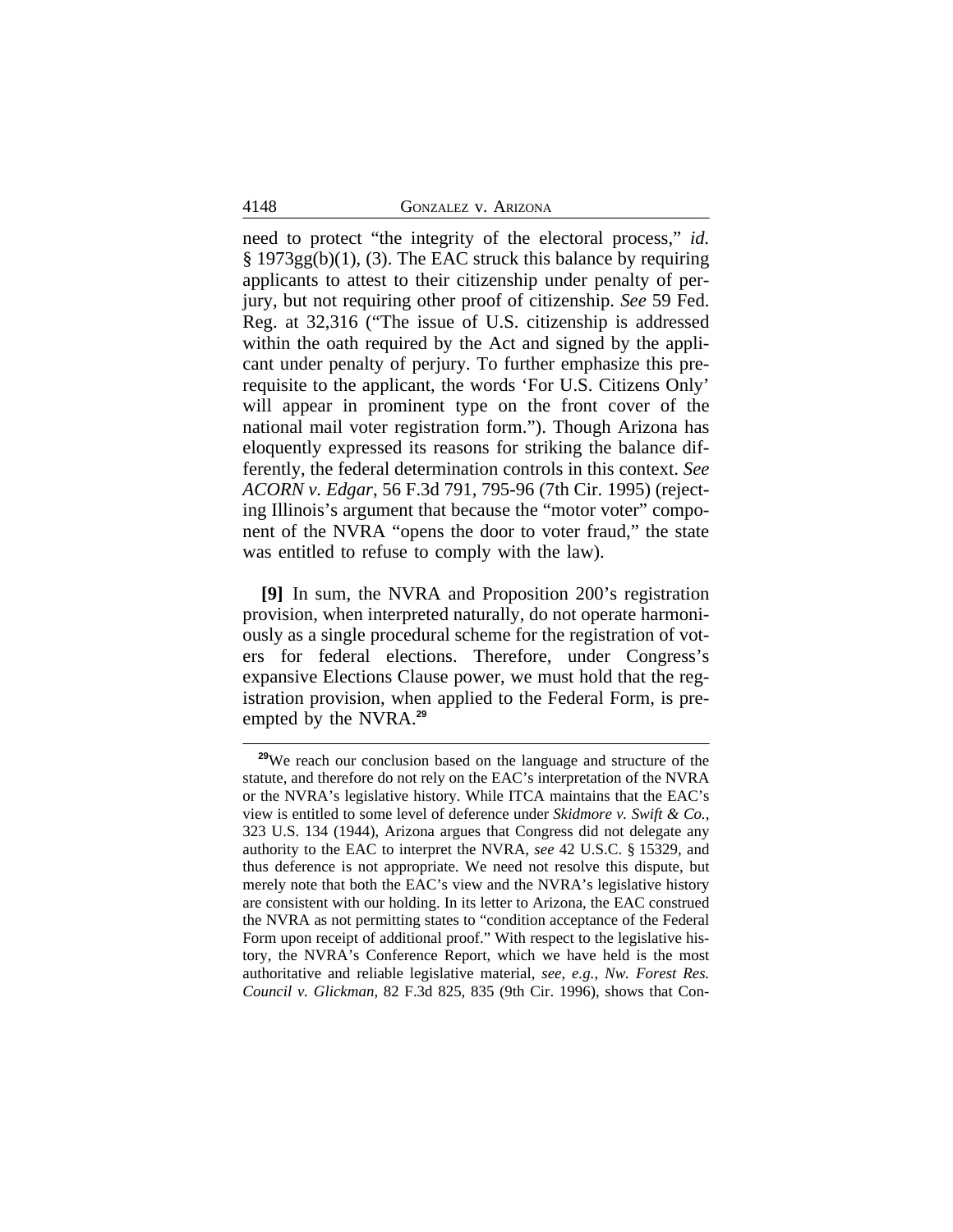Because we hold that the NVRA supersedes Proposition 200's registration provision,**<sup>30</sup>** the remainder of our analysis focuses solely on the validity of Proposition 200's polling place provision. Proposition 200 amended section 16-579 of the Arizona Revised Statutes to require that a voter "present one form of identification that bears the name, address and photograph of the elector or two different forms of identification that bear the name and address of the elector" as a prerequisite to receiving a ballot. Ariz. Rev. Stat. § 16-579(A) (2005). The Secretary of State, acting under statutory authority, *see* Ariz. Rev. Stat. § 16-452(A), (B), promulgated a procedure specifying the "forms of identification" accepted under the statute, which included photograph-bearing documents such as driver's licenses as well as non-photograph-bearing documents such as utility bills or bank statements. In 2009, the state legislature amended section 16-579 to codify that procedure.**<sup>31</sup>**

**<sup>30</sup>**Congress's authority under the Elections Clause is limited to preempting state regulations as they relate to federal elections. Therefore, our holding invalidating Proposition 200's registration provision does not prevent Arizona from applying a proof of citizenship requirement to voter registrations for state elections. However, because Arizona has presented its system of voter registration as concurrently registering voters for state and federal elections, we do not consider whether Proposition 200's registration provision, as applied only to voter registrations for state elections, is valid under Gonzalez and ITCA's remaining claims.

**<sup>31</sup>**Section 16-579(A)(1) now provides that a voter must "present any of the following" before being permitted to vote:

### III

gress rejected an amendment to the NVRA which would have provided that "nothing in this Act shall prevent a State from requiring presentation of documentation relating to citizenship of an applicant for voter registration," H.R. Rep. No. 103-66, at 23 (1993), *reprinted in* 1993 U.S.C.C.A.N. 140, 148. The conferees explained that the amendment was not "consistent with the purposes of" the NVRA and "could effectively eliminate, or seriously interfere with, the mail registration program of the Act." *Id.*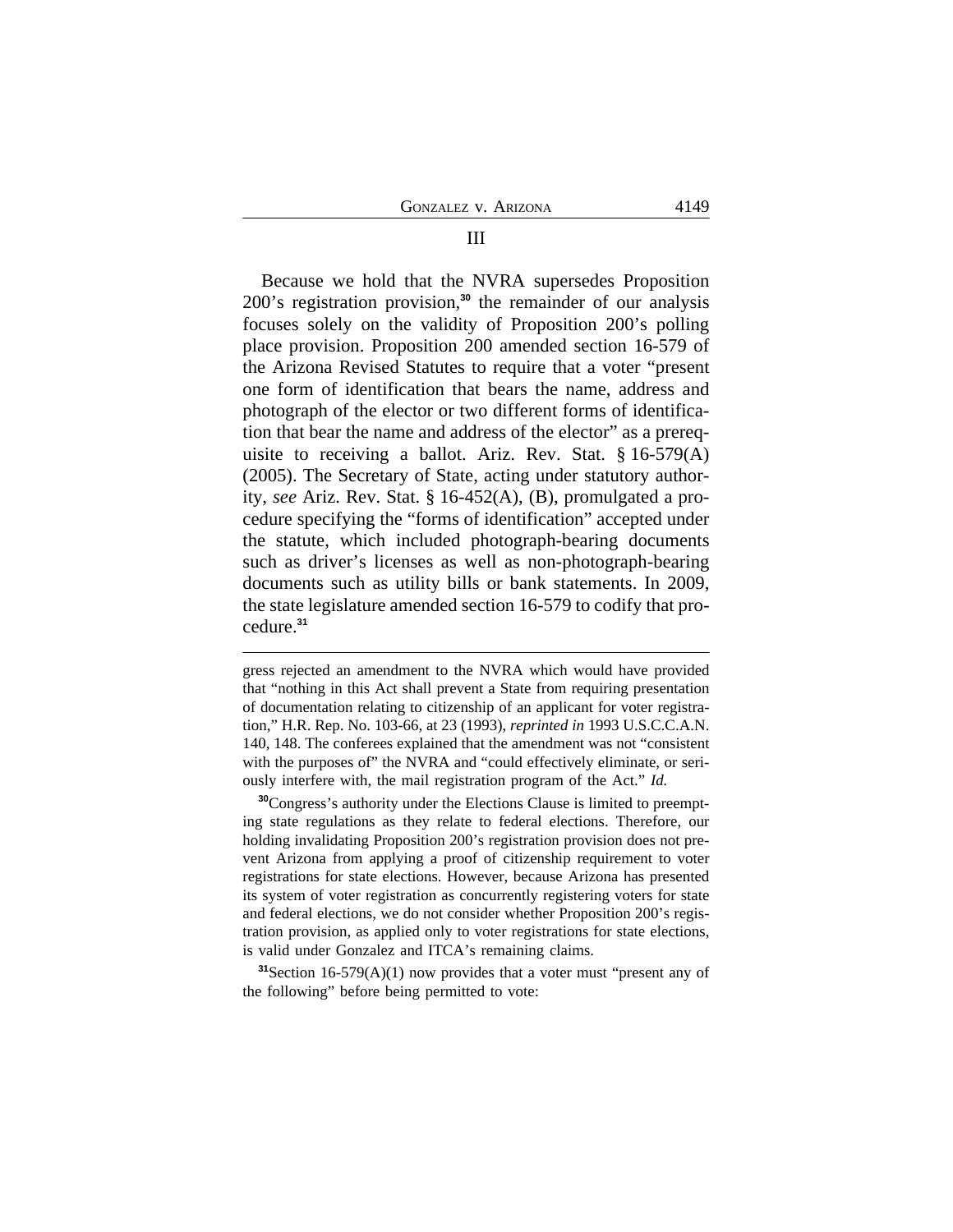Gonzalez and ITCA challenge Proposition 200's polling place provision on three grounds: that it is a prohibited voting qualification under section 2 of the VRA, an unconstitutional poll tax under the Twenty-fourth Amendment, and a violation of the Fourteenth Amendment's Equal Protection Clause. We first consider Gonzalez's argument that Proposition 200's polling place provision violates section 2 of the VRA.

<sup>(</sup>a) A valid form of identification that bears the photograph, name and address of the elector that reasonably appear to be the same as the name and address in the precinct register, including an Arizona driver license, an Arizona nonoperating identification license, a tribal enrollment card or other form of tribal identification or a United States federal, state or local government issued identification. Identification is deemed valid unless it can be determined on its face that it has expired.

<sup>(</sup>b) Two different items that contain the name and address of the elector that reasonably appear to be the same as the name and address in the precinct register, including a utility bill, a bank or credit union statement that is dated within ninety days of the date of the election, a valid Arizona vehicle registration, an Arizona vehicle insurance card, an Indian census card, tribal enrollment card or other form of tribal identification, a property tax statement, a recorder's certificate, a voter registration card, a valid United States federal, state or local government issued identification or any mailing that is labeled as "official election material." Identification is deemed valid unless it can be determined on its face that it has expired.

<sup>(</sup>c) A valid form of identification that bears the photograph, name and address of the elector except that if the address on the identification does not reasonably appear to be the same as the address in the precinct register or the identification is a valid United States Military identification card or a valid United States passport and does not bear an address, the identification must be accompanied by one of the items listed in subdivision (b) of this paragraph.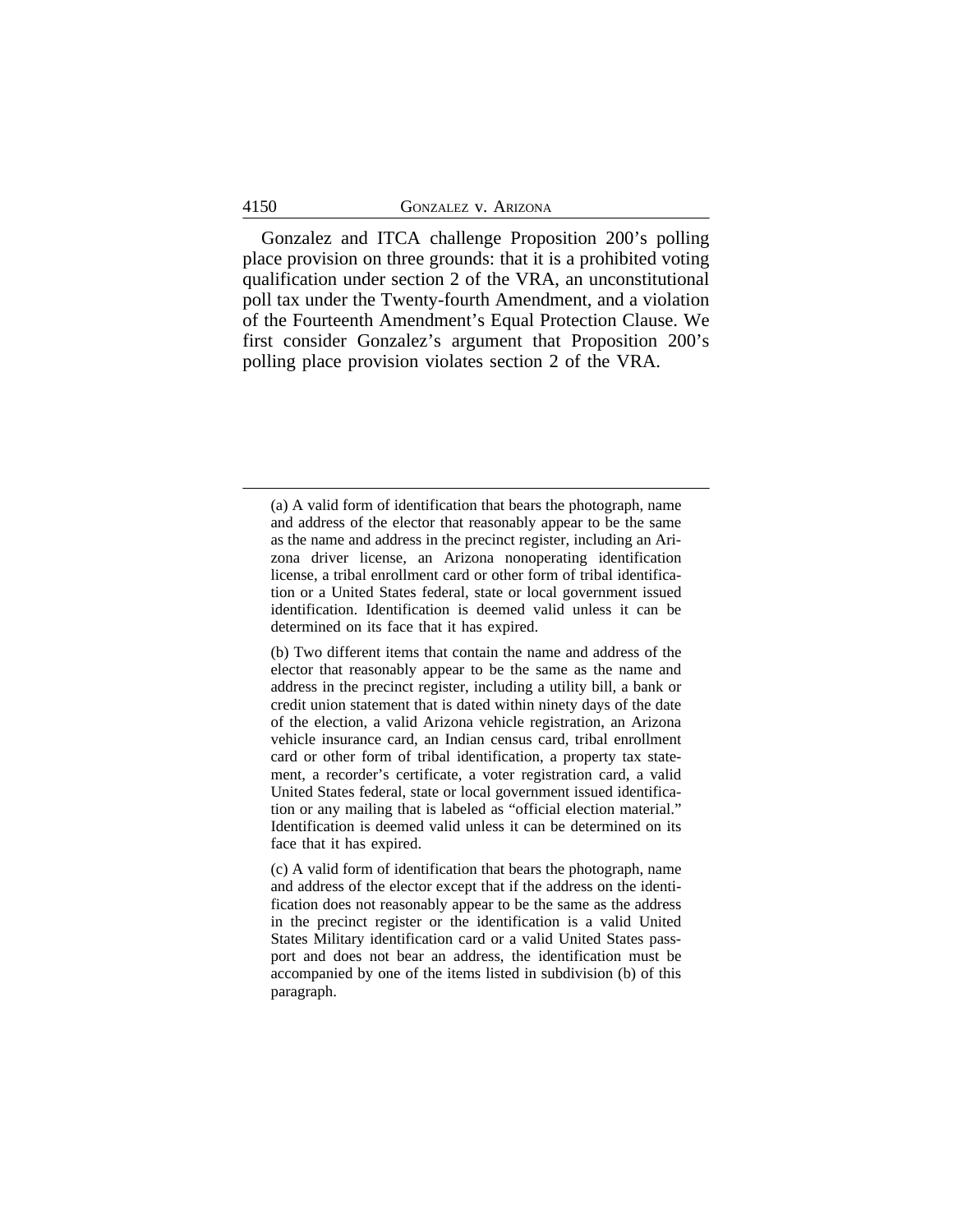**[10]** Section 2(a) of the VRA prohibits states from imposing any voting qualification that "results in a denial or abridgement of the right of any citizen of the United States to vote on account of race or color." 42 U.S.C. § 1973(a). A violation of section 2 is established "if, based on the totality of circumstances, it is shown that the political processes leading to nomination or election in the State or political subdivision are not equally open to participation" by members of a protected class, "in that its members have less opportunity than other members of the electorate [1] to participate in the political process and [2] to elect representatives of their choice." *Id.* § 1973(b). Said otherwise, a plaintiff can prevail in a section 2 claim only if, "based on the totality of the circumstances, . . . the challenged voting practice results in discrimination on account of race." *Farrakhan v. Washington*, 338 F.3d 1009, 1017 (9th Cir. 2003) (emphasis omitted); *see also United States v. Blaine Cnty.*, 363 F.3d 897, 903 (9th Cir. 2004). Although proving a violation of § 2 does not require a showing of discriminatory intent, only discriminatory results, *see Chisom v. Roemer*, 501 U.S. 380, 383-84 (1991); *Ruiz v. City of Santa Maria*, 160 F.3d 543, 557 (9th Cir. 1998) (per curiam), proof of "causal connection between the challenged voting practice and a prohibited discriminatory result" is crucial, *Smith v. Salt River Project Agric. Improvement & Power Dist.*, 109 F.3d 586, 595 (9th Cir. 1997) (internal quotation marks and brackets omitted); *see also id.* ("[A] bare statistical showing of disproportionate *impact* on a racial minority does not satisfy the § 2 'results' inquiry."). Said otherwise, a § 2 challenge "based purely on a showing of some relevant statistical disparity between minorities and whites," without any evidence that the challenged voting qualification causes that disparity, will be rejected. *Id.***<sup>32</sup>**

# A

<sup>&</sup>lt;sup>32</sup>This approach applies both to claims of vote denial and of vote dilution. *Id.* at 596 n.8.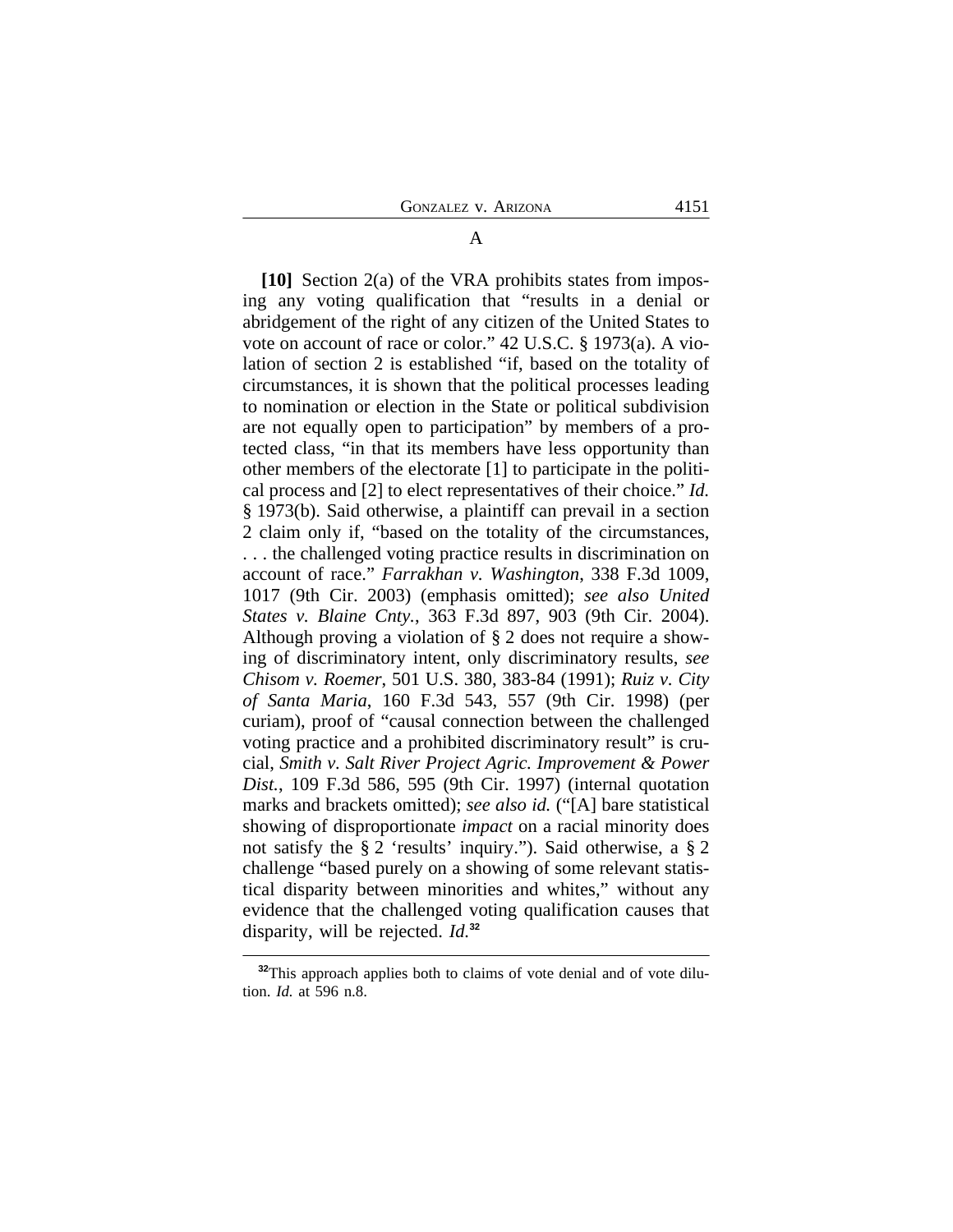# 4152 GONZALEZ v. ARIZONA

In applying the totality of the circumstances test, "a court must assess the impact of the contested structure or practice on minority electoral opportunities 'on the basis of objective factors.' " *Thornburg v. Gingles*, 478 U.S. 30, 44 (1986) (quoting S. Rep. No. 97-417, at 27 (1982), *reprinted in* 1982 U.S.C.C.A.N. 177, 205). In *Gingles*, the Supreme Court cited a non-exhaustive list of nine factors (generally referred to as the "Senate Factors" because they were discussed in the Senate Report on the 1982 amendments to the VRA) that courts should consider in making this totality of the circumstances assessment. *Id.* at 44-45. Relevant here, the factors direct courts to consider the history of official state discrimination against the minority with respect to voting, the extent to which voting in the state is racially polarized, and "the extent to which members of the minority group in the state or political subdivision bear the effects of discrimination in such areas as education, employment and health, which hinder their ability to participate effectively in the political process." *Id.* at 36-37 (quoting S. Rep. No. 97-417, at 28-29, *reprinted in* 1982 U.S.C.C.A.N. at 206-07); *see Farrakhan*, 338 F.3d at 1016, 1020. "[T]here is no requirement that any particular number of factors be proved, or that a majority of them point one way or the other." *Gingles*, 478 U.S. at 45 (quoting S. Rep. No. 97-417, at 29, *reprinted in* 1982 U.S.C.C.A.N. at 209) (internal quotation marks omitted).

Gonzalez argues that Proposition 200 disparately impacts Latino voters, unlawfully diluting their right to vote and denying them the right to vote by providing them with less opportunity than other members of the electorate to participate in the political process. Considering both Proposition 200's registration requirement and its requirement that voters who cast ballots at the polls present specified identification, the district court determined, after "examining the facts as a whole, [that] Proposition 200 does not have a statistically significant disparate impact on Latino voters." **33** In considering the Senate Fac-

**<sup>33</sup>**Judge Pregerson's dissent relies heavily on statistical analysis pre-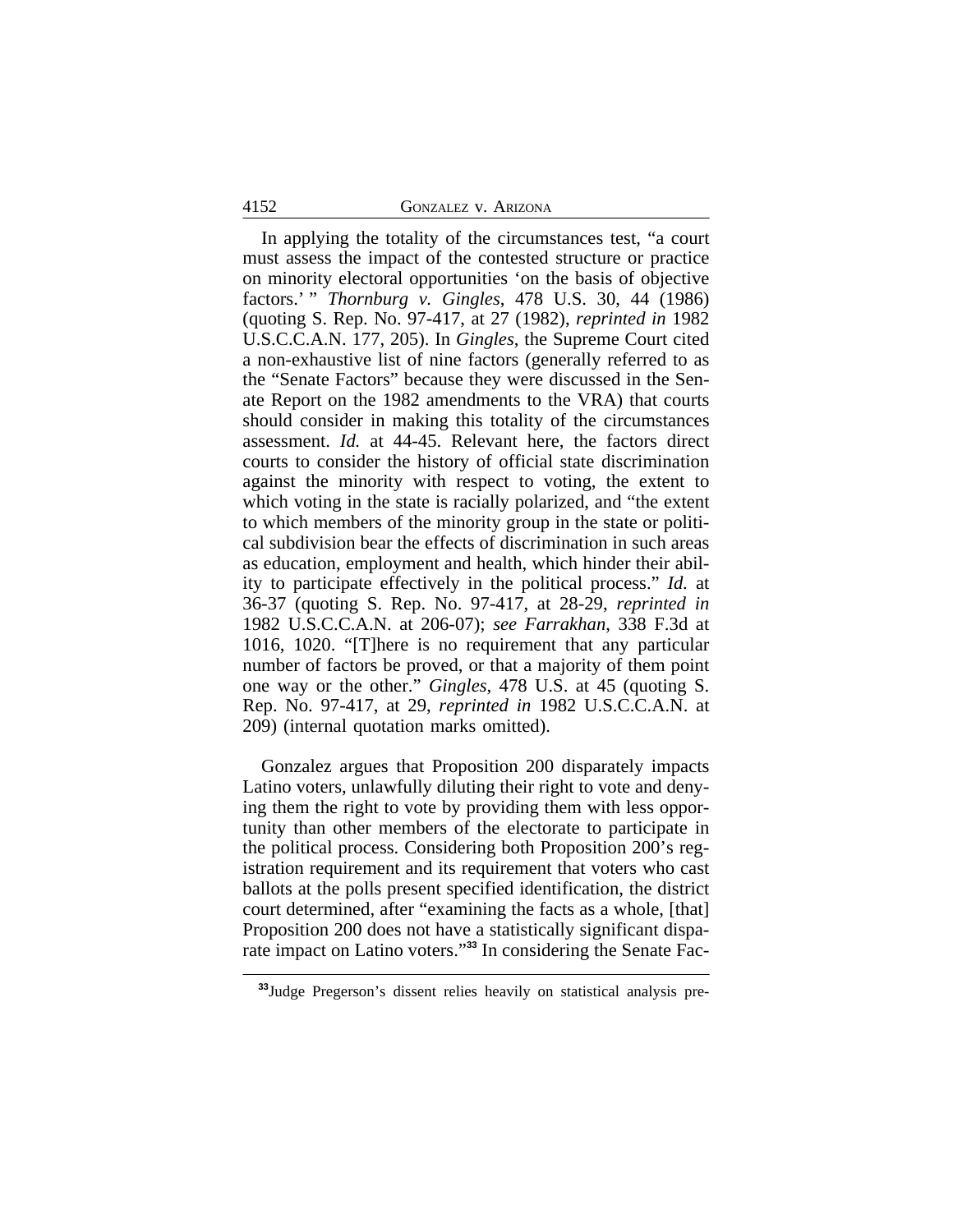| <b>GONZALEZ V. ARIZONA</b> | 4153 |
|----------------------------|------|
|----------------------------|------|

tors listed above, the district court found that Latinos had suffered a history of discrimination in Arizona that hindered their ability to participate in the political process fully, that there were socioeconomic disparities between Latinos and whites in Arizona, and that Arizona continues to have some degree of racially polarized voting. Nevertheless, the district court concluded that Gonzalez's claim failed because there was no proof of a causal relationship between Proposition 200 and any alleged discriminatory impact on Latinos. The district court noted that not a single expert testified to a causal connection between Proposition 200's requirements and the observed difference in the voting rates of Latinos, and that Gonzalez had failed to explain how Proposition 200's requirements interact with the social and historical climate of discrimination to impact Latino voting in Arizona. Therefore, the district court concluded that Gonzalez had not proved that Proposition 200 results in discrimination "on account of race or color."

Because a § 2 analysis requires the district court to engage in a "searching practical evaluation of the 'past and present reality,' " *Gingles*, 478 U.S. at 45 (quoting S. Rep. 97-417, at 30, *reprinted in* 1982 U.S.C.C.A.N. at 208), a district court's examination in such a case is "intensely fact-based and localized," *Salt River*, 109 F.3d at 591. We therefore "[d]efer[ ] to the district court's superior fact-finding capabilities," *id.*, and review for clear error the district court's findings of fact, including its ultimate finding whether, under the totality of the circumstances, the challenged practice violates § 2, *Old Per-*

pared by the plaintiffs' expert, Dr. Louis Lanier. Dis. op. at 4197-98. The state's expert, however, testified that Lanier's results were unreliable in light of several factors, including the absence of evidence that the Latinos whose votes went uncounted were qualified to vote. In holding that the plaintiffs had not shown that Proposition 200 had a statistically significant impact on Latino voters, the district court implicitly rejected Lanier's testimony, a conclusion that is "plausible in light of the record viewed in its entirety." *Anderson v. Bessemer City*, 470 U.S. 564, 573-74 (1985).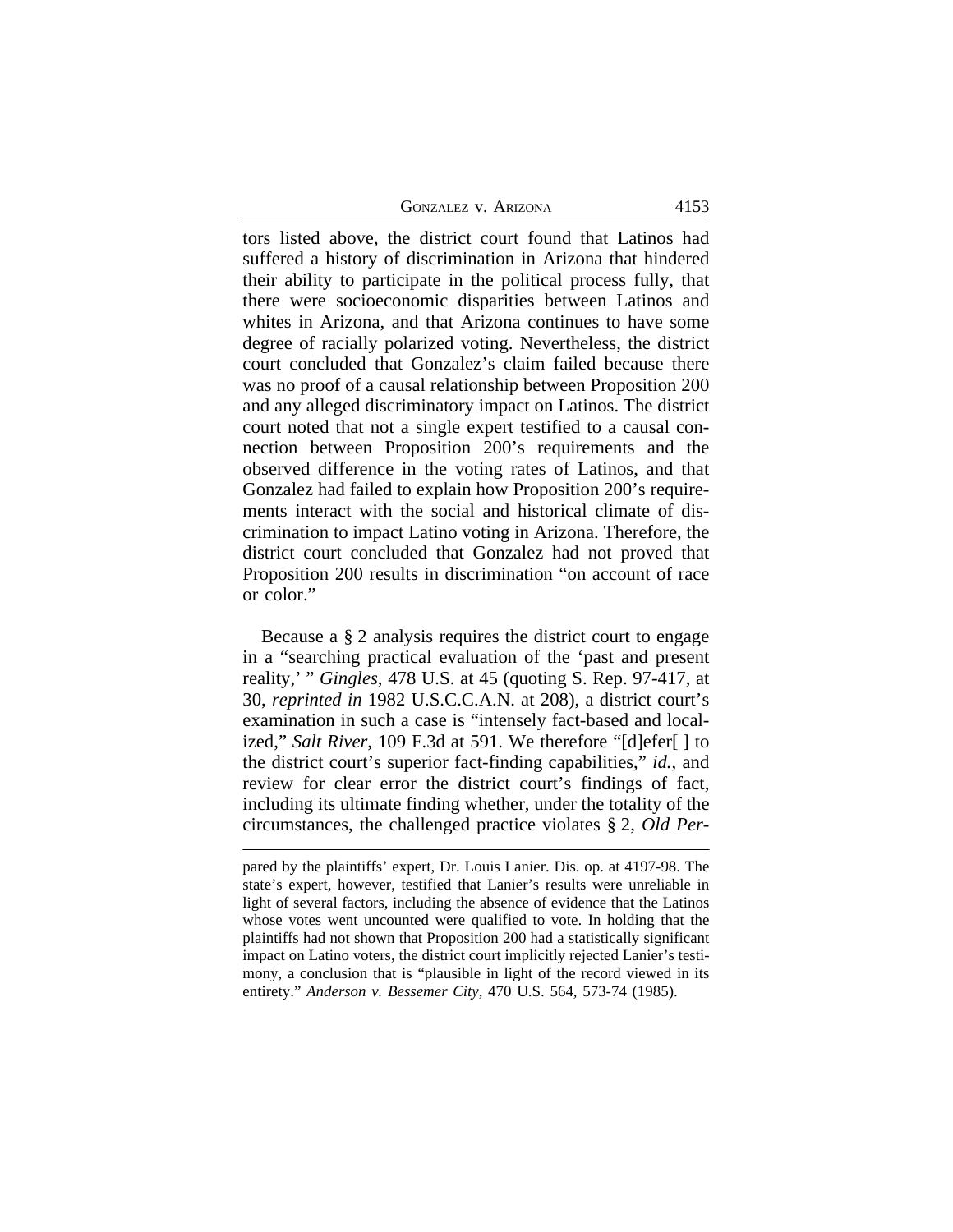*son v. Cooney*, 230 F.3d 1113, 1119 (9th Cir. 2000) (citing *Gingles*, 478 U.S. at 78-79). We review de novo the district court's legal determinations and mixed findings of law and fact. *Salt River*, 109 F.3d at 591.

**[11]** The district court did not clearly err in concluding that Gonzalez failed to establish that Proposition 200's polling place provision, *see* Ariz. Rev. Stat. § 16-579, had a disparate impact on Latinos. To prove a § 2 violation, Gonzalez had to establish that this requirement, as applied to Latinos, caused a prohibited discriminatory result. Here, Gonzalez alleged that "Latinos, among other ethnic groups, are less likely to possess the forms of identification required under Proposition 200 to . . . cast a ballot," but produced no evidence supporting this allegation.**<sup>34</sup>** The record does include evidence of Arizona's general history of discrimination against Latinos and the existence of racially polarized voting. But Gonzalez adduced no evidence that Latinos' ability or inability to obtain or possess identification for voting purposes (whether or not interacting with the history of discrimination and racially polarized voting) resulted in Latinos having less opportunity to participate in the political process and to elect representatives of their choice. Without such evidence, we cannot say that the district court's finding that Gonzalez failed to prove causation was clearly erroneous. Therefore we affirm the district court's denial of Gonzalez's VRA claim.**<sup>35</sup>**

<sup>&</sup>lt;sup>34</sup>The dissent likewise fails to cite any evidence to support the theory that Proposition 200's polling place provision "has the effect of keeping Latino voters away from the polls" because it "evokes fear of discrimination." Dis. op. at 4200.

**<sup>35</sup>**Gonzalez also argues that the district court erred in evaluating one of the Senate Factors and in concluding that the disparate impact on Latinos was statistically insignificant. Because the failure to show causation is dispositive, however, we need not reach these issues.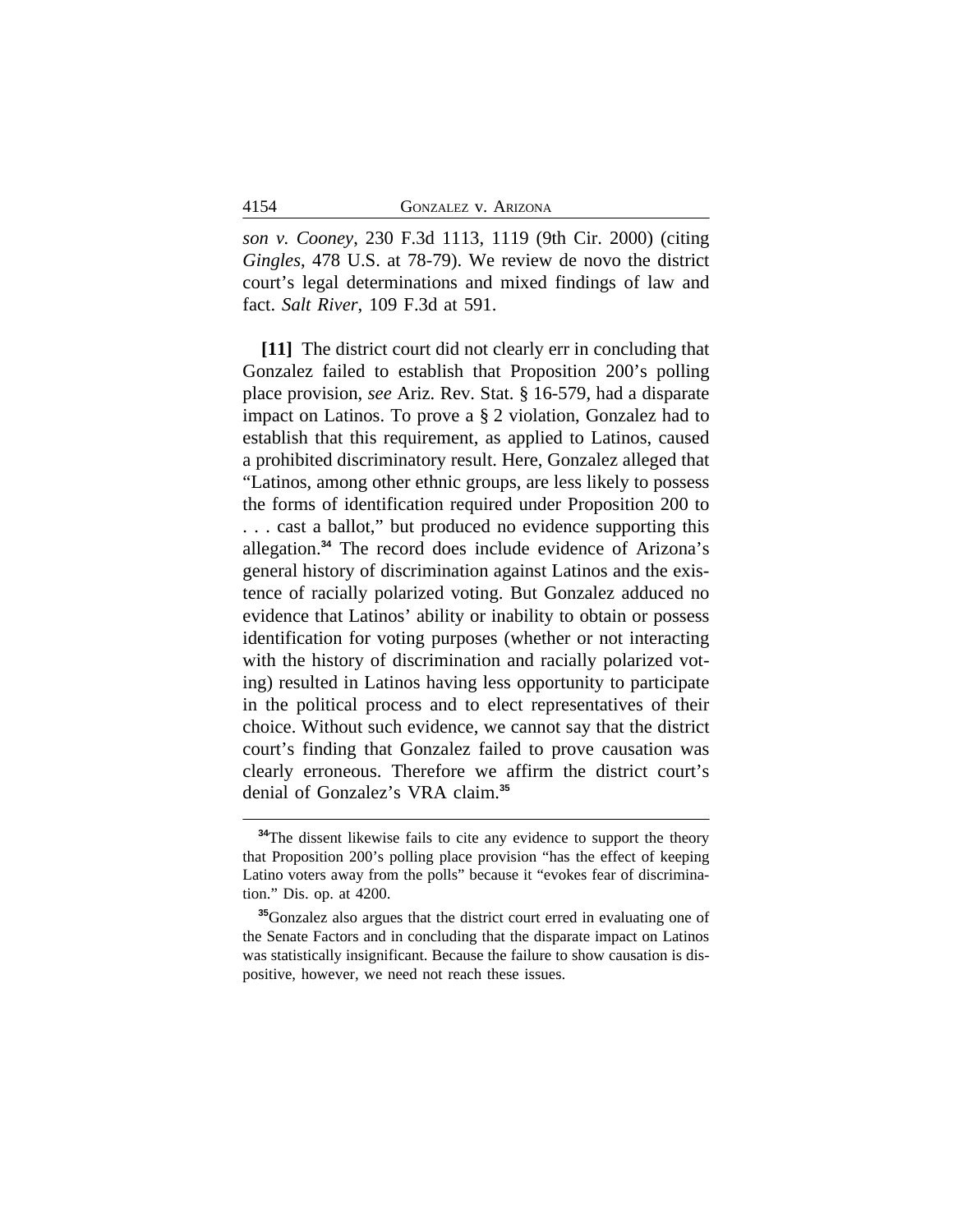We next consider Gonzalez and ITCA's claim that Proposition 200's polling place provision violates the Twenty-fourth Amendment to the U.S. Constitution.**<sup>36</sup>**

The Twenty-fourth Amendment provides:

The right of citizens of the United States to vote in any primary or other election for President or Vice President, for electors for President or Vice President, or for Senator or Representative in Congress, shall not be denied or abridged by the United States or any State by reason of failure to pay any poll tax or other tax.

U.S. Const. amend. XXIV, § 1. Gonzalez and ITCA do not argue that requiring voters to show identification at the polls is itself a poll tax. Rather, they argue that, because some voters do not possess the identification required under Proposition 200, those voters will be required to spend money to obtain the requisite documentation, and that this payment is indirectly equivalent to a tax on the right to vote.

**[12]** This analysis is incorrect. Although obtaining the identification required under § 16-579 may have a cost, it is neither a poll tax itself (that is, it is not a fee imposed on voters as a prerequisite for voting), nor is it a burden imposed on voters who refuse to pay a poll tax. *Cf. Harman*, 380 U.S. at 541-42.

#### B

**<sup>36</sup>**Although ITCA's briefing collapses the Twenty-fourth and Fourteenth Amendment poll tax claims into a single argument, these are different claims that arise under different constitutional amendments. The Twentyfourth Amendment extends only to federal elections, *see Harman v. Forssenius*, 380 U.S. 528, 540 (1965), whereas the Fourteenth Amendment can also invalidate restrictions on the right to vote in state elections, *see Harper v. Va. State Bd. of Elections*, 383 U.S. 663, 666 (1966). We will therefore address these two claims separately.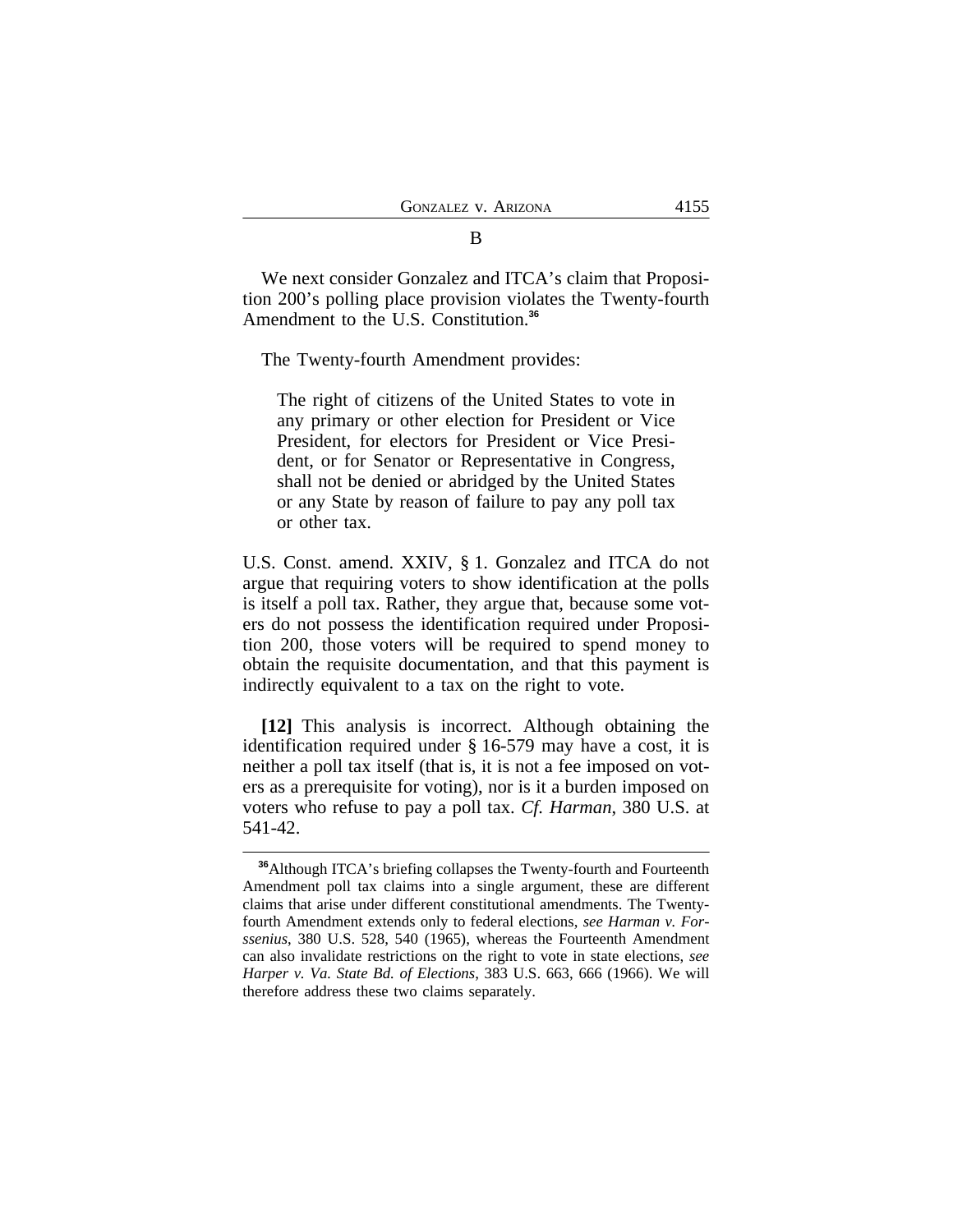# 4156 GONZALEZ v. ARIZONA

Our conclusion is consistent with *Harman*, the only Supreme Court case considering the Twenty-fourth Amendment's ban on poll taxes. In that case, the Court considered a state statute that required voters to either pay a \$1.50 poll tax on an annual basis or go through a "cumbersome procedure," *id.* at 541, for filing an annual certificate of residence, *id.* at 530-32. There was no dispute that the \$1.50 fee, if it were a freestanding prerequisite for voting, would constitute a poll tax barred by the Twenty-fourth Amendment. *See id.* at 540. Accordingly, the only question before the Court was whether the state "may constitutionally confront the federal voter with a requirement that he either pay the customary poll taxes as required for state elections or file a certificate of residence." *Id.* at 538. The Court enunciated the rule that a state may not impose "a material requirement solely upon those who refuse to surrender their constitutional right to vote in federal elections without paying a poll tax." *Id.* at 541. Applying this rule, the Court determined that the state's certificate of residence requirement was a material burden: among other things, the procedure for filing the certificate was unclear, the requirement that the certificate be filed six months before the election "perpetuat[ed] one of the disenfranchising characteristics of the poll tax which the Twenty-fourth Amendment was designed to eliminate," and the state had other alternatives to establish that voters were residents, including "registration, use of the criminal sanction, purging of registration lists, [and] challenges and oaths." *Id.* at 541-43. Accordingly, the Court concluded that it was "constrained to hold that the requirement imposed upon the voter who refuses to pay the poll tax constitutes an abridgment of his right to vote by reason of failure to pay the poll tax." *Id.* at 542.

**[13]** Proposition 200's polling place provision is not a poll tax under *Harman.* Requiring voters to show identification at the polls does not constitute a tax.**37** Nor does the identifica-

<sup>&</sup>lt;sup>37</sup>Voters who use an early ballot to vote do not even have to show identification. Ariz. Rev. Stat. § 16-550(A) (for early ballots, elector identity is verified by signature comparison alone).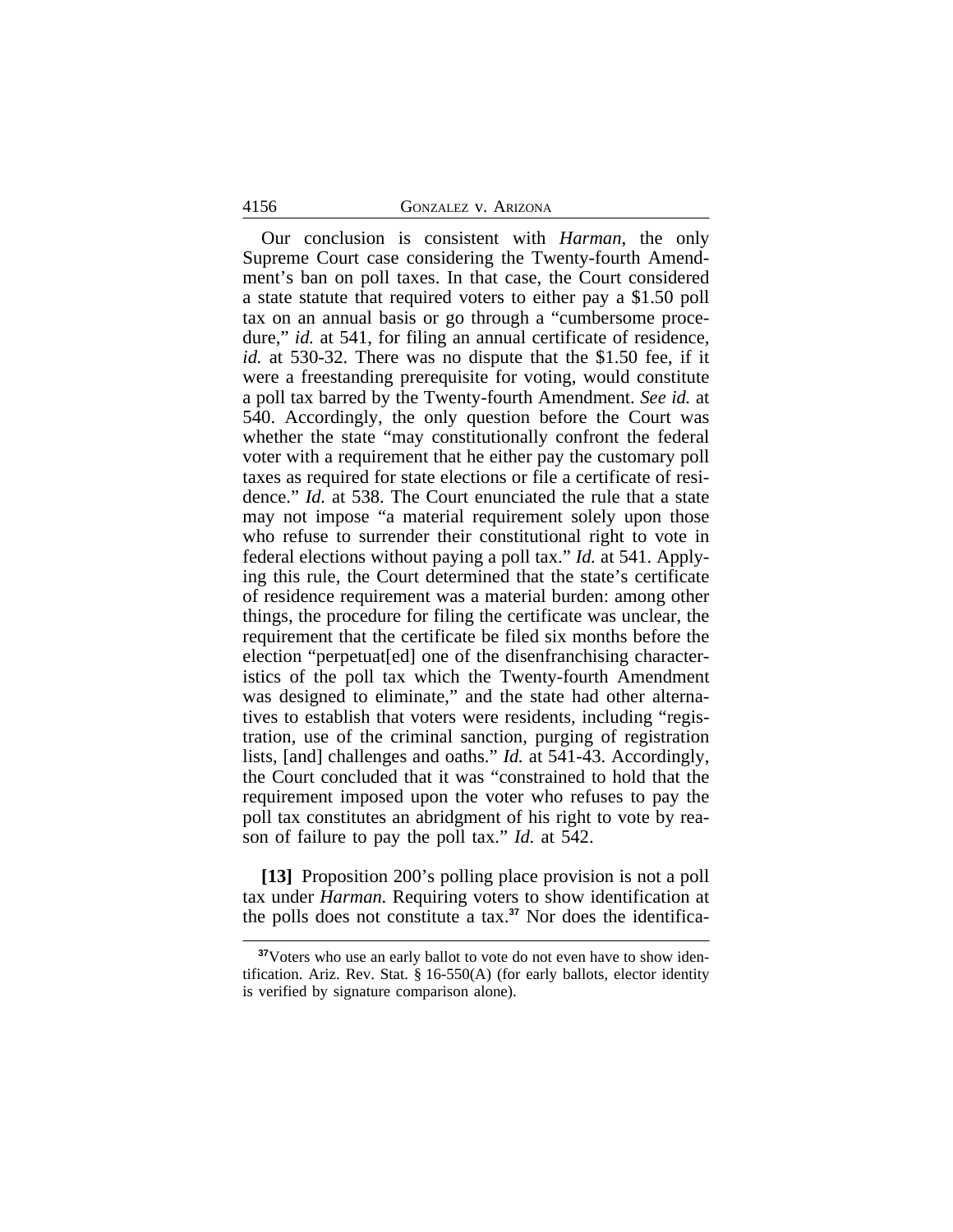GONZALEZ V. ARIZONA 4157

tion requirement place a material burden on a voter "solely because of his refusal to waive [his] constitutional immunity" to a poll tax, *id.*; rather, under Proposition 200, all voters are required to present identification at the polls. Because Arizona's system does not, as a matter of law, qualify as a poll tax, we affirm the district court's conclusion that Proposition 200's polling place provision does not violate the Twentyfourth Amendment.

**[14]** Nor is Proposition 200's polling place provision an unconstitutional poll tax under the Fourteenth Amendment's Equal Protection Clause. *Harper* is the leading Supreme Court case considering whether a state law is a poll tax under the Fourteenth Amendment. In *Harper*, the Supreme Court held that a state law levying an annual \$1.50 poll tax on individuals exercising their right to vote was unconstitutional under the Equal Protection Clause. 383 U.S. at 664-66 & n.1. The Court held that "the interest of the State, when it comes to voting, is limited to the power to fix qualifications," and that the imposition of poll taxes fell outside this power because "[w]ealth, like race, creed, or color, is not germane to one's ability to participate intelligently in the electoral process." *Id.* at 668. Because the state's poll tax made affluence of the voter an electoral standard, and such a standard is irrelevant to permissible voter qualifications, the Court concluded that the tax was invidiously discriminatory and a per se violation of the Equal Protection Clause. *Id.* at 666-67.

Proposition 200's polling place provision falls outside of *Harper*'s rule that "restrictions on the right to vote are invidious if they are unrelated to voter qualifications." *Crawford*, 553 U.S. at 189 (Stevens, J., announcing the judgment of the Court). Requiring voters to provide documents proving their identity is not an invidious classification based on impermissible standards of wealth or affluence, even if some individuals have to pay to obtain the documents. On the contrary, such a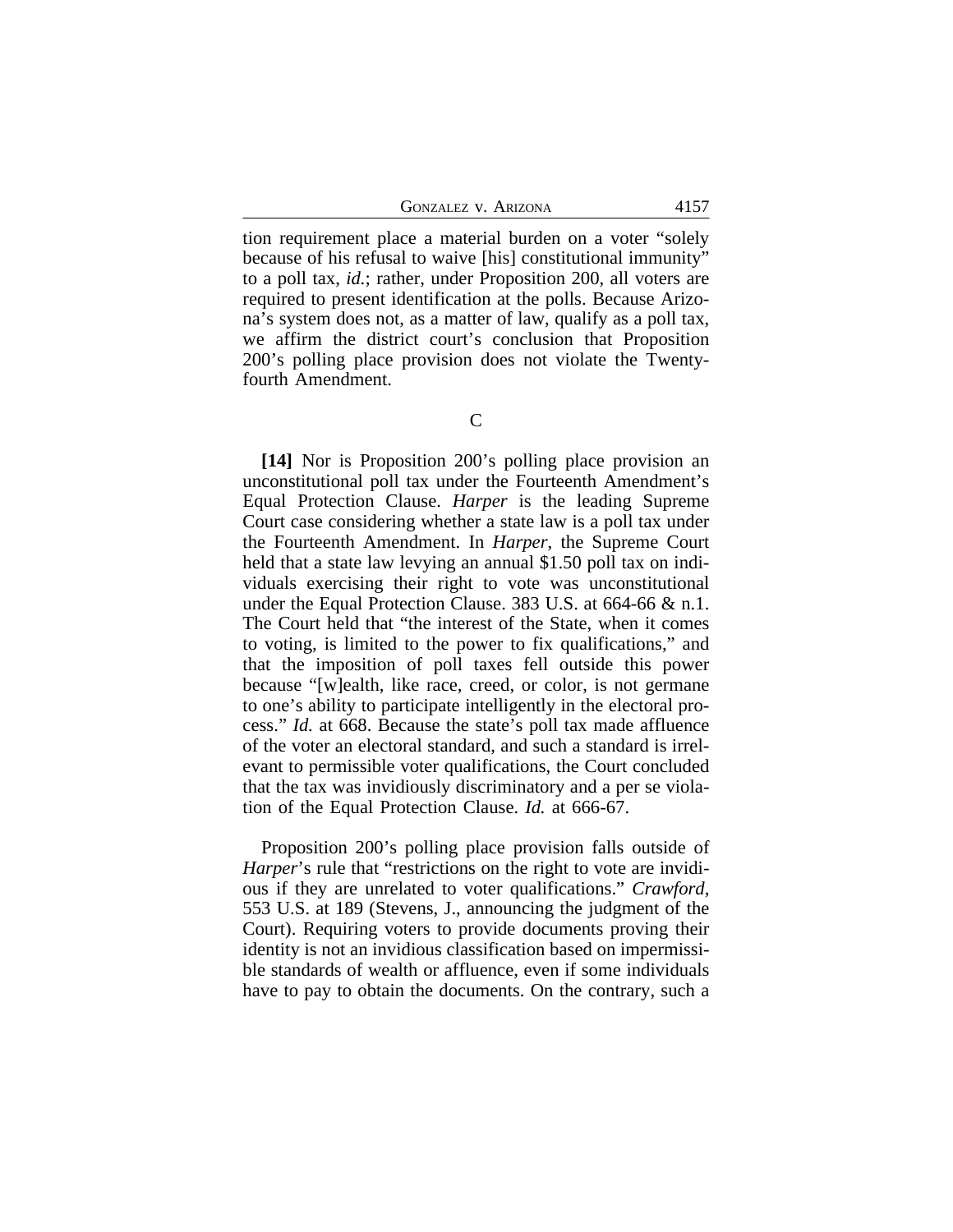requirement falls squarely within the state's power to fix core voter qualifications. Nevertheless, ITCA argues that the Court's more recent decision in *Crawford*, 553 U.S. 181, extended *Harper*'s holding that an electoral standard based on voter affluence is invidiously discriminatory (and thus a per se violation of the Equal Protection Clause) to encompass indirect fees, such as the fees or costs necessary to obtain identification documents.

ITCA's argument is based on a misreading of *Crawford*. *Crawford* involved an Indiana state requirement that a citizen voting in person or at the office of the circuit court clerk before election day present a photo identification card issued by the government. *Id.* at 185. The state would provide a free photo identification to "qualified voters able to establish their residence and identity." *Id.* at 186. A number of plaintiffs challenged this requirement on the ground that the "new law substantially burden[ed] the right to vote in violation of the Fourteenth Amendment." *Id.* at 187. Although the Court was unable to agree on the rationale for upholding Indiana's photo identification requirement,**<sup>38</sup>** neither the lead opinion nor the concurrence held that *Harper*'s per se rule applied. *See id.* at 203-04. The lead opinion, upon which ITCA relies, explained that *Harper*'s "litmus test" made "even rational restrictions on the right to vote . . . invidious if they are unrelated to voter qualifications." *Id.* at 189-90. But according to the lead opinion, later election cases had moved away from *Harper* to apply a balancing test to state-imposed burdens on the voting process. *Id.* Under these later cases, a court "must identify and evaluate the interests put forward by the State as justifications for the burden imposed by its rule, and then make the 'hard judgment' that our adversary system demands." *Id.* at 190. The lead opinion then proceeded to apply this balancing test

**<sup>38</sup>**The lead opinion authored by Justice Stevens was joined by Chief Justice Roberts and Justice Kennedy. Justice Scalia filed a concurring opinion joined by Justices Thomas and Alito. Justices Ginsburg, Souter, and Breyer dissented.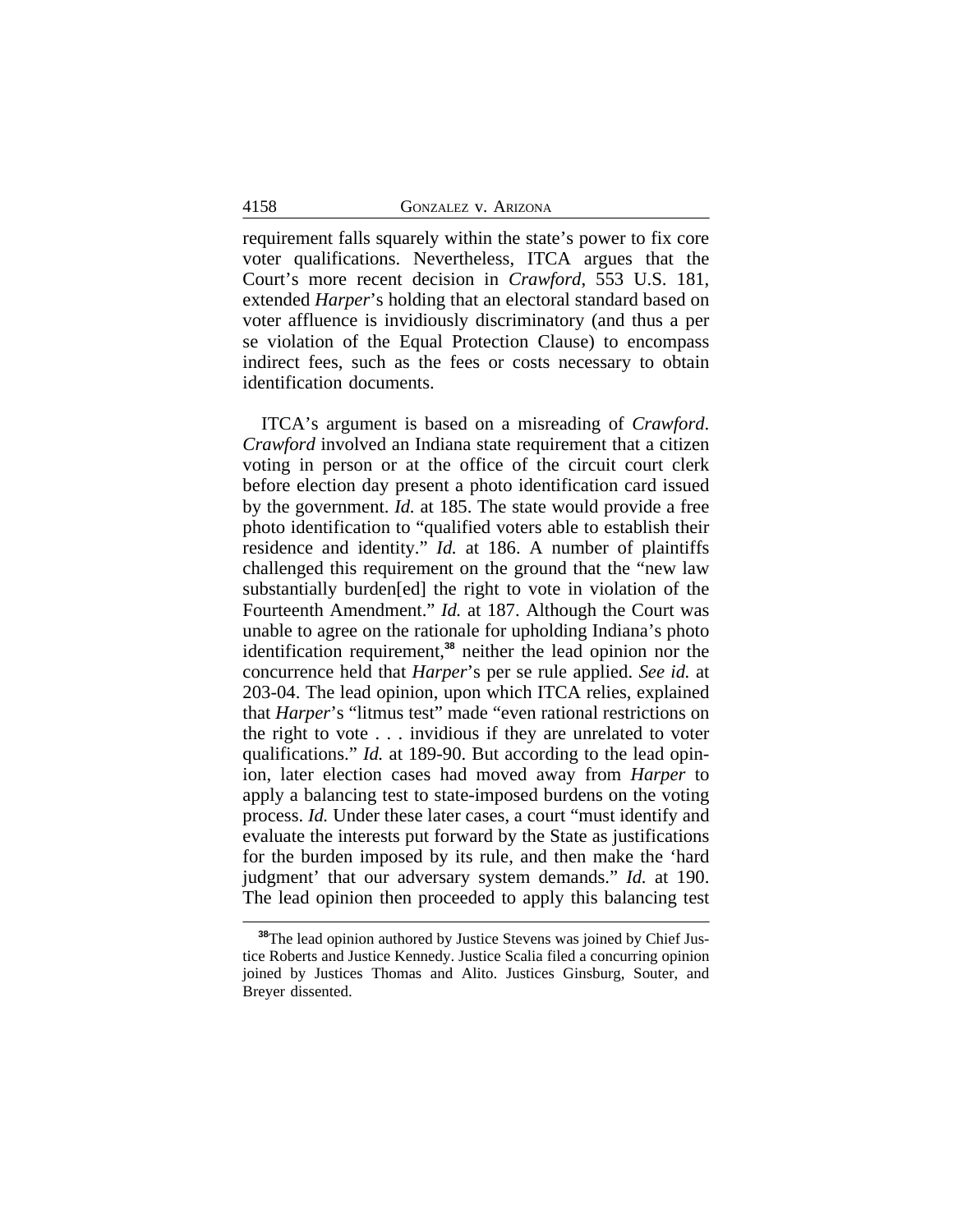GONZALEZ V. ARIZONA 4159

to the Indiana photo identification requirement. *Id.* at 191-200. Because *Crawford* did not extend *Harper*'s per se rule to other burdens imposed on voters, it does not support ITCA's argument that Proposition 200's identification requirement is per se invalid.

**[15]** Although ITCA's reliance on *Crawford* is not entirely clear, ITCA does not appear to argue that Proposition 200's polling place provision is invalid under *Crawford*'s balancing test. Such an argument would be unavailing in any event. The lead opinion in *Crawford* held that the burden imposed on citizens who must obtain a photo identification document was not sufficiently heavy to support a facial attack on the constitutionality of the state law, in light of the state's legitimate interests in deterring and detecting voter fraud, modernizing election procedures, and safeguarding voter confidence. *Id.* at 191, 202-03. The same reasoning is applicable here. While the lead opinion noted that photo identification cards were provided for free by Indiana, it also recognized that to obtain these free cards, prospective voters needed to "present at least one 'primary' document, which can be a birth certificate, certificate of naturalization, U.S. veterans photo identification, U.S. military photo identification, or a U.S. passport." *Id.* at 198 n.17. Obtaining these primary documents, the Supreme Court acknowledged, may require payment of a fee. *Id.* Because Proposition 200's polling place provision allows voters to present these same sorts of primary documents, Proposition 200 is no more burdensome than the identification requirement upheld in *Crawford*. Nor has ITCA suggested any reason why Arizona's interests in imposing a photo identification requirement would be less weighty than the state interests at issue in *Crawford*. Therefore, even under the balancing test set forth in *Crawford*'s lead opinion, we would uphold Proposition 200's polling place identification requirement against a facial challenge.

In sum, because any payment associated with obtaining the documents required under Proposition 200's polling place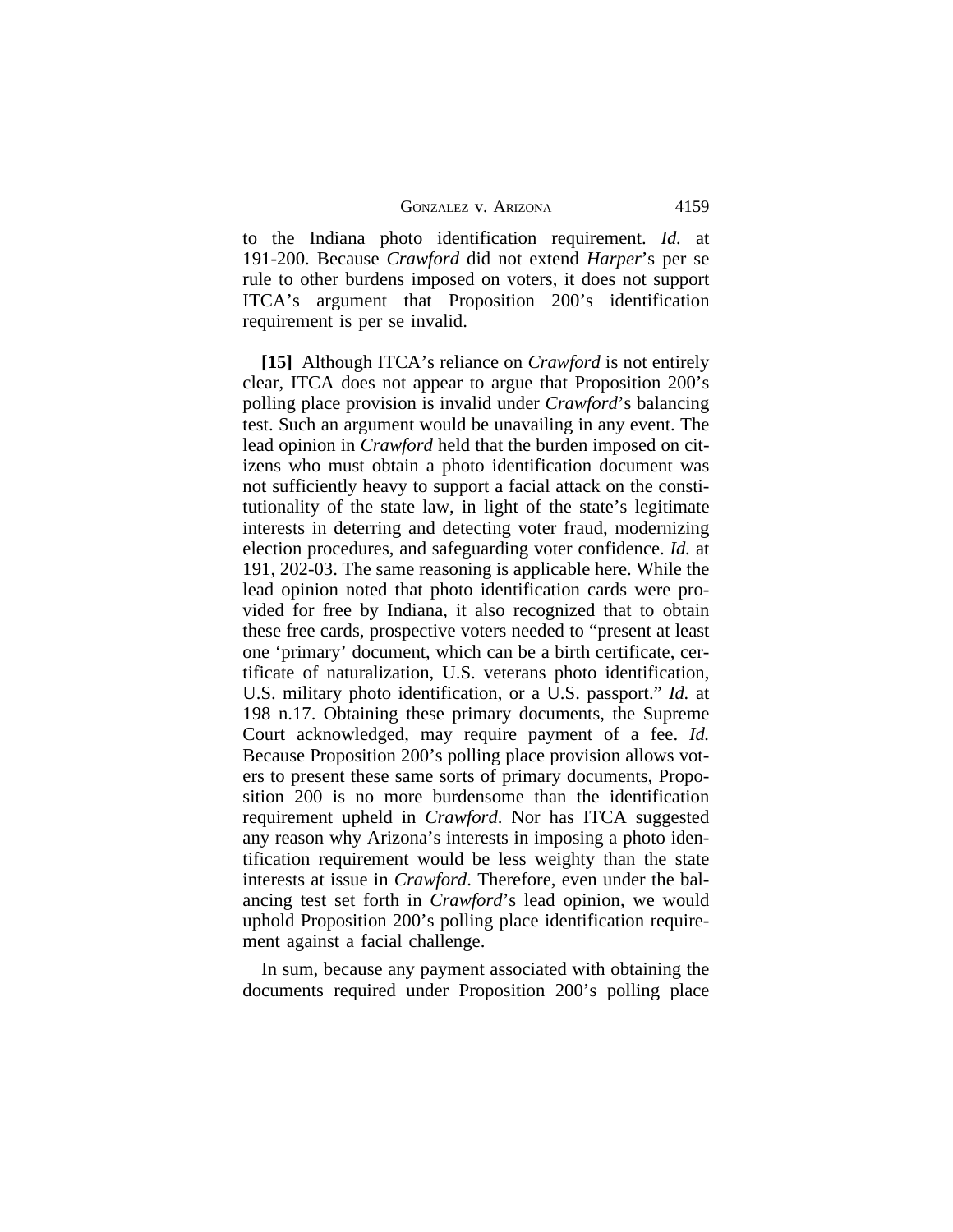provision is related to the state's legitimate interest in assessing the eligibility and qualifications of voters, the photo identification requirement is not an invidious restriction under *Harper*, and the burden is minimal under *Crawford*. As such, the polling place provision does not violate the Fourteenth Amendment's Equal Protection Clause.

# IV

Our system of dual sovereignty, which gives the state and federal governments the authority to operate within their separate spheres, "is one of the Constitution's structural protections of liberty." *Printz v. United States*, 521 U.S. 898, 921 (1997). "Just as the separation and independence of the coordinate branches of the Federal Government serve to prevent the accumulation of excessive power in any one branch, a healthy balance of power between the States and the Federal Government will reduce the risk of tyranny and abuse from either front." *Id.* (internal quotation marks omitted). Despite our respect for the state's exercise of its sovereign authority, however, the Constitution's text requires us to safeguard the specific enumerated powers that are bestowed on the federal government. The authority granted to Congress under the Elections Clause to "make or alter" state law regulating procedures for federal elections is one such power. The Framers of the Constitution were clear that the states' authority to regulate federal elections extends only so far as Congress declines to intervene. *See* U.S. Const. art. 1, § 4, cl. 1; *Foster*, 522 U.S. at 69. Given the paramount authority delegated to Congress by the Elections Clause, we conclude that the NVRA supersedes Proposition 200's conflicting registration requirement for federal elections, Ariz. Rev. Stat. § 16- 166(F). We uphold Proposition 200's polling place provision with respect to all other claims.**<sup>39</sup>**

# **AFFIRMED in part and REVERSED in part.**

**<sup>39</sup>**Each party shall bear its own costs on appeal.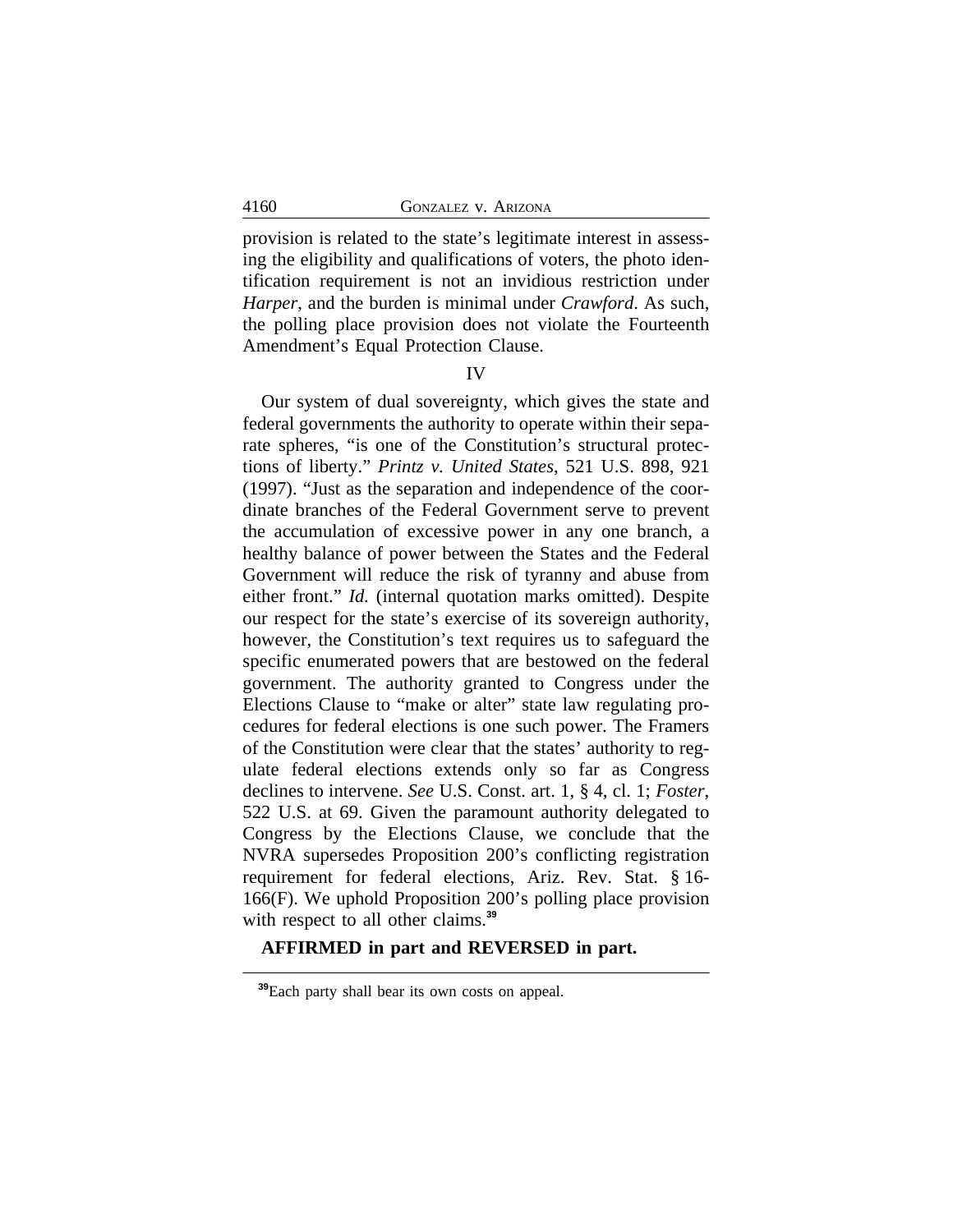# **APPENDIX A**

(NOTE: APPENDIX A and APPENDIX B, slip op. pages 4161-4191, is posted separately)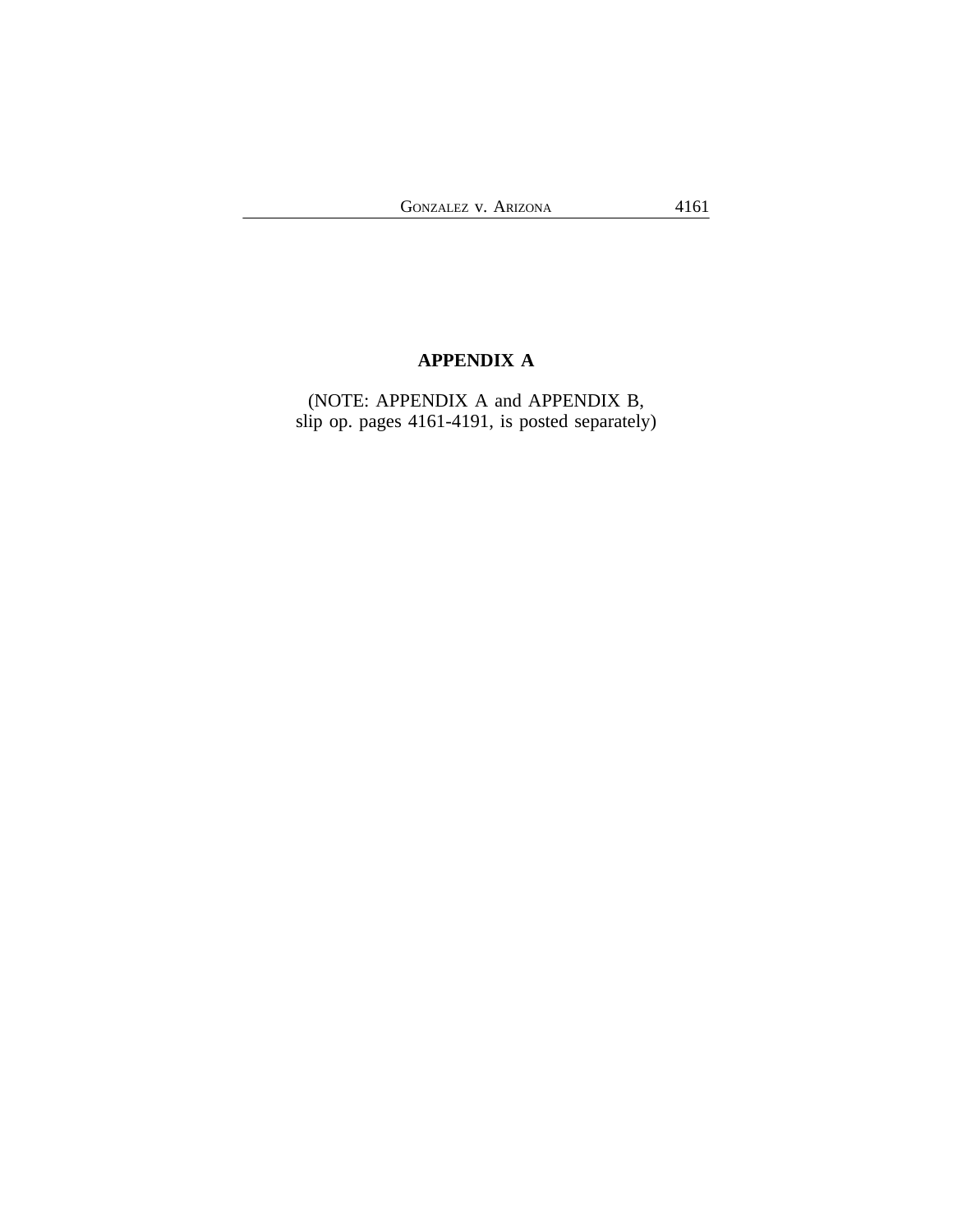# Chief Judge KOZINSKI, concurring:

I find this a difficult and perplexing case. The statutory language we must apply is readily susceptible to the interpretation of the majority, but also that of the dissent. For a state to "accept and use" the federal form could mean that it must employ the form as a complete registration package, to the exclusion of other materials. This would construe the phrase "accept and use" narrowly or exclusively. But if we were to give the phrase a broad or inclusive construction, states could "accept and use" the federal form while also requiring registrants to provide documentation confirming what's in the form. This wouldn't render the federal form superfluous, just as redundant braking systems on cars and secondary power supplies on computers aren't superfluous. This is known colloquially as wearing a belt and suspenders, and is widely used to safeguard against failure of critical systems (i.e., getting caught with your pants down). *See Redundancy (engineering)*, Wikipedia, http://goo.gl/ce8il (last visited Jan. 9, 2012).

The two constructions embody different, and somewhat antithetical, policies. The narrow construction maximizes federal control and national uniformity at the expense of state autonomy and local control. The broad construction defers to state and local interests while sacrificing national uniformity. As a linguistic matter, neither construction of "accept and use" strikes me as superior.

If Congress had made it clear that states must accept the federal form as a complete application, or that they need not, I would cheerfully enforce either command. But Congress used tantalizingly vague language, which would make it very useful to fall back on a rule of construction, such as the Clear Statement Rule or the Presumption Against Preemption. Judge Ikuta is right, however, that the Supreme Court has so far adopted such rules only for Supremacy Clause cases, not for those arising under the Elections Clause. *See* maj. op. at 4127-29.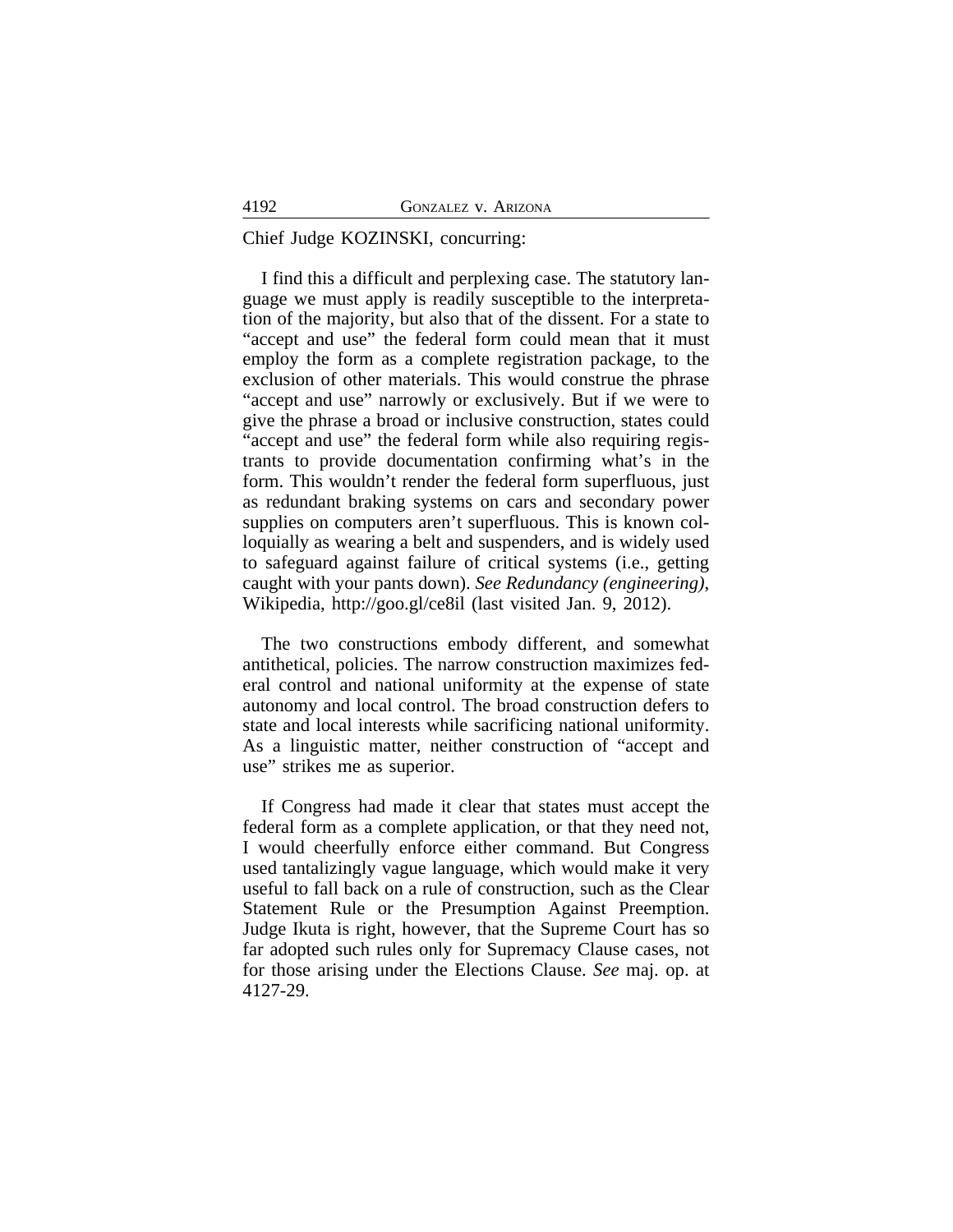There would, I believe, be ample justification for adopting such rules for Elections Clause preemption. While the federal government has an interest in how elections for federal office are conducted, the states are not disinterested bystanders. Federal elections determine who will represent the state and its citizens in Congress, the White House and, indirectly, the federal courts. Making sure that those representatives are chosen by the state's qualified electors is of vital significance to the state and its people. Moreover, the federal government is commandeering the state's resources, giving states a significant stake in ensuring that the process is conducted efficiently and fairly. Rightly or wrongly, many still blame (or credit) voting irregularities in Illinois for John F. Kennedy's election as President in 1960, and in Texas for Lyndon Johnson's election to the Senate in 1948. States have an interest in ensuring that their reputations aren't soiled in this fashion for decades, maybe longer. The risk of fraud and other malfeasance may depend on local conditions and thus differ from state to state. States with a tradition of electoral chicanery, or with large transient populations, may need to impose stricter controls to ensure the integrity of their voting processes.

The fact remains that the Supreme Court has never articulated any doctrine giving deference to the states under the Elections Clause. This may be because it hasn't had occasion to do so in modern times. *Foster* v. *Love*, 522 U.S. 67 (1997), was an easy case where the state's election scheme directly contradicted the constitutional text, while the state's interest in avoiding a general election on the same day as the rest of the country was slight. A case such as ours, where the statutory language is unclear and the state has a compelling interest in avoiding fraudulent voting by large numbers of unqualified electors, presents a far more suitable case for deciding whether we should defer to state interests. But only the Supreme Court can adopt such a doctrine.

In the absence of something better, I must resort to secondary aids to construction. In this case, we have legislative his-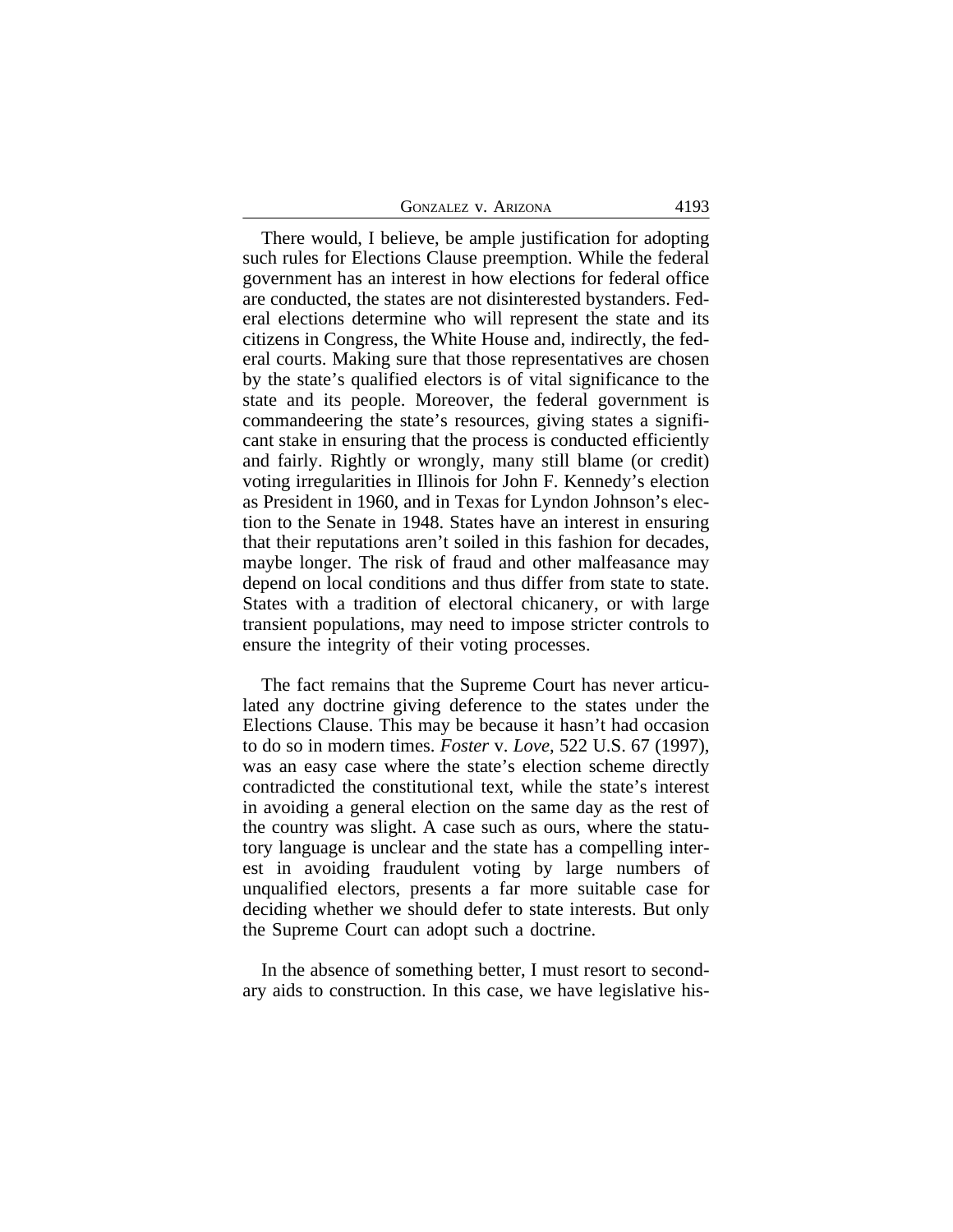# 4194 GONZALEZ v. ARIZONA

tory that supports reading "accept and use" in the exclusive sense, which would preclude states from seeking additional documentation. Senator Simpson proposed amending the bill that eventually became the NVRA to provide that "[n]othing in this Act shall be construed to preclude a State from requiring presentation of documentary evidence of the citizenship of an applicant for voter registration." 139 Cong. Rec. 5098 (Mar. 16, 1993). He explained his purpose: "It allows States to check documents to verify citizenship. . . . [I]t simply makes clear that this bill must not be interpreted to stop any particular State from requiring documents. This includes States which currently by State law check documents, as well as those who may wish to check documents in the future. . . . I offer my amendment to try to ensure that States will continue to have the right, if they wish, to require documents verifying citizenship . . . ." *Id.* at 5098-99. Senator Simpson understood that "accept and use" could be read narrowly to preclude states from seeking documentation beyond the federal form, and offered his amendment to ensure that the phrase would be construed in the broad, inclusive sense.

Senator Ford, the NVRA's sponsor, responded: "[T]here is nothing in the bill now that would preclude the State's requiring presentation of documentary evidence of citizenship. I think basically this is redundant, even though you probably put it in a section. But there is nothing in there now that would preclude it." *Id.* at 5099. Senator Ford seemed to believe that "accept and use" was already being used in the inclusive sense, and was amenable to adding language that would confirm this.

The Senate adopted the Simpson amendment, but the House bill lacked a similar provision. The Conference Committee adopted the House version, explaining that "[t]he conferees agree with the House bill and do not include this provision from the Senate amendment. It is not necessary or consistent with the purposes of this Act. Furthermore, there is concern that it could be interpreted by States to permit regis-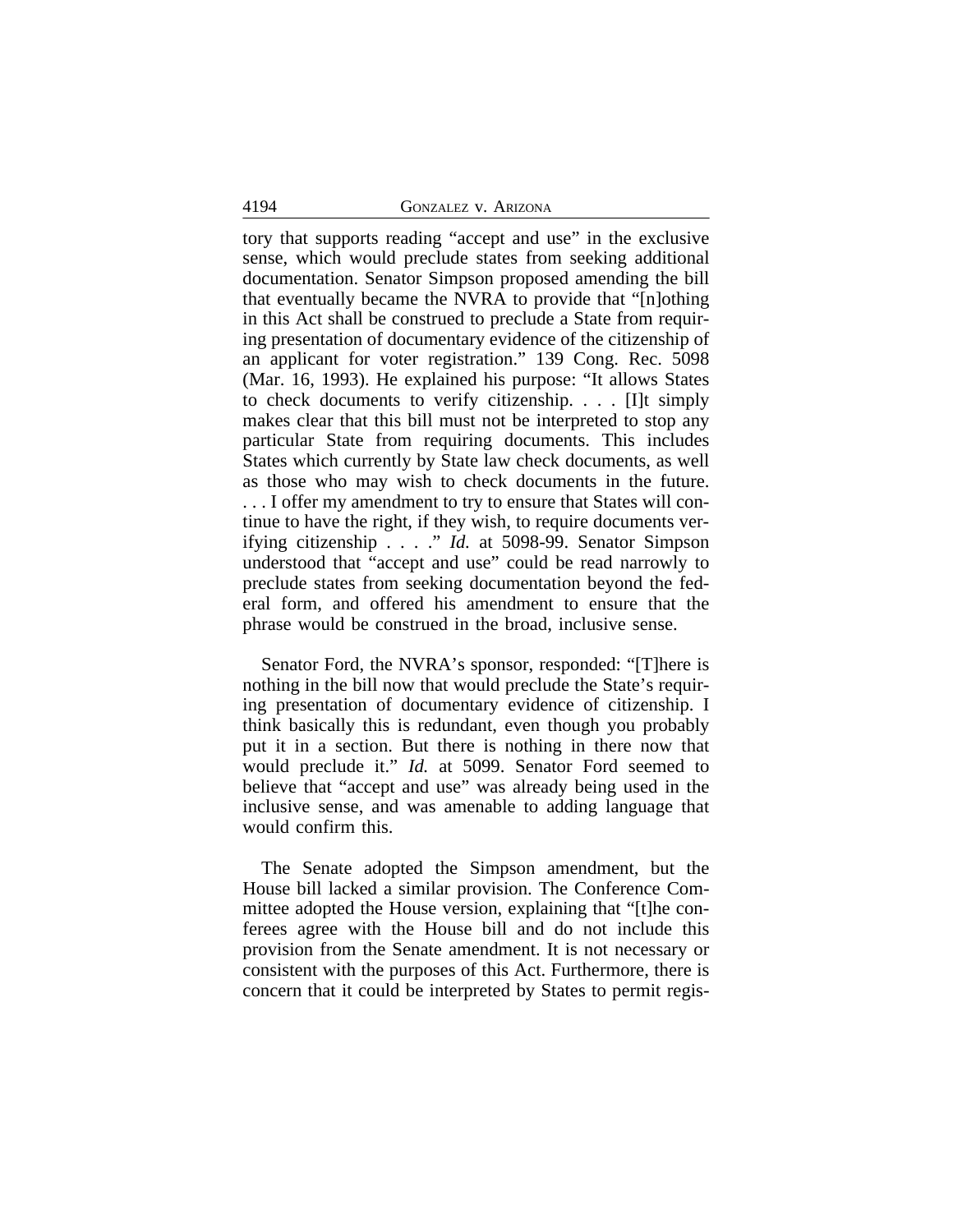GONZALEZ V. ARIZONA 4195

tration requirements that could effectively eliminate, or seriously interfere with, the mail registration program of the Act. It could also adversely affect the administration of the other registration programs as well. . . . These concerns lead the conferees to conclude that this section should be deleted." H.R. Rep. No. 103-66, at 23-24 (1993), *reprinted in* 1993 U.S.C.C.A.N. 140, 148-49 (Conf. Rep.). The conferees thus rejected the Simpson amendment, not because they thought it superfluous (as did Senator Ford) but because the inclusive meaning of "accept and use" was inconsistent with their vision of how the Act should operate.

After the conference, the Senate re-passed the NVRA without the Simpson amendment. S. Rep. No. 103-6, at 12-13 (1993). A minority of senators opposed the bill in part because they thought "requiring proof of citizenship" would be helpful in combating fraud and worried that the bill "would preclude such corrective action." *Id.* at 50.

In the House, some members sought to recommit the bill in order to tack on a Simpson-like amendment. They argued that failure to do so would encourage voter fraud. *See* 139 Cong. Rec. at 9228 (May 5, 1993) (Rep. Livingson: "Without this provision, this bill is an auto-fraudo bill."); *id.* at 9229 (Rep. Cox: "Despite its benign name, this pernicious bill would make it nearly impossible to prevent ineligible people including illegal aliens—from voting."). Their arguments fell on deaf ears. *Id.* at 9231.

The Supreme Court has warned us time and again not to rely on legislative history in interpreting statutes, largely because of the ease with which floor statements and committee reports can be manipulated to create a false impression as to what the body as a whole meant. But the history here consists of actions taken by legislative bodies, not just words penned by staffers or lobbyists. The Court has recognized that such drafting history *can* offer interpretive insight: "Congress' rejection of the very language that would have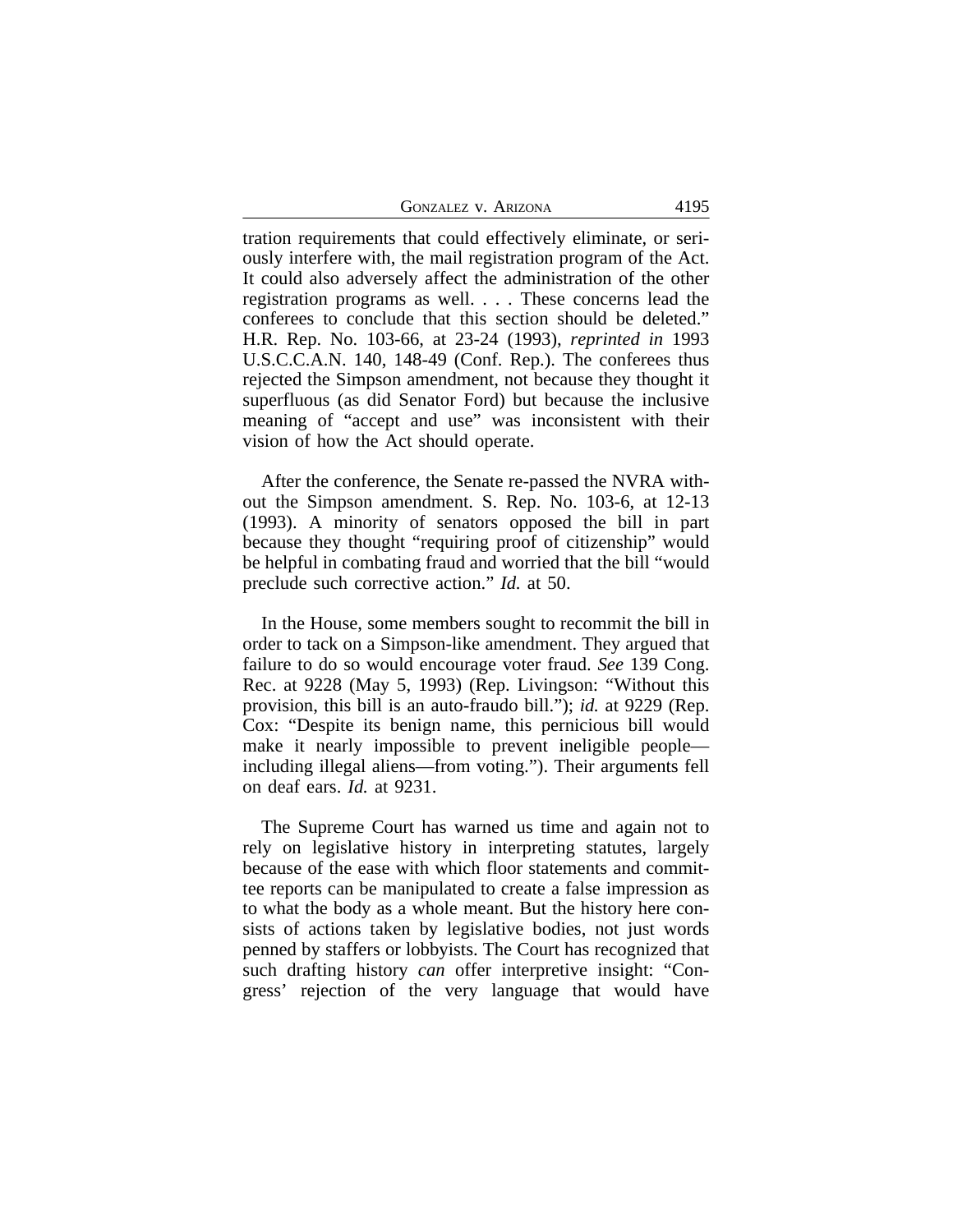achieved the result the Government urges here weighs heavily against the Government's interpretation." *Hamdan* v. *Rumsfeld*, 548 U.S. 557, 579-80 (2006). While the dissenting Justices in *Hamdan* objected to the use of legislative history, their objection rested in large part on the fact that it was being used to defeat clear statutory language. *See id.* at 665-68 (Scalia, J., dissenting, joined by Thomas and Alito, JJ.). I'm not convinced they would object with equal vigor where, as here, the statutory language is in equipoise and both chambers affirmatively rejected efforts to authorize precisely what Arizona is seeking to do.

The dissent mistakenly sees some inconsistency between my conclusion today and that in my "well-drafted dissent to the original panel opinion." Dissent at 4211 n.1. But, as a member of a three-judge panel, I had no occasion to construe the statute de novo because we were bound by the law of the circuit and the law of the case. *Gonzalez* v. *Arizona*, 624 F.3d 1162, 1198-99 (9th Cir. 2010) (Kozinski, C.J., dissenting in large part). To the extent I could reach the issue at all, it was only to determine whether "*Gonzalez I* is clearly wrong." *Id.* at 1208. Because I concluded then, as I do now, that "both preemptive and non-preemptive constructions of 'accept' and 'use' are plausible," I deferred to the earlier panel's construction. *Id.* at 1206. As an en banc court, we cannot defer to *Gonzalez I*. Rather, we must come up with what we think is the best construction of the statute. For the reasons outlined above, and those in Judge Ikuta's very fine and thorough opinion, I believe the preemptive reading of the statute is somewhat better than the alternative.

BERZON, Circuit Judge, concurring, with whom MURGUIA, Circuit Judge, joins:

I fully concur in the majority opinion but note the following: With respect to whether Proposition 200's polling place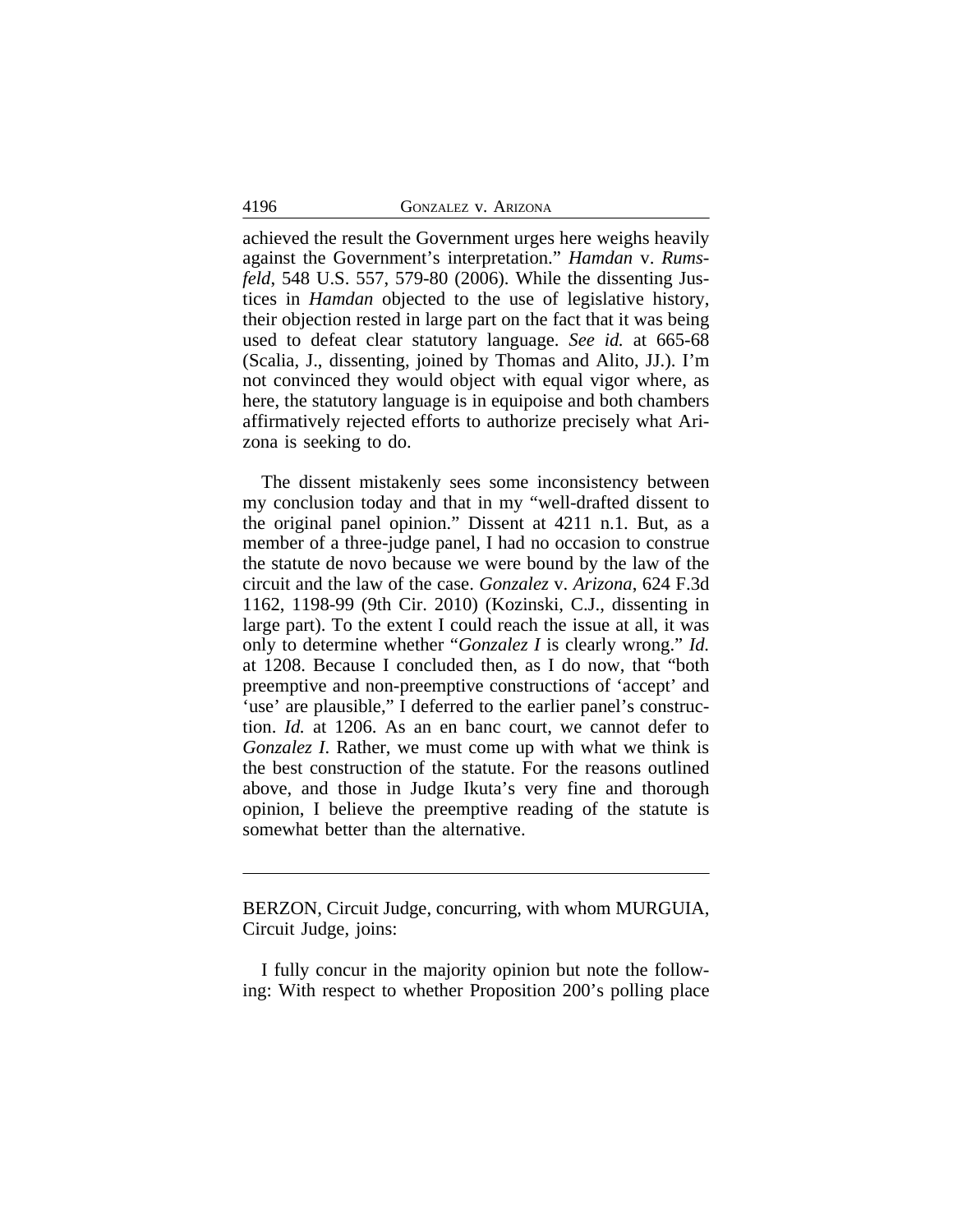GONZALEZ V. ARIZONA 4197

provision "results in a denial or abridgement of the right of any citizen of the United States to vote on account of race or color" in violation of  $\S 2(a)$  of the VRA, 42 U.S.C.  $\S 1973(a)$ , the court holds only that the *current record* is insufficient to show a "causal connection between the challenged voting practice and [a] prohibited discriminatory result," *Smith v. Salt River Project Agric. Improvement & Power Dist*., 109 F.3d 586, 595 (9th Cir. 1997) (alteration in original) (internal quotation marks omitted). I concur in Section III.A of the majority opinion with that understanding of its limited reach. A different record in a future case could produce a different outcome with regard to the § 2 causation question.

PREGERSON, Circuit Judge, concurring in part and dissenting in part:

I agree with the majority that Proposition 200's registration provision violates the National Voter Registration Act ("NVRA"). *See* Maj. Op. at 4148. I part ways with the majority, however, when it comes to Proposition 200's requirement that voters provide identification at the polls ("the polling place provision"). The majority concludes that Gonzalez's challenge to the polling place provision under Section 2 of the Voting Rights Act fails because Gonzalez has not established that the polling place provision "results in discrimination on account of race." Maj. Op. at 4151. I respectfully disagree with the majority, for two reasons.

First, in concluding that Proposition 200's polling place provision does not disparately impact Latino voters, the majority conflates statistics on Proposition 200's *registration provision* with Proposition 200's *polling place provision*. *See* Maj. Op. at 4152-53. A thorough review of the record reveals that Proposition 200's *polling place provision* has a significant disproportionate impact on Latino voters. In the 2006 general election, Latino voters comprised between 2.6% and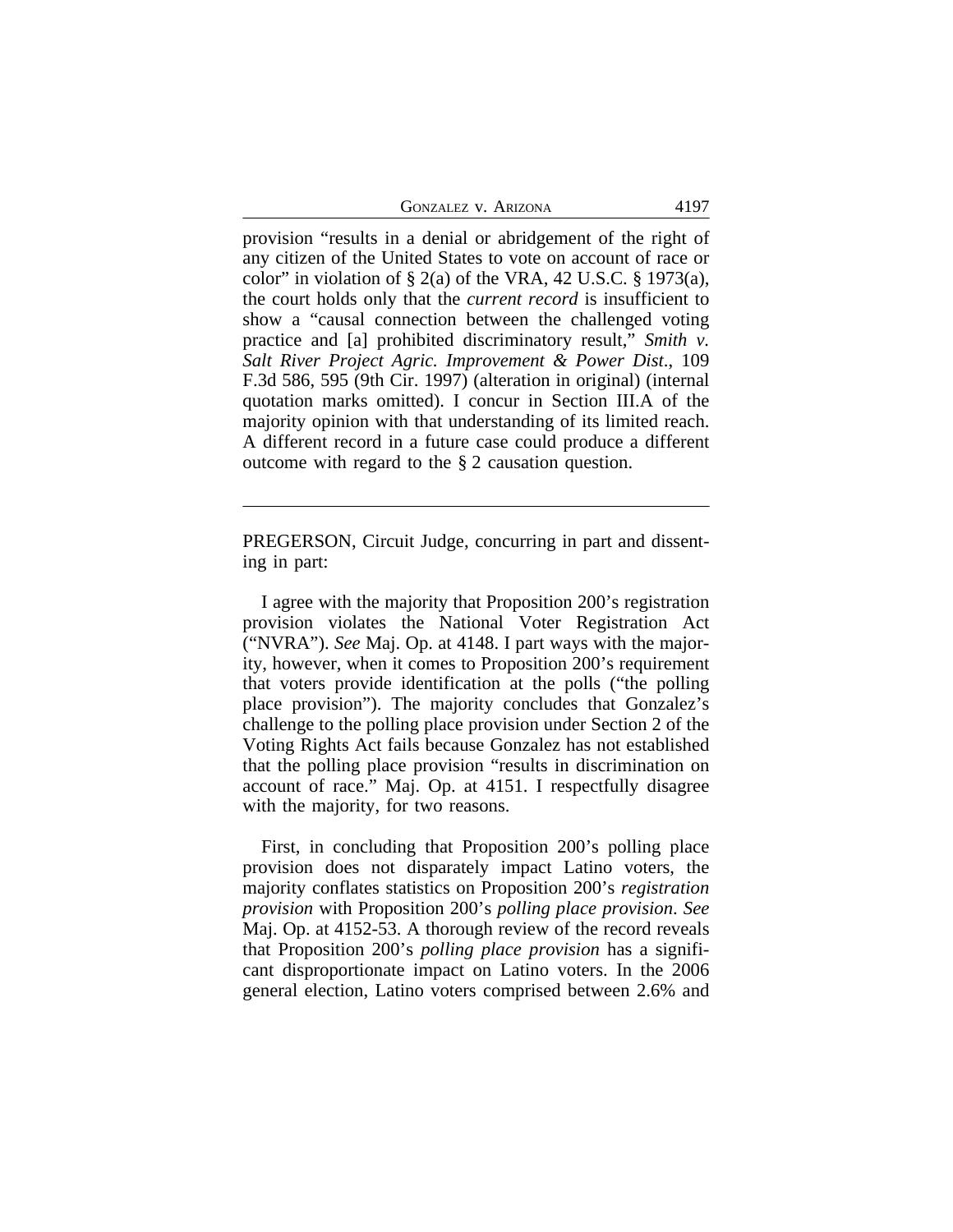4.2% of the voters who turned out to vote, but Latino voters cast 10.3% of the ballots that went uncounted because of insufficient identification. Latino voters were overrepresented by 200% to 500% in ballots that were uncounted because of insufficient identification.

Second, the majority mistakenly gives short shrift to the "Senate Factors" from *Thornburg v. Gingles*, 478 U.S. 30, 44 (1986).**<sup>1</sup>** In discussing these factors, the majority acknowledges that Latino voters have "suffered a history of discrimination in Arizona that hindered their ability to participate in the political process fully, that there were socioeconomic disparities between Latinos and whites in Arizona, and that Arizona continues to have some degree of racially polarized voting." Maj. Op. at 4152. Despite acknowledging these facts, the majority concludes that Proposition 200's polling place provision does not result "in discrimination on account of race." Maj. Op. at 4151. But a proper Section 2 analysis requires that we "consider how the challenged practice 'inter-

*Gingles*, 478 U.S. at 44-45.

**<sup>1</sup>** In *Gingles* the Supreme Court held that a court should consider the following factors, commonly referred to as the "Senate Factors," in determining whether a plaintiff has established a violation of Section 2 of the Voting Rights Act:

<sup>[</sup>T]he history of voting-related discrimination in the State or political subdivision; the extent to which voting in the elections of the State or political subdivision is racially polarized; the extent to which the State or political subdivision has used voting practices or procedures that tend to enhance the opportunity for discrimination against the minority group, such as unusually large election districts, majority vote requirements, and prohibitions against bullet voting; the exclusion of members of the minority group from candidate slating processes; the extent to which minority group members bear the effects of past discrimination in areas such as education, employment, and health, which hinder their ability to participate effectively in the political process; the use of overt or subtle racial appeals in political campaigns; and the extent to which members of the minority group have been elected to public office in the jurisdiction.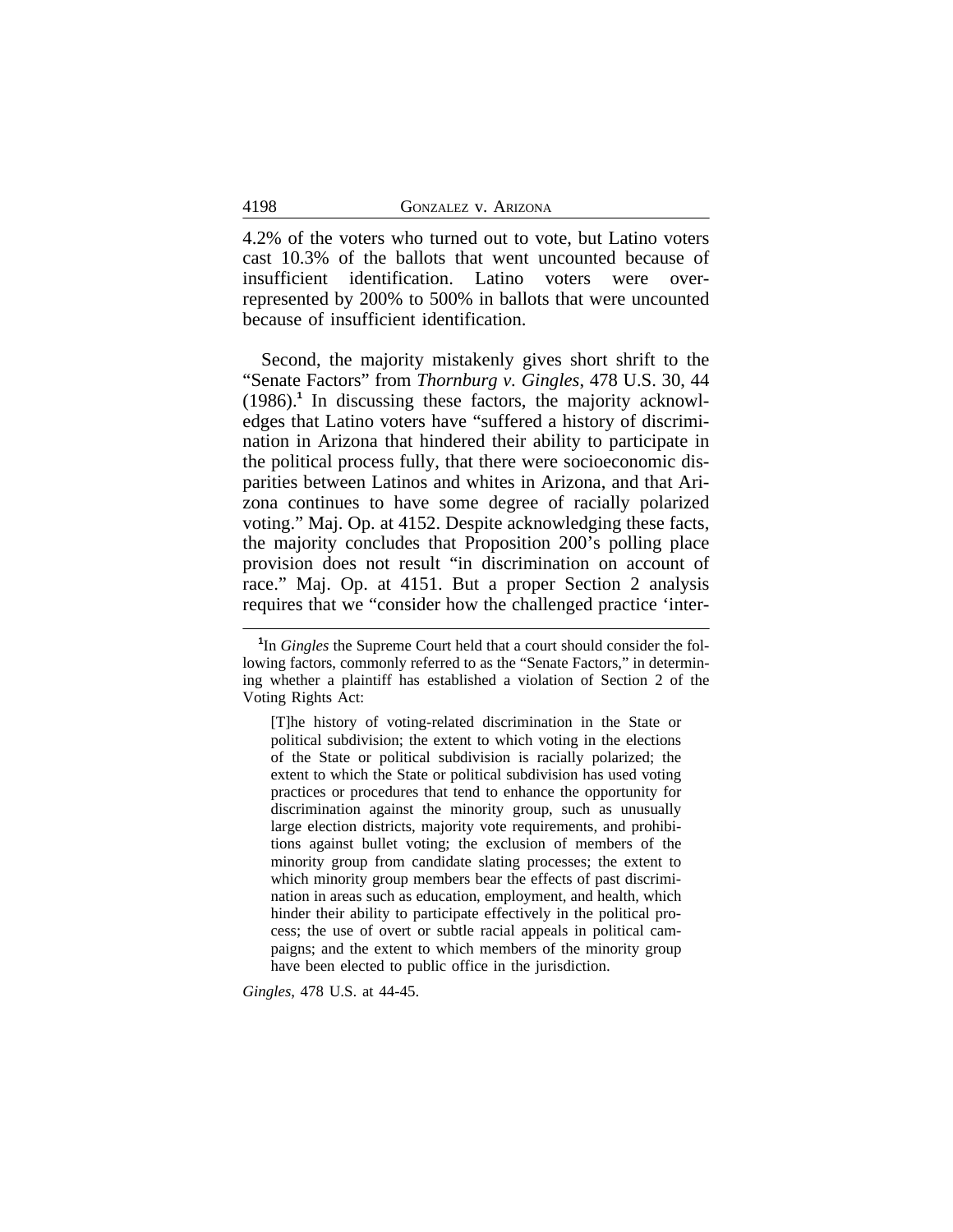| <b>GONZALEZ V. ARIZONA</b><br>4199 |
|------------------------------------|
|------------------------------------|

acts with social and historical conditions' " to cause an inequality in the opportunities of Latino voters to cast their ballots. *Farrakhan v. Washington*, 338 F.3d 1009, 1016 (9th Cir. 2003) (quoting *Gingles*, 478 U.S. at 47).

Indeed, as the district court recounted in much detail, *de jure* discrimination against Latinos in Arizona existed during most of the twentieth century. Just prior to 1910, Arizona voters passed a literacy law that explicitly targeted Mexicans and disqualified non-English speakers from voting in state elections. As late as the 1960s, these literacy requirements were a precondition for voting in Arizona.

After Arizona attained statehood in 1912, the new state government engaged in an anti-immigrant campaign characterized by a series of proposals aimed at restricting the political rights of Mexican immigrants' and limiting their right to work. The new Arizona constitution restricted non-citizens from working on public projects. In 1914, the Arizona legislature enacted the "eighty percent law," which stated that eighty percent of the employees in businesses that had five or more employees had to be "native-born citizens of the United States."

Segregation of Latinos in housing and public accommodations was also common in Arizona during most of the twentieth century. In the years immediately following World War II, the city of Phoenix segregated Latino veterans in separate housing units. Movie theaters, restaurants, and stores frequently excluded Latinos or required Latinos to sit in segregated areas. Public parks and swimming pools were also segregated. A particularly notorious example of this segregation occurred in Tempe, where Latinos were only permitted to use the public swimming pool the day before the pool was drained.

In my view, statistics showing that Proposition 200's polling place provision disparately impact Latino voters, when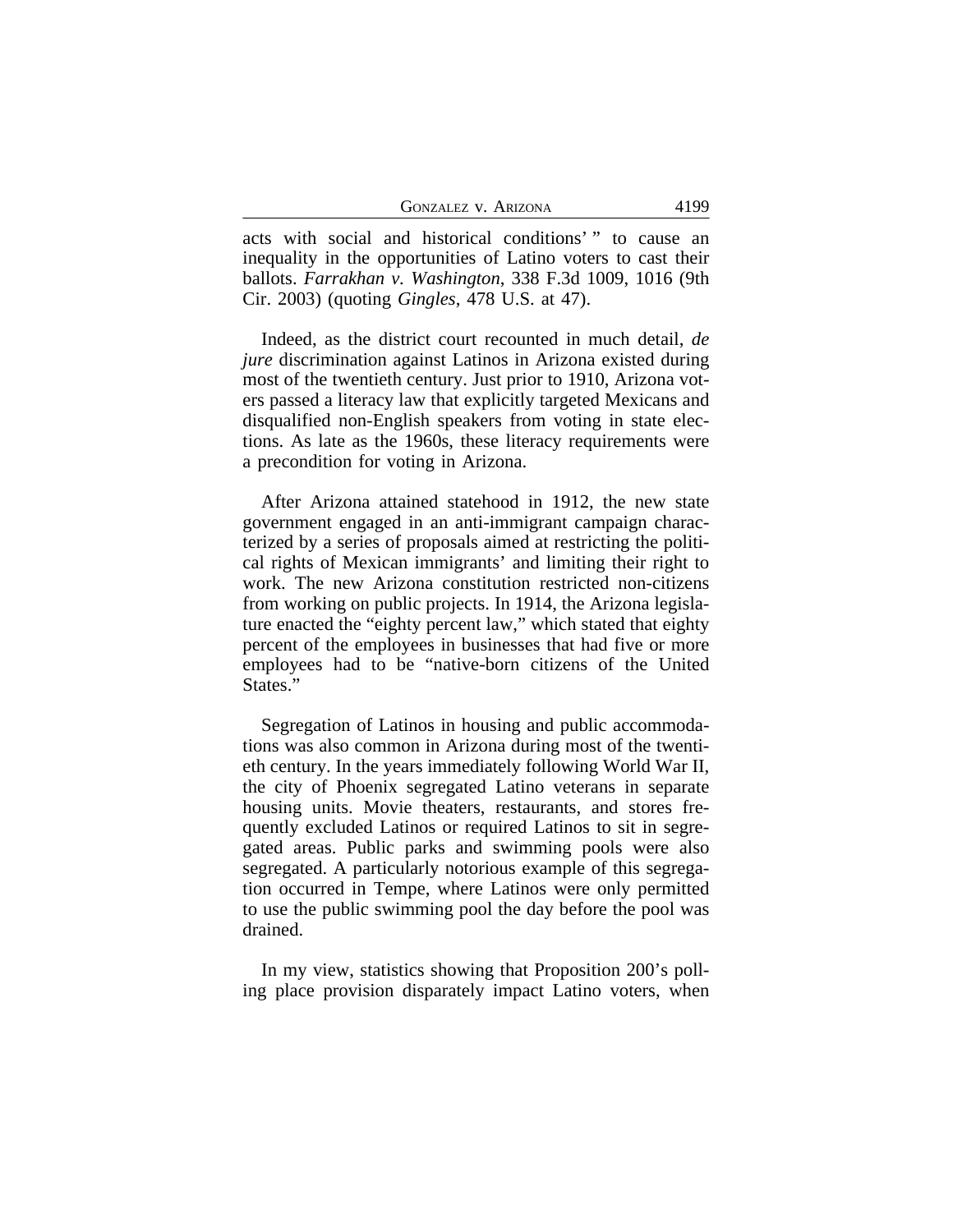coupled with Arizona's long history of discrimination against Latinos, current socioeconomic disparities between Latinos and whites in Arizona, and racially polarized voting in Arizona, establish that Proposition 200's polling place provision results in discrimination on account of race.

History has also shown that when a Latino voter approaches the polling place but is stopped by a person perceived to be an authority figure checking for identification, there's something intimidating about that experience that evokes fear of discrimination. This intimidation has the effect of keeping Latino voters away from the polls.

In sum, I would hold that Proposition 200's polling place provision results in discrimination on account of race, in violation of Section 2 of the Voting Rights Act.

I concur in the majority's conclusion that Arizona's Proposition 200, which amended Ariz. Rev. Stat. § 16-579 to require proof of identification prior to receiving a ballot, does not violate the Voting Rights Act or the Equal Protection Clause of the Fourteenth Amendment. I also agree that the statutory amendment did not constitute a poll tax as proscribed in the Twenty-fourth Amendment to the United States Constitution. As a result, I join Part III of the majority opinion.

I respectfully dissent from the balance of the majority opinion, because I am not persuaded that application of Proposition 200's proof-of-citizenship provision to prospective voters using the National Mail Voter Registration Form (the Federal Form) is precluded by the National Voting Rights Act (NVRA). In my view, there is no conflict between the NVRA

RAWLINSON, Circuit Judge, joined by Judge N.R. Smith, concurring in part and dissenting in part: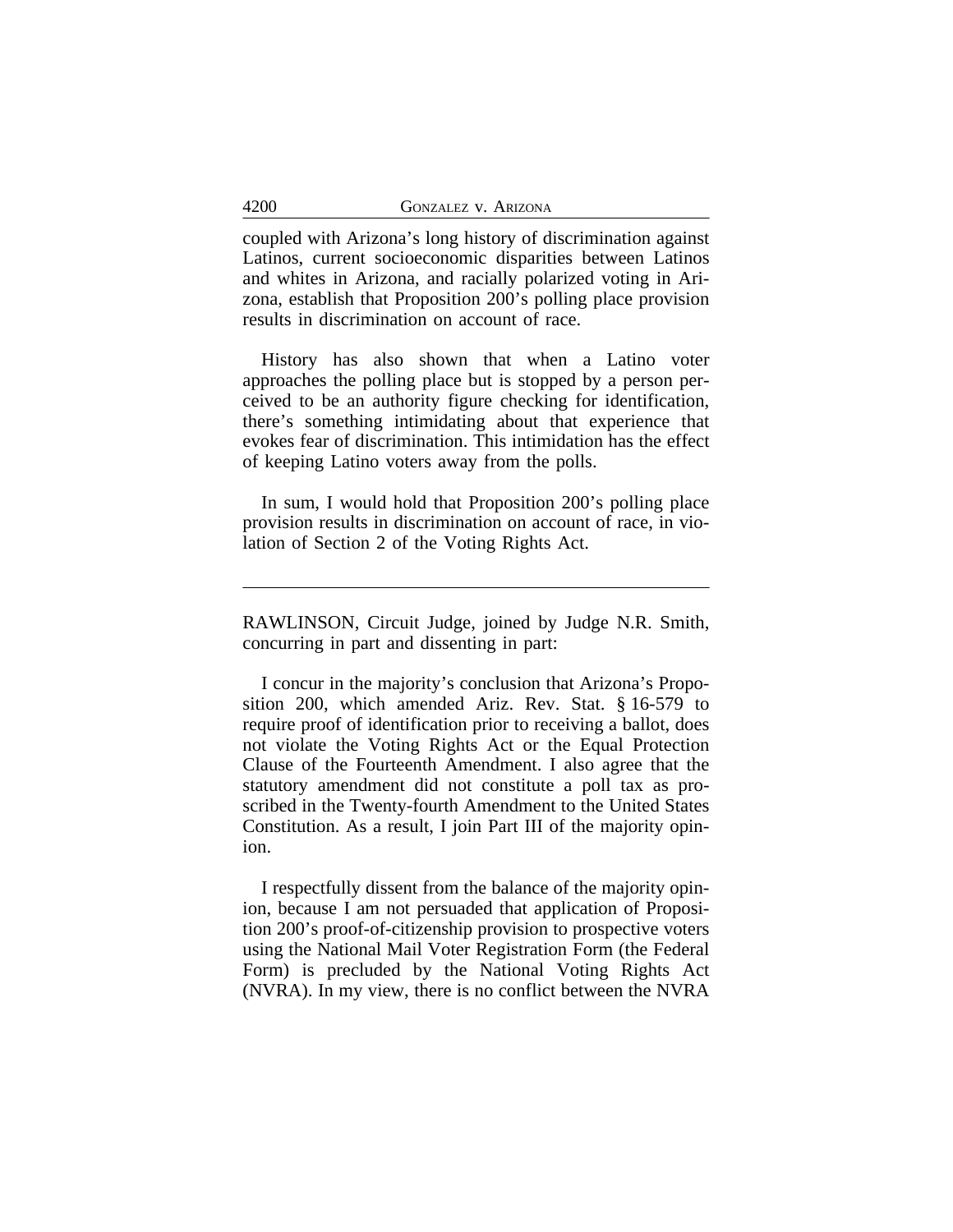| <b>GONZALEZ V. ARIZONA</b> | 4201 |
|----------------------------|------|
|----------------------------|------|

and Arizona's proof-of-citizenship requirement. In fact, the plain text of the NVRA validates Arizona's proof-ofcitizenship requirement, even while recognizing that Arizona must "accept and use" the Federal Form.

The text of the NVRA allows for Arizona's proof-ofcitizenship requirement, notwithstanding whether a presumption against preemption generally exists under the Election Clause, as it does under the Supremacy Clause. The NVRA states the following:

In addition to accepting and using the [Federal Form], a State may develop and use a mail voter registration form that meets all of the criteria stated in section 1973gg-7(b) of this title for the registration of voters in elections for Federal office.

42 U.S.C. § 1973gg-4(a)(2). Therefore, the plain text of the NVRA authorizes a state to "develop and use a mail voter registration form . . . for the registration of voters in elections for Federal office," in addition to the Federal Form if it "meets all of the criteria stated in section 1973gg-7(b)." As part of such criteria, the NVRA provides that a mail voter registration form "may require only such identifying information . . . as is necessary to enable the appropriate State election official to *assess the eligibility* of the applicant . . ." 42 U.S.C. § 1973gg-7(b)(1) (emphasis added). Section 1973gg-7(b)(2) then specifies that citizenship is a necessary eligibility requirement. Thus, the NVRA expressly allows Arizona to require proof of eligibility, such as proof of citizenship, because "it is identifying information . . . necessary to enable the . . . State election official to assess eligibility," and Arizona accepts and uses the Federal Form. *See* 42 U.S.C.  $§$  1973gg-7(b)(1).

I emphasize the point that the NVRA itself expressly, not merely implicitly, authorizes a state to "develop and use" its own form "for the registration of voters in elections for Fed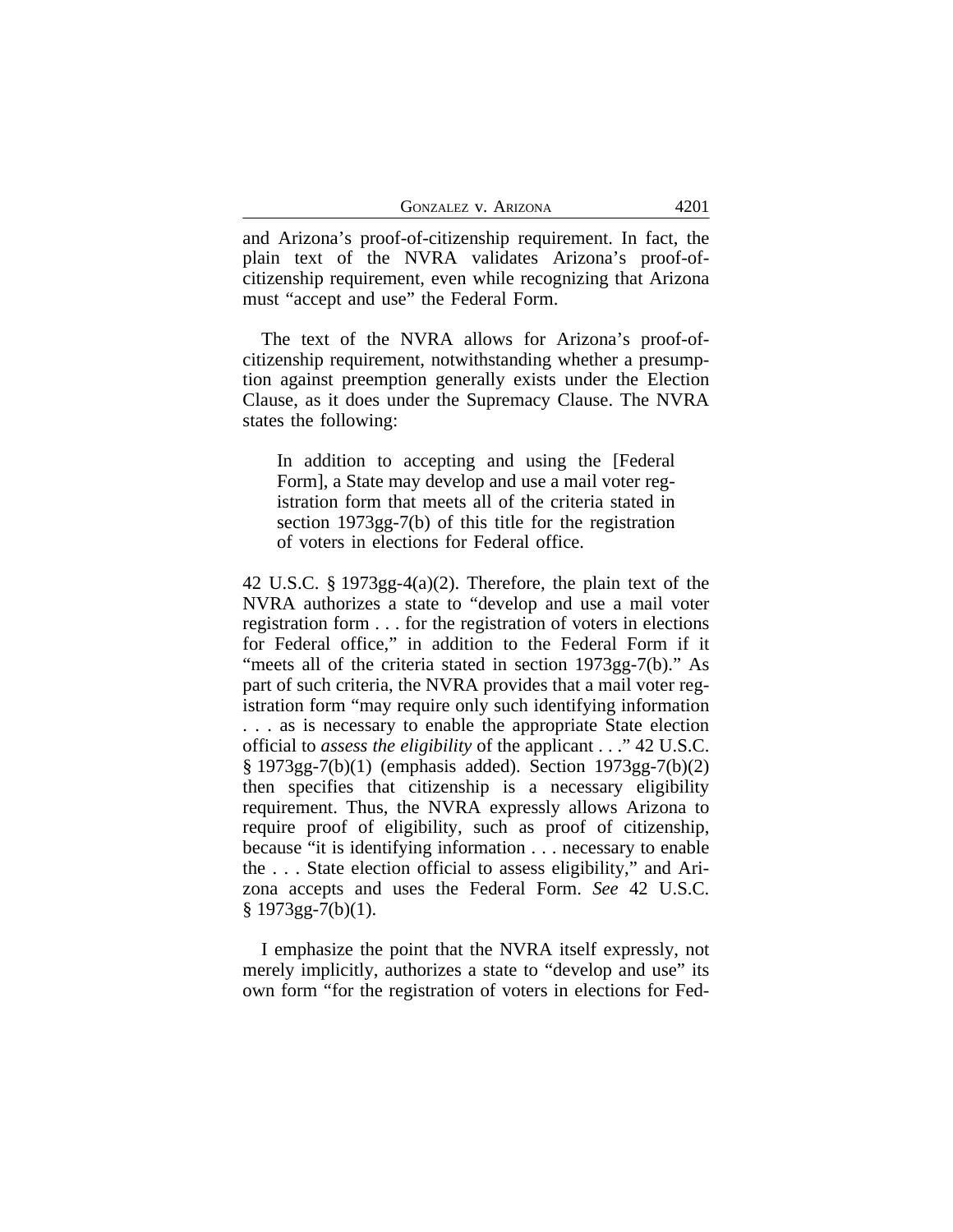eral office," in addition to accepting and using the [Federal Form]." 42 U.S.C. § 1973gg-4(a)(2). Because a state must accept and use the Federal Form but is also expressly authorized to develop and use its own form that meets the criteria in § 1973gg-7(b), the plain text creates a minimum standard through the Federal Form and allows a state to require more as long as it is within the bounds of § 1973gg-7(b). *See Hui v. Castaneda*, 130 S. Ct. 1845, 1855 (2010) ("We are required, however, to read the statute according to its text. . . ."); *Arkansas v. Farm Credit Servs. of Cent. Ark.,* 520 U.S. 821, 827 (1997) (noting that it is a "basic principle that statutory language is to be enforced according to its terms"). While state forms must comply with the same general standards as the Federal Form, there is no mandate that states must use only the information included in the Federal Form or that the Federal Form is a complete application. *See* 42 U.S.C. § 1973gg-4(a)(2). States have the same discretion to decide the contents of the form they develop and use, when drafted in accordance with § 1973gg-7(b), as the Election Assistance Commission (EAC) had for the Federal Form's requirements. *See* 42 U.S.C. §§ 1973gg-4(a)(2), 1973gg-7(b). Thus, the statute expressly authorizes a state, as long as it complies with the standards set forth in § 1973gg-7(b), to require additional information outside of the Federal Form for voter registration. I do not know how to more clearly and emphatically stress the point that the plain text of the statute allows Arizona to require proof-of-citizenship in elections for federal office.

The majority argues that the NVRA preempts the proof-ofcitizenship requirement, because the NVRA requires states to "accept and use" the Federal Form and Proposition 200's requirement to " 'reject any application for registration that is not accompanied by satisfactory evidence of United States citizenship' . . . do not operate harmoniously. . . ." *Majority Opinion*, p. 4138-39 (citing Ariz. Rev. Stat. § 16-166(F)). The majority rejects Arizona's argument that the statutes are harmonious, because Arizona is accepting and using the Federal Form for voter registration as long as evidence of citizenship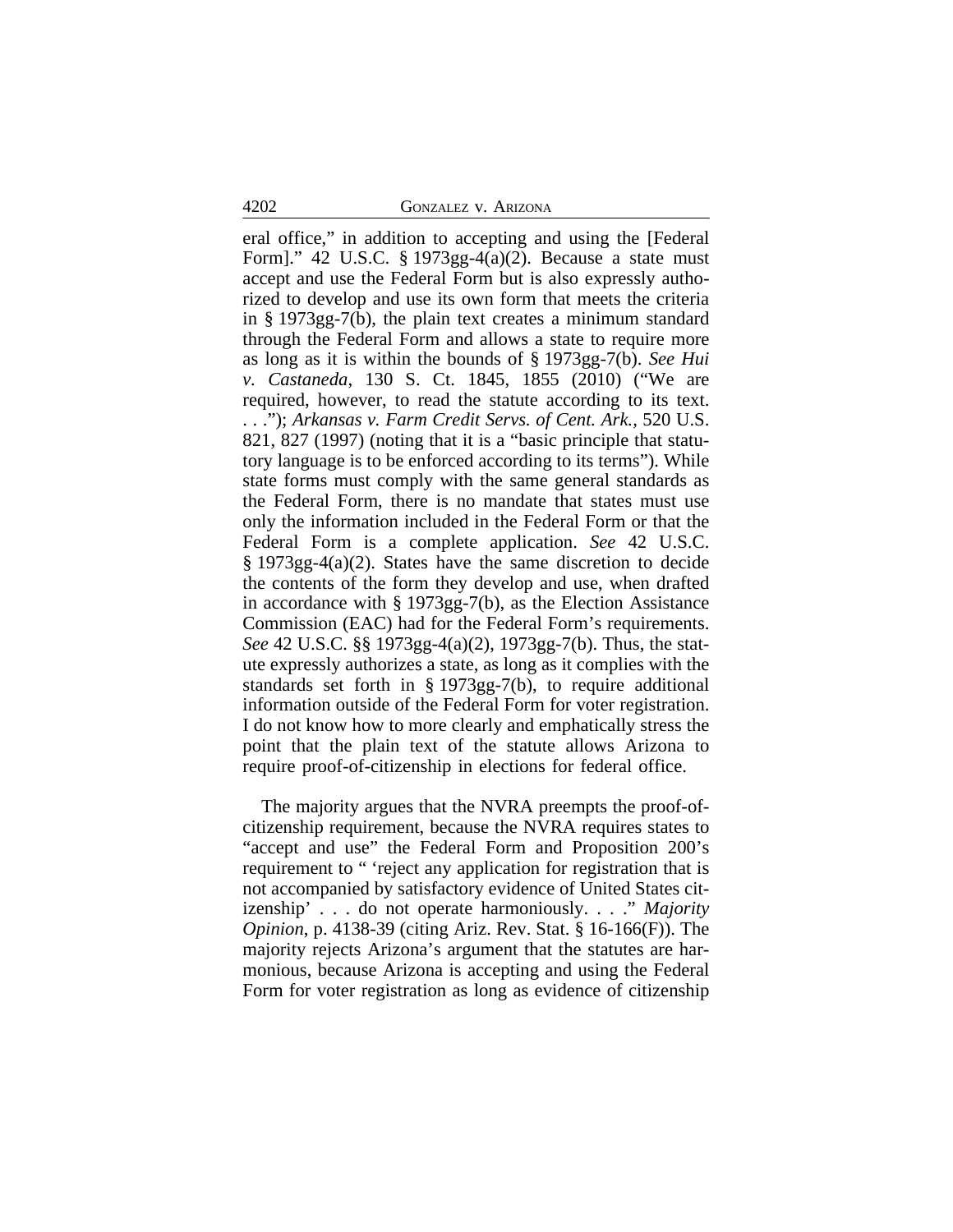GONZALEZ V. ARIZONA 4203

is provided pursuant to the state form requirement. *See id*. at 4139-40. The majority reasons that rejecting voter registration based on anything outside the Federal Form is inappropriate because it "is contrary to the form's intended use and purpose." *Id.* at 4140. Further, the majority opines that its reading is consistent with the "natural reading of the NVRA." *Id.* I disagree.

The terms of the statute trump the intended use and purpose of the Federal Form. *See Lockart v. United States*, 546 U.S. 142, 146 (2005) ("The fact that Congress may not have foreseen all of the consequences of a statutory enactment is not a sufficient reason for refusing to give effect to its plain meaning.") (citation omitted); *see also Siripongs v. Davis,* 282 F.3d 755, 758 (9th Cir. 2002) ("In interpreting the statute we look to general principles of statutory construction and begin with the language of the statute itself." If the "language is clear on its face, the sole function of the court is to enforce it according to its terms. . . .") (citation, alteration and internal quotation marks omitted). Further, the "accept and use" provisions of the NVRA do not establish a conflict between Proposition 200 and the NVRA where one is not otherwise present in the *text* of the statutes. Reading the requirement to "accept and use" the Federal Form in  $\S 1973gg-4(a)(1)$  along with § 1973gg-4(a)(2) does not naturally lead to the conclusion that no requirement outside the Federal Form may disallow a voter's registration. The relevance and importance of § 1973gg-4(a)(2) is paramount. Invalidating the registration provision ignores  $\S 1973gg-4(a)(2)$ , which qualifies the extent to which a state must depend on the Federal Form for federal voter registration—i.e., the Federal Form is not the exclusive form.

The majority seems to read  $\S 1973gg-4(a)(2)$  in such a way as to acknowledge a state's right to develop and use its own form (if compliant with  $\S 1973gg-7(b)$ ), but that a state form cannot require anything more than the Federal Form or cause a voter to be ineligible to register to vote in federal elections.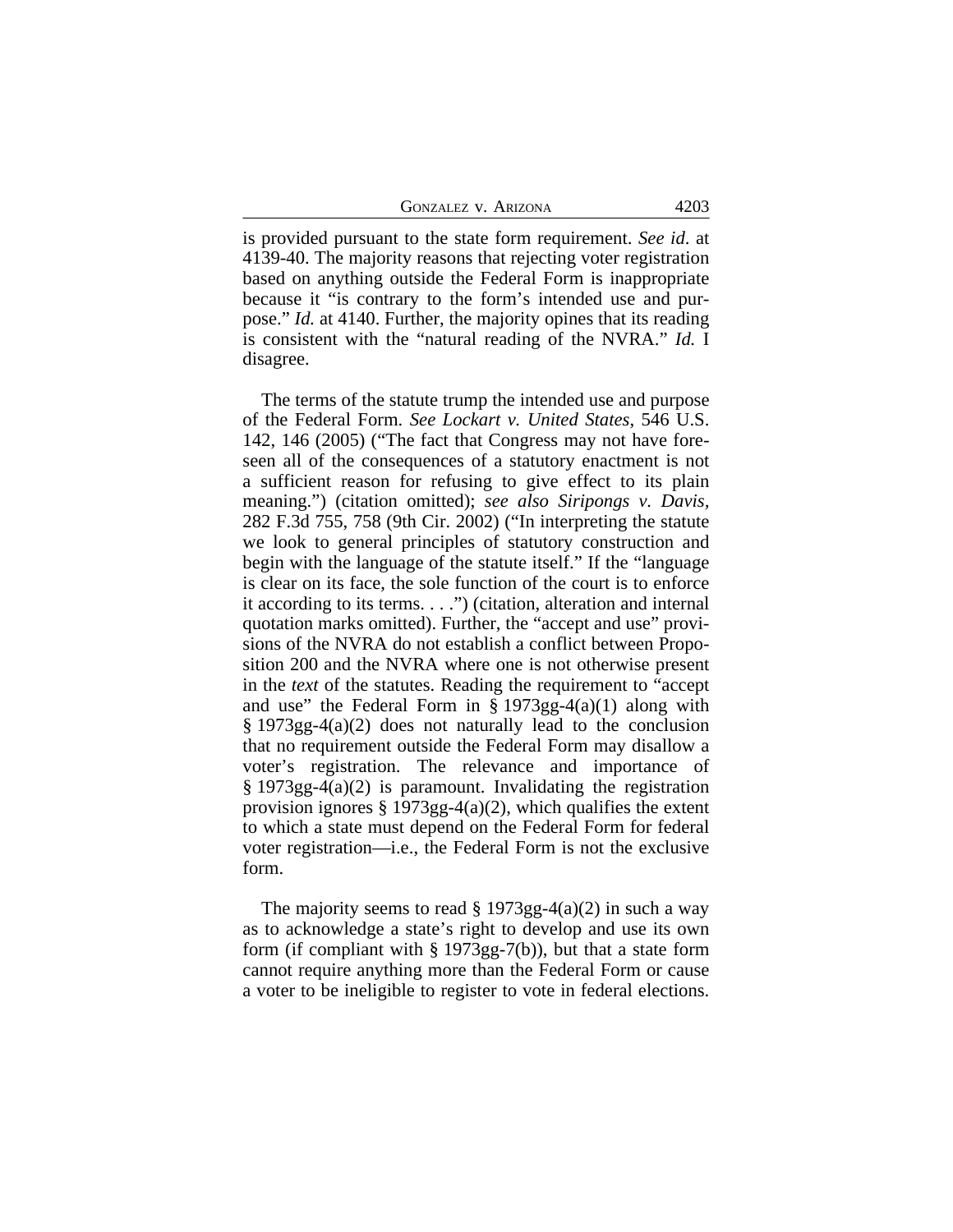However, a more logical and appropriate reading is that the Federal Form acts as the default—setting minimum requirements—, and a state may require additional requirements for federal elections through its own form if the requirements comply with the criteria of the statute (essentially setting the maximum available requirements that may be used in the state form). *See La. Pub. Serv. Comm'n v. F.C.C.*, 476 U.S. 355, 370 (1986) ("[W]here possible, provisions of a statute should be read so as not to create a conflict. . . ."). Therefore, there is flexibility while providing for control through the standards in § 1973gg-7(b). The Federal Form acts as a baseline while the criteria in § 1973gg-7(b) act as outer limits.

The requirement to "accept and use" the Federal Form does not preclude states from imposing additional requirements. First, accepting and using something does not mean that it is necessarily sufficient. For example, merchants may accept and use credit cards, but a customer's production of a credit card in and of itself may not be sufficient. The customer must sign and may have to provide photo identification to verify that the customer is eligible to use the credit card. Second, the ordinary and natural meaning of the word "use" is "to employ" or "derive service from . . .". *Smith v. United States*, 508 U.S. 223, 228-29 (1993) (citation omitted). The word "accepts" means "to adopt, to agree to carry out provisions, to keep and retain." *Worden v. SunTrust Banks, Inc.*, 549 F.3d 334, 344 (4th Cir. 2008) (citing Black's Law Dictionary 12 (5th ed.1979)). It is undisputed that Arizona has employed and derived service from the Federal Form and adopted its use for the registration of voters in federal elections. The only real issue is whether Proposition 200's requirement of proof of citizenship so conflicts with the use of the Federal Form that the requirement of proof of citizenship should be voided.

I realize that the majority's argument that "rejecting" necessarily counters "accepting" has some superficial appeal. *See Majority Opinion*, p. 4139. However, what is being argued is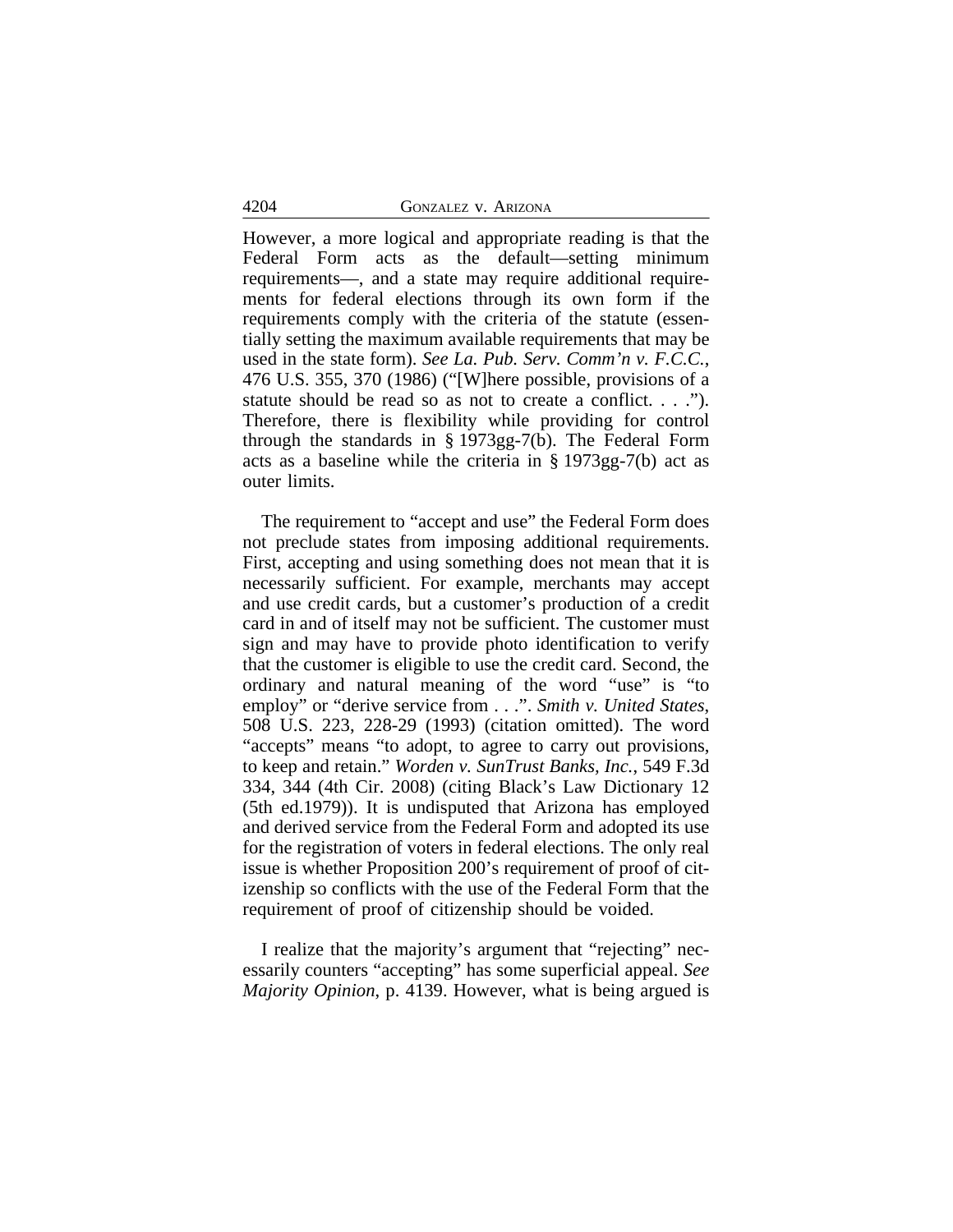| <b>GONZALEZ V. ARIZONA</b> | 4205 |
|----------------------------|------|
|----------------------------|------|

whether states must accept and use the Federal Form in their federal election procedures as a whole, or whether they must accept the Federal Form as completely sufficient and the *sole* requirement for voter registration. Thus, the point of contention is whether Arizona defies the demand to accept and use the Federal Form by not finding voter registration wholly sufficient based solely on the Federal Form. The answer cannot be that the Federal Form is the end-all-be-all. Section 1973gg- $4(a)(2)$  clarifies that "accept and use" cannot mean that a state must allow a voter to register solely on the basis of the Federal Form, because it specifically allows a state to develop and use a state form, in addition to the Federal Form, for federal elections. It is beyond my understanding how the Federal Form can be considered "the end" when the NVRA explicitly allows states to develop and use a form "*[i]n addition* to accepting and using the [Federal Form]." 42 U.S.C. § 1973gg-4(a)(2) (emphasis added).

No provision of the NVRA expressly forbids states from requiring additional identifying documents to verify a voter's eligibility. The NVRA only expressly prohibits states from requiring "notarization or other formal authentication." 42 U.S.C. § 1973gg-7(b)(3). "We . . . read the enumeration of one case to exclude another [if] it is fair to suppose that Congress considered the unnamed possibility and meant to say no to it. . . ." *Barnhart v. Peabody Coal Co.*, 537 U.S. 149, 168 (2003) (citation omitted). Here, Congress prohibited requiring notarization or other formal authentication but failed to prohibit proof-of-citizenship, while expressly recognizing its importance in voter registration. *See* 42 U.S.C. § 1973gg-7(b); *see also Kucana v. Holder*, 130 S. Ct 827, 838 (2010) ("Where Congress includes particular language in one section of a statute but omits it in another section of the same Act, it is generally presumed that Congress acts intentionally and purposely in the disparate inclusion or exclusion." (alteration and citation omitted)). Nor does the NVRA state that it is the *exclusive* authority on eligibility verification or that "Arizona's *only* role was to make [the Federal] [F]orm available to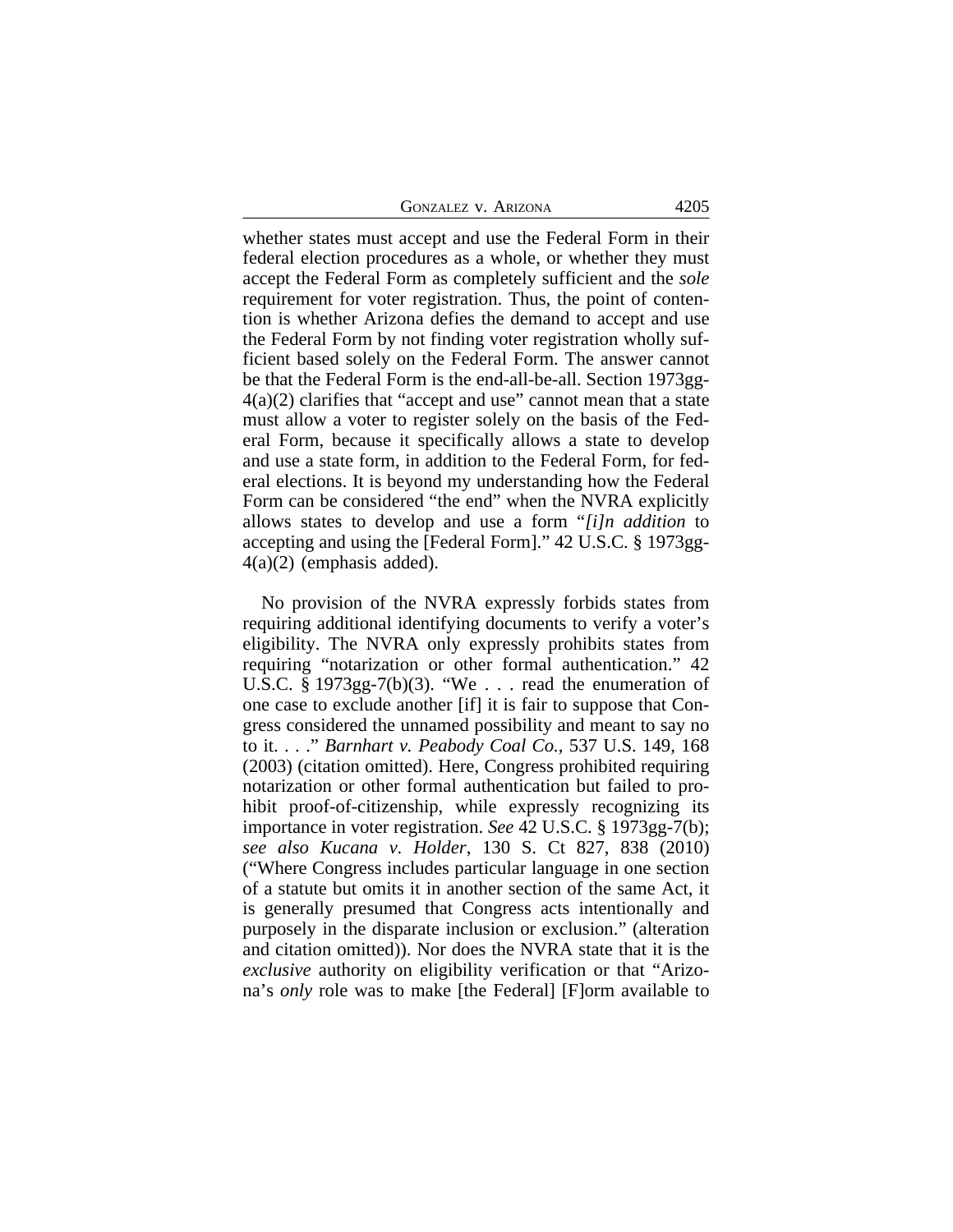applicants and to 'accept and use' it for the registration of voters.*" Majority Opinion*, p. 4143 (emphasis added). The language of the statute not only does *not* prohibit additional documentation requirements, it permits states to "require . . . such identifying information . . . as is necessary to enable the appropriate State election official to assess the eligibility of the applicant . . ." 42 U.S.C. § 1973gg-7(b)(1).

If, as the majority believes, the requirement to accept and use the Federal Form and the express allowance for a state to develop and use a form that complies with the set criteria of the statute are contradictory, *see Majority Opinion*, pp. 4139-43, then the court "must interpret the statute to give effect to both provisions where possible." *See Ricci v. DeStefano*, 129 S. Ct. 2658, 2674 (2009) (citation omitted). Here, it is possible and necessary to interpret the statute as requiring states to accept and use the Federal Form, while allowing states to demand adherence to their form and specific requirements for federal voter registration if in compliance with  $§ 1973gg-7(b).$ 

Reading the statute as a whole solidifies my conclusion that Arizona's registration provision is valid. *See Samantar v. Yousuf*, 130 S. Ct. 2278, 2289 (2010) ("We do not . . . construe statutory phrases in isolation; we read statutes as a whole." (citation and alteration omitted)); *see also, K Mart Corp. v. Cartier, Inc.*, 486 U.S. 281, 291 (1988) ("In ascertaining the plain meaning of the statute, the court must look to the particular statutory language at issue, as well as the language and design of the statute as a whole. . . .") (citation omitted). Besides the express authorization for a state to "develop and use" a form compliant with the statute's criteria, 42 U.S.C. § 1973gg-4(a)(2), the NVRA also provides that "each State shall establish procedures to register to vote in elections for Federal office  $\dots$  (2) by mail application pursuant to section 1973gg-4 of this title, . . . *in addition to any other method of voter registration provided for under State law*," *id.* § 1973gg-2(a) (emphasis added). Although the NVRA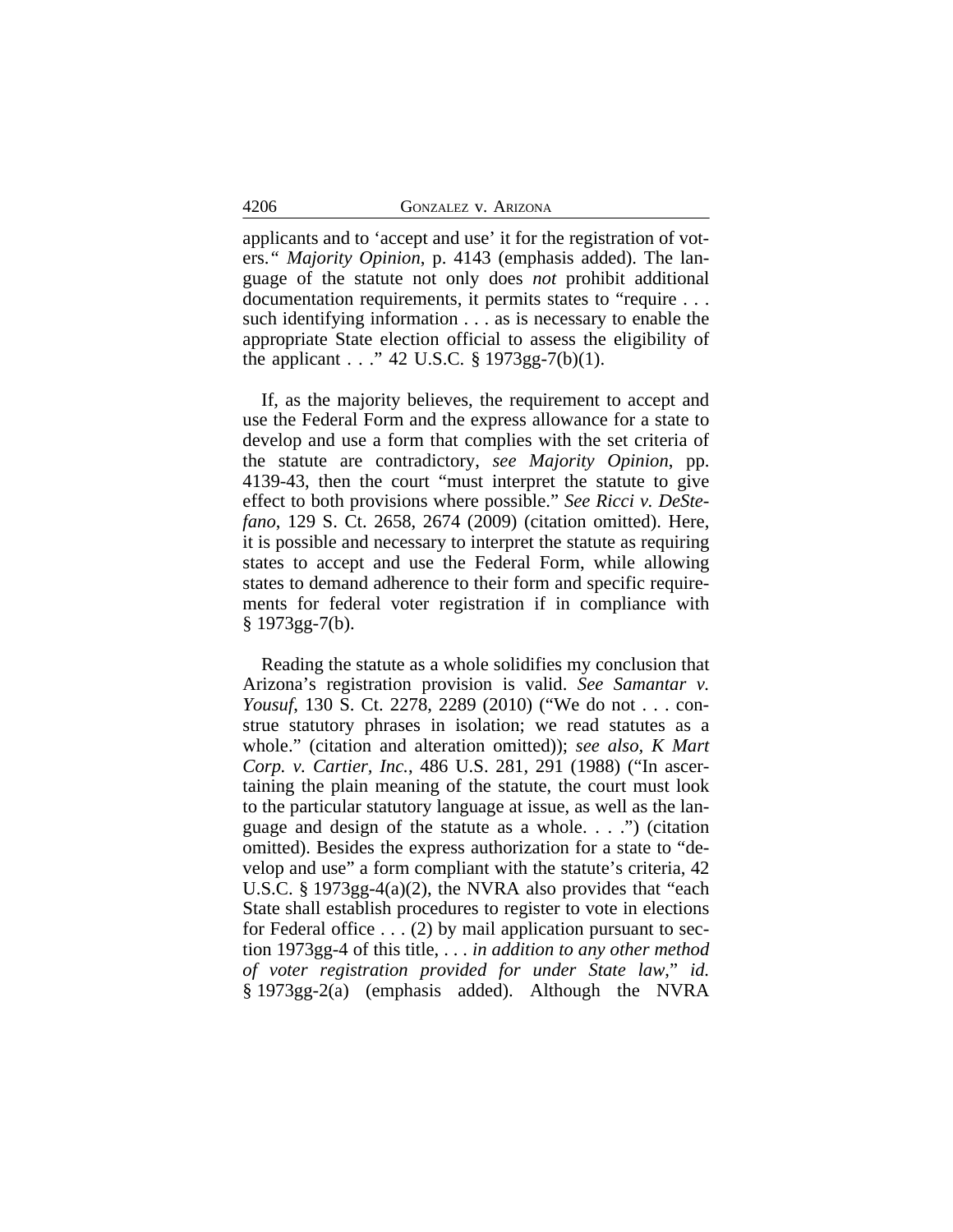GONZALEZ V. ARIZONA 4207

requires that states "accept and use" the Federal Form, *id.*  $\S 1973gg-4(a)(2)$ , the NVRA does not foreclose states from using other methods for registering voters, *id.* § 1973gg-2(a), and allows states to develop and use state specific forms, if those forms fit within set criteria, *id.* § 1973gg-4(a)(2). Therefore, Congress did not "assume exclusive control of the *whole* subject . . . ." *Ex Parte Siebold*, 100 U.S. 371, 383 (1879) (emphasis in the original). Arizona is allowed to require proof of citizenship for federal voter registration because of its expressly granted authority to develop and use a form complying with § 1973gg-7(b) and may deny voter registration for federal office for lack of such proof. *See id*. at 392 ("[W]e think it clear that the clause of the Constitution relating to the regulation of such elections contemplates such co-operation whenever Congress deems it expedient to interfere merely to alter or add to existing regulations of the State . . . .").

The majority notes that, if Arizona is correct that §§ 1973gg-4(a)(2) and 1973gg-7(b) allow the registration provision, "this would mean only that the NVRA allows Arizona to include a proof of citizenship requirement on its State Form." *Majority Opinion*, p. 4143 (citation omitted). "It would not mean that Arizona has authority to add this requirement to the Federal Form . . ." *Id.* However, this conclusion ignores the specific language of  $\S 1973gg-4(a)(2)$ . That language allows states to develop and use a state form complying with the statute's criteria for federal elections.

The majority also asserts that, even if the NVRA allows a state form to include additional conditions within the parameters of § 1973gg-7(b) (like proof-of-citizenship), a state may not decline an applicant's voter registration for federal elections because of the applicant's failure to satisfy the additional conditions. *See Majority Opinion*, pp. 4140-41. According to the majority,

[t]he NVRA's State Form provision, § 1973gg-4(a)(2), merely gives a state more options [and] Con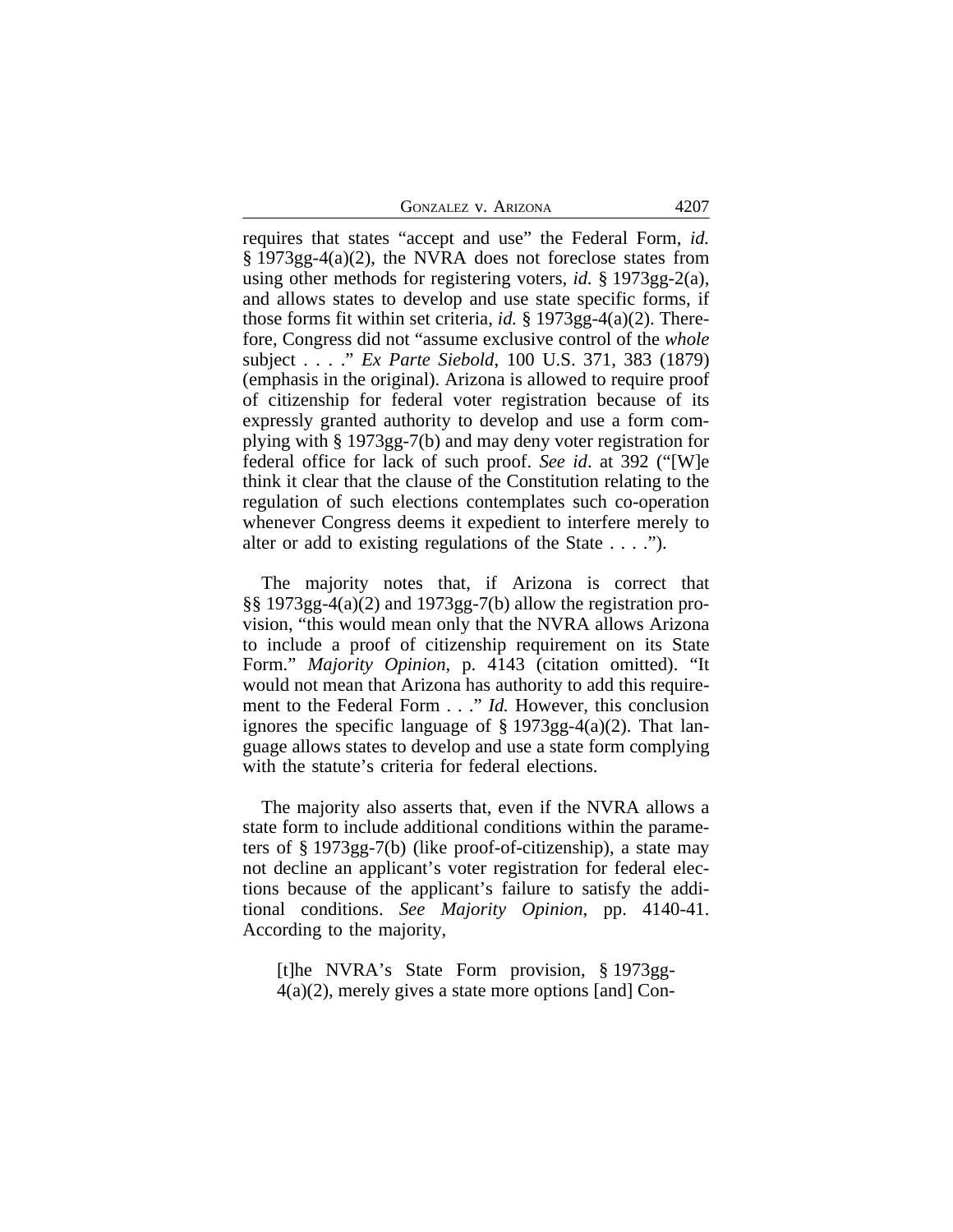gress could have required all states to use *only* the Federal Form . . . Instead, Congress allowed States to use their state registration forms to register applicants for both state and federal elections (provided the state form complies with  $\S 1973gg-7(b)$ . But states cannot reject applicants who register for federal elections who use the Federal Form. . . . *Majority Opinion*, pp. 4140-41 (emphasis by the majority).

Again, the majority's attempt to rebut Arizona's arguments and this dissent contradicts the language of the NVRA and leads to an absurd result. Under the majority's argument, the state form (and the additional conditions allowed in the state form) have no real effect, because the applicant must only meet the Federal Form requirements in order to register for federal elections. Thus, Arizona must allow an applicant, satisfying all but the proof-of-citizenship requirement, to be registered to vote in federal elections, while not allowing the applicant to be registered for state elections. This faulty interpretation contradicts the NVRA's plain language that "a State may develop and use a mail voter registration form that meets all of the criteria stated in section 1973gg-7(b) of this title for the registration of voters in elections for Federal office." 42 U.S.C. § 1973gg-4(a)(2) (emphasis added). Put differently, under the majority's view, a state "registration form that meets all the criteria stated in section 1973gg-7(b)" but that includes an additional condition beyond the Federal Form requirements may not be used to register "voters in elections for Federal office," although the state form is specifically allowed by the language in  $\S 1973gg-4(a)(2)$ .

In addition, the majority believes that my interpretation of  $§$  1973gg-4(a)(2) substitutes "instead of" for "[i]n addition to." *Majority Opinion*, p. 4141. However, my interpretation is loyal to the wording "[i]n addition to," because the Federal Form requirements must be met. State form requirements, constrained by § 1973-gg-7(b), are added to the Federal Form requirements. In contrast, the majority's view of § 1973gg-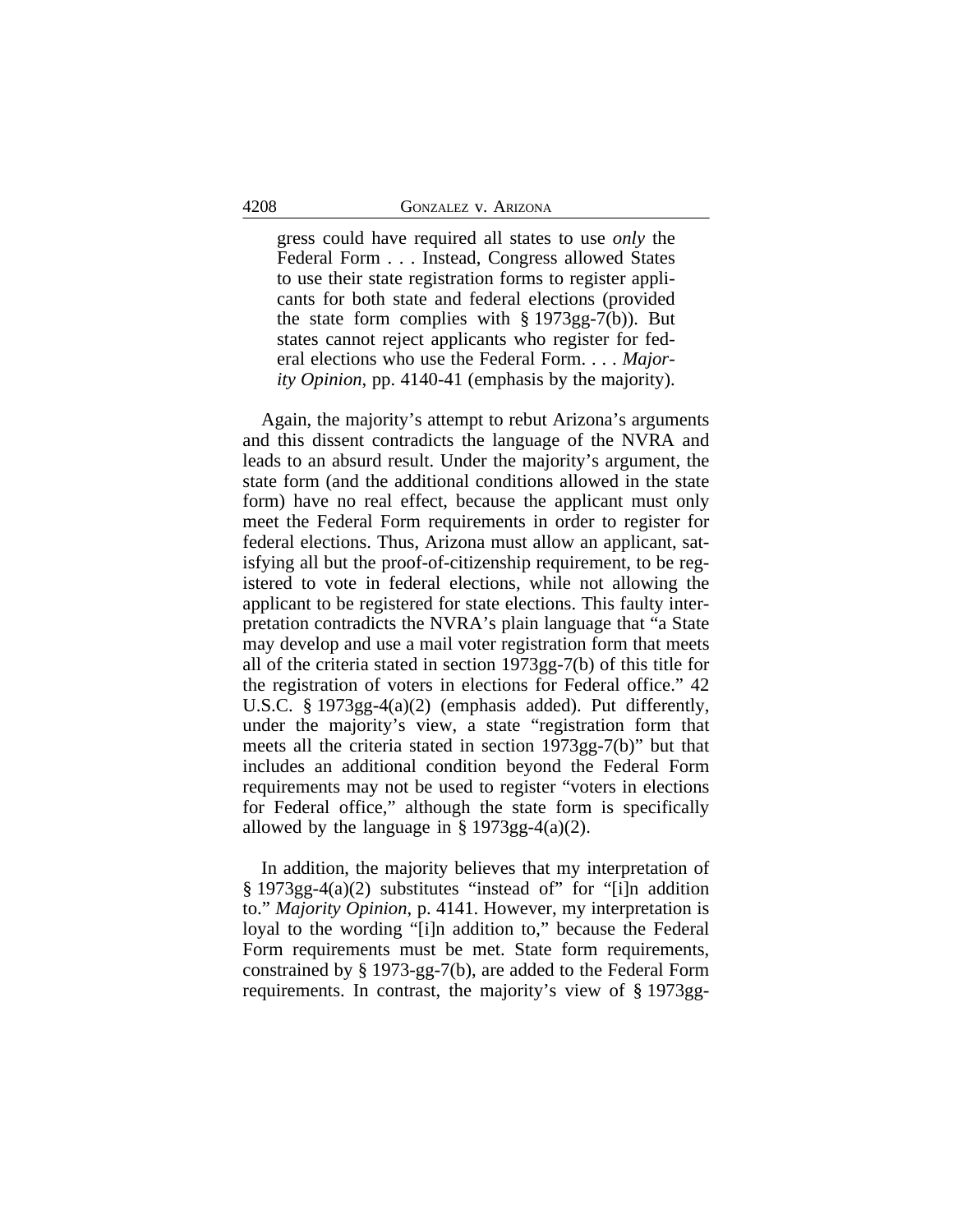| <b>GONZALEZ V. ARIZONA</b> | 4209 |
|----------------------------|------|
|----------------------------|------|

4(a)(2) basically strikes the statute's text allowing state forms to be used "[i]n addition to" the Federal Form "for the registration of voters in elections for Federal office."

The majority's view makes voter registration burdensome for states. For example, an Arizona applicant meeting the Federal Form requirements, but lacking proof-of-citizenship, would have to be allowed to vote for federal officials but could not vote for state officials. States that desire a proof-ofcitizenship requirement in their state forms (as the majority suggests is allowed by the NVRA), would be forced to track whether their residents are registered to vote for federal elections, state elections, or both. In essence, the majority's alteration of the statute imposes an unnecessary burden on the states. Although "it is not our task to assess the consequences of each approach and adopt one that produces the least mischief[,]" *Lewis v. City of Chi., Ill.*, 130 S. Ct. 2191, 2200 (2010), the majority's view, ignoring the plain meaning of the NVRA, cannot be what Congress intended. This is especially true when one considers that the statutory allowance for a state form does not displace the importance of the Federal Form or the delegated authority to the EAC to determine the contents of the Federal Form. The Federal Form maintains its importance, because its use is required in all states. The Federal Form, therefore, establishes a minimum set of requirements. The EAC's rejection of Arizona's request to include a proof-of-citizenship requirement demonstrates that the EAC served its purpose of establishing a minimum (not a maximum) set of requirements for all states. Then, states individually are allowed to impose additional requirements within the strict bounds of § 1973gg-7(b).

The majority believes that the proof-of-citizenship requirement disrupts the goal of the NVRA—to streamline the registration process. *See Majority Opinion*, pp. 4142-44. Although the NVRA seeks to simplify and harmonize registration procedures, the statute also identifies "protect[ing] the *integrity* of the electoral process" and "enhanc[ing] the participation of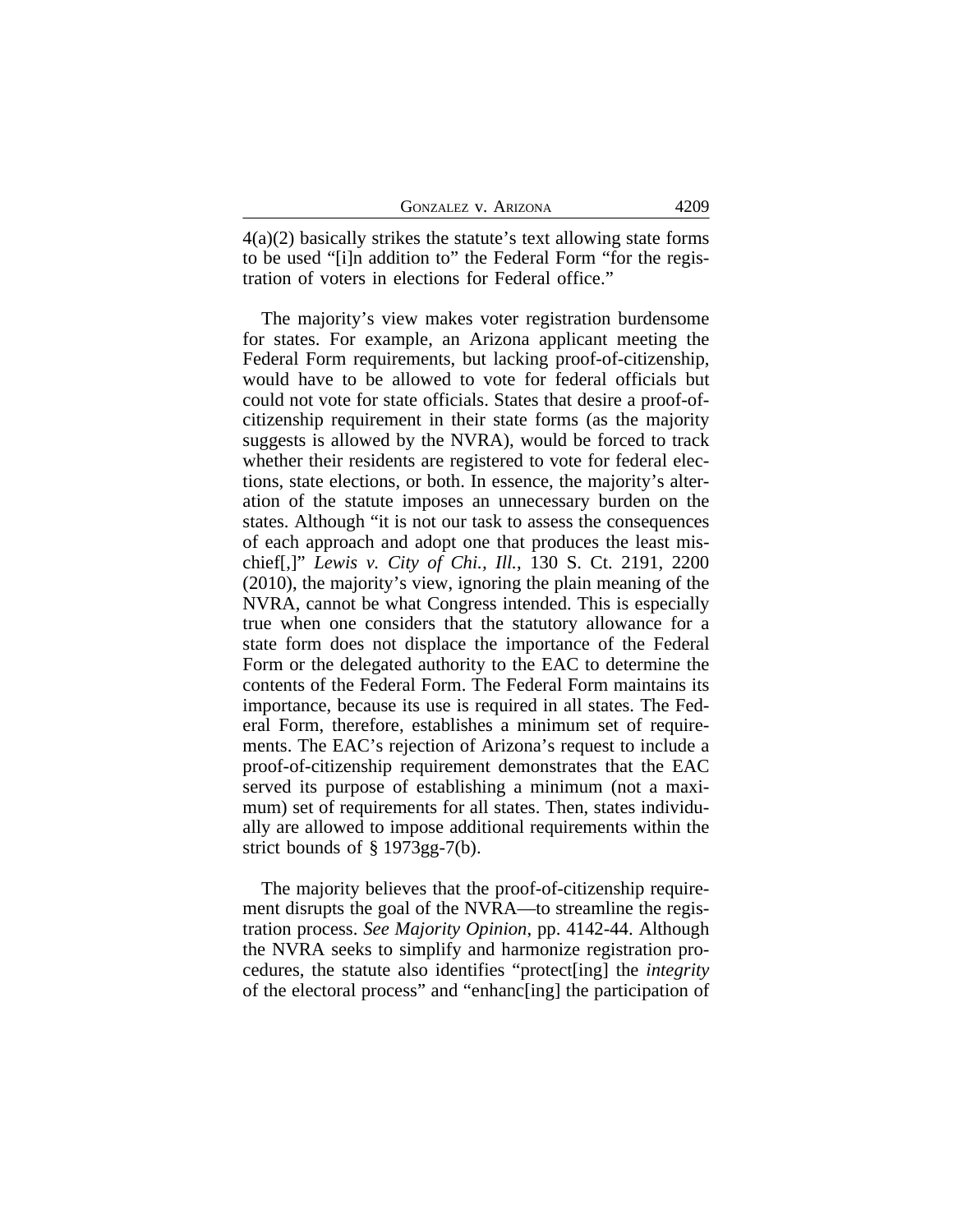*eligible* citizens as voters in elections for Federal office" as guiding purposes of the statute. 42 U.S.C. § 1973gg(b) (emphasis added). Even under the majority's complementary analysis conducted pursuant to *Seibold* and *Foster v. Love*, 522 U.S. 67 (1997), *see Majority Opinion*, p. 4131, Arizona's proof-of-citizenship procedure complements—rather than conflicts with—these important purposes. *See Siebold*, 100 U.S. at 384; *Foster*, 522 U.S. at 74 (holding that a state election law is preempted only "to [the] extent [that] it conflicts with federal law"). The stated harmonious purposes are not served if ineligible voters are allowed to register.

Finally, even though allowing states to "develop and use" their own forms (if compliant with  $\S 1973gg-7(b)$ ) may decrease the efficiency of a Federal Form, this policy consideration cannot overrule the express terms of the statute. *DePierre v. United States,* 131 S. Ct. 2225, 2233 (2011) ("That we may rue inartful legislative drafting, however, does not excuse us from the responsibility of construing a statute as faithfully as possible to its actual text. . . .") (footnote reference omitted); *Lewis*, 130 S. Ct. at 2200 ("Truth to tell, however, both readings of the statute produce puzzling results. . . . In all events, it is not our task to assess the consequences of each approach and adopt the one that produces the least mischief. Our charge is to give effect to the law Congress enacted. . . ."); *cf. United States v. Kennedy*, 643 F.3d 1251, 1266 (9th Cir. 2011) (Ikuta, J.) (determining that a statute compensating victims of child pornography was "a poor fit for these types of offenses[,]" but acknowledging that "the responsibility lies with Congress, not the courts, to develop a scheme to ensure that defendants . . . are held liable . . .").

In sum, the majority's holding hinges on § 1973gg- $4(a)(1)$ 's requirement that states "accept and use" the Federal Form. However,  $\S 1973gg-4(a)(2)$  also allows a state to "develop and use" its own form if it complies with the broad standards in § 1973gg-7(b). Therefore, I am unable to see how Arizona's registration provision squarely conflicts with the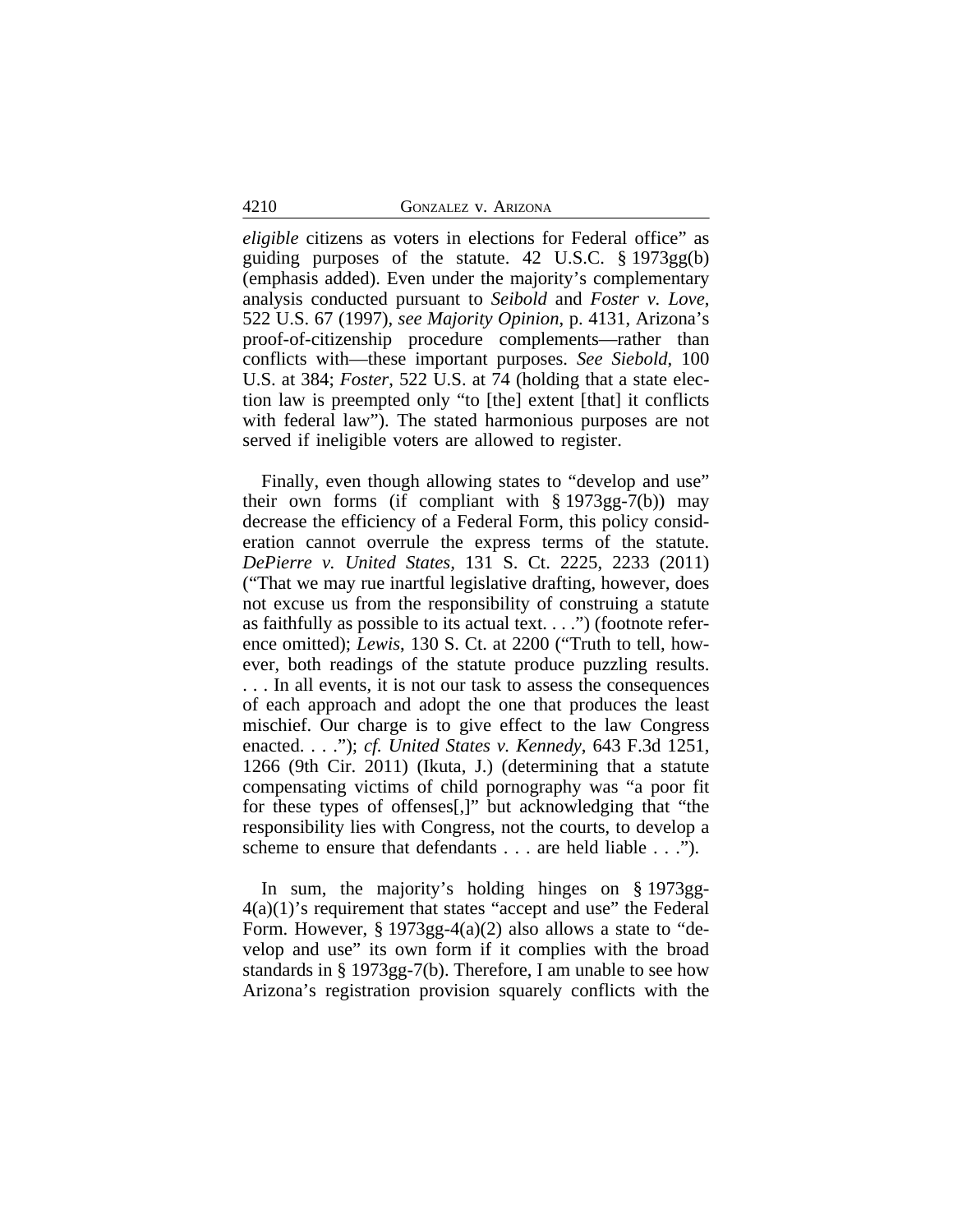NVRA or how the NVRA "assume[s] exclusive control of the *whole* subject. . . ." *Siebold*, 100 U.S. at 383 (emphasis in the original).**<sup>1</sup>**

**<sup>1</sup>**Chief Judge Kozinski describes the NVRA as "readily susceptible to the interpretation of the majority, but also that of the dissent. . . ." *Concurring Opinion*, p. 4192. His well-drafted dissent to the original panel opinion said it better. *See Gonzalez v. Arizona (Gonzalez II)*, 624 F.3d 1162, 1206 (9th Cir. 2010) (Kozinski, J., dissenting) ("The NVRA doesn't say that states must treat the federal form as a complete application. . . . There's no question that Arizona accepts and uses the federal form for the information contained in it. Arizona only asks for proof of citizenship in addition to the form in order to complete the registration process."), *reh'g en banc granted & opinion withdrawn*, 649 F.3d 953 (9th Cir. 2011). This en banc concurrence discusses the statutory language "accept and use" in isolation, with no reference to the "[i]n addition" language in 42 U.S.C. § 1973gg-4(a)(2), *see Concurring Opinion*, again diverging from his prior dissent, where he noted: "[S]ection  $1973gg-4(a)(2)$ ... allows states to 'develop and use' their own form if it 'meets all of the criteria stated in section 1973gg-7(b).' [*Gonzalez v. Arizona (Gonzalez I)*, 485 F.3d 1041 (9th Cir. 2007),] reads the statute correctly; it is the majority here that is mistaken." *Gonzalez II*, 624 F.3d at 1205. In fact, Chief Judge Kozinski previously identified a basic problem with the majority's view via a single question: "[I]f the statute permits zero deviation from the federal form, why permit states to develop their forms at all? The only development needed would be photocopying the federal form." *Id*. at 1209.

To determine its meaning, all of the NVRA's language must be read together and not in isolation. *See Samantar*, 130 S. Ct. at 2289 ("We do not . . . construe statutory phrases in isolation; we read statutes as a whole. . . .") (citation and alteration omitted). When read together, the meaning is clear. States must accept and use the Federal Form for registering voters for federal elections, but may also develop and use a state form with additional conditions if they comply with § 1973gg-7(b). When the meaning of the statute is clear, reverting to legislative history is inappropriate. *See Exxon Mobile Corp. v. Allapattah Servs., Inc.*, 545 U.S. 546, 567 (2005); *see also Hamdan v. Rumsfeld*, 548 U.S. 557, 665-68 (2006) (Scalia, J., dissenting) ("We have repeatedly held that . . . reliance [on legislative history] is impermissible where, as here, the statutory language is unambiguous. . . .").

The legislative history is also unhelpful here, because it is unreliable. "[L]egislative history is itself often murky, ambiguous, and contradictory." *Exxon Mobile*, 545 U.S. at 568; *see also Conroy v. Aniskoff*, 507 U.S.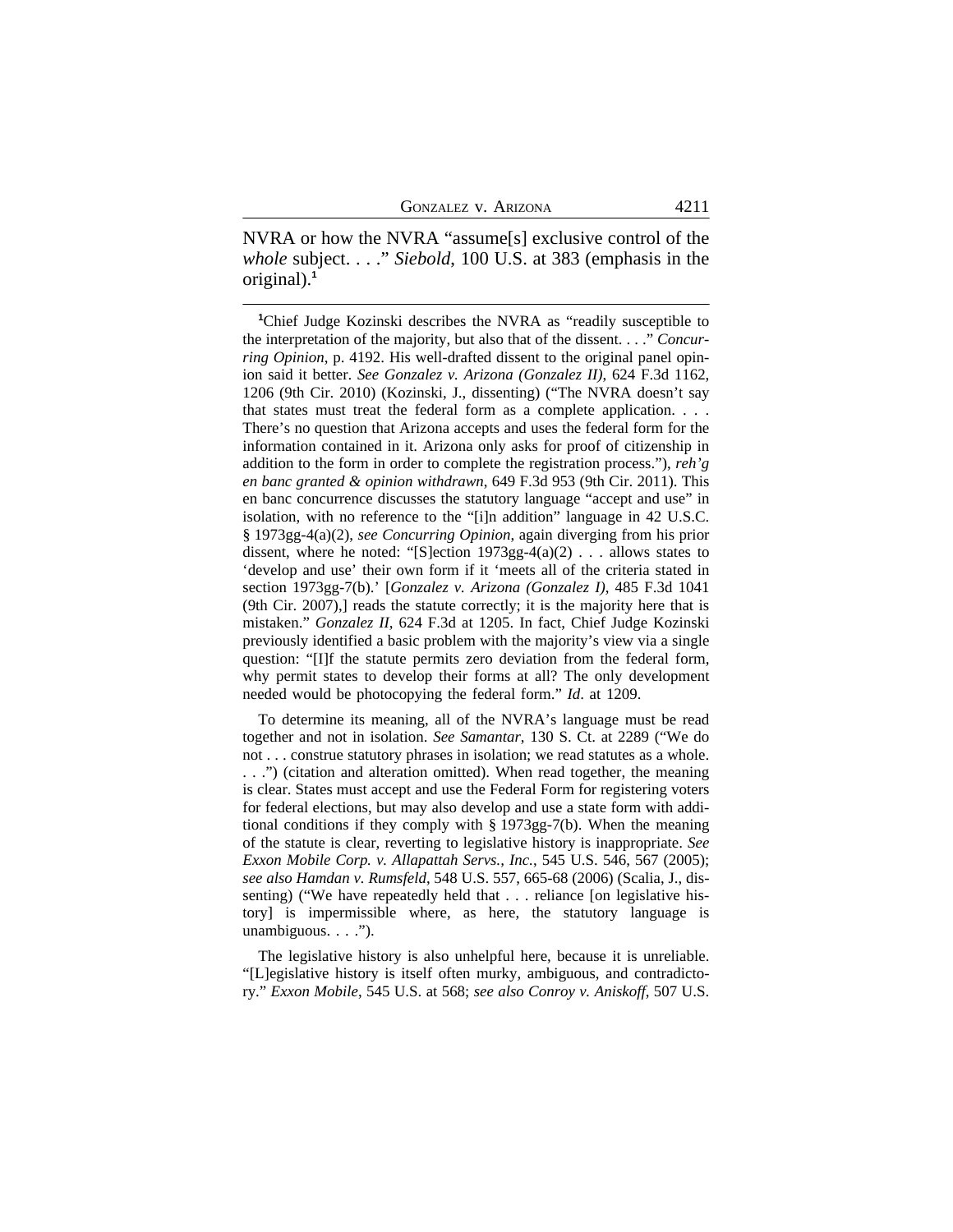#### 4212 GONZALEZ v. ARIZONA

*Siebold* meticulously outlined the interplay between election regulations promulgated by a state government and Congress respectively. In the process, the United States Supreme Court took care to emphasize the respect that should be accorded the procedures implemented by states. *See Siebold*, 100 U.S. at 394 ("State rights and the rights of the United States should be equally respected. *Both are essential* to the preservation of our liberties and the perpetuity of our institu-

511, 519 (1993) (Scalia, J., concurring) ("The greatest defect of legislative history is its illegitimacy. We are governed by laws, not by the intentions of legislators. As the Court said in 1844: 'The law as it passed is the will of the majority of both houses, *and the only mode in which that will is spoken is in the act itself* . . . .") (quoting *Aldridge v. Williams*, 44 U.S. 9, 24 (1845) (emphasis in the original). In fact, this case is a glaring example of the flaws of using legislative history. Although the legislative history cited by Chief Judge Kozinski supports his reasonable argument, the original view of the NVRA's sponsor casts doubt on the clarity of that legislative history. Senator Ford, the sponsor of the bill, thought that "there is nothing in the bill now that would preclude the State's requiring presentation of documentary evidence of citizenship." 139 Cong. Rec. S2897-4, at S2902 (Mar. 16, 1993). He thought that an amendment specifying that a state could require proof-of-citizenship was redundant. *See id*. Therefore, even though the Conference Committee opined that the unamended NVRA disallowed proof-of-citizenship, H.R. Rep. No. 103-66, at 20 (1993), reprinted in 1993 U.S.C.C.A.N. 140, 148-49 (Conf. Rep.), it is unclear how many of the members of Congress who voted for the NVRA agreed with Senator Ford. *See Exxon Mobile*, 545 U.S. at 570 ("The utility of either can extend no further than the light it sheds on how the enacting Legislature understood the statutory text. Trying to figure out how to square the Subcommittee Working Paper's understanding with the House Report's understanding, or which is more reflective of the understanding of the enacting legislators, is a hopeless task."); *cf. Hamdan*, 548 U.S. at 666 (Scalia, J., dissenting) ("Whether the floor statements are spoken where no Senator hears, or written where no Senator reads, they represent at most the views of a single Senator. . . ."). As has been previously said, "[j]udicial investigation of legislative history has a tendency to become, to borrow Judge Leventhal's memorable phrase, an exercise in 'looking over a crowd and picking out your friends.' " *Exxon Mobile*, 545 U.S. at 568 (quoting Patricia M. Wald, *Some Observations on the Use of Legislative History in the 1981 Supreme Court Term*, 68 Iowa L. Rev. 195, 214 (1983)).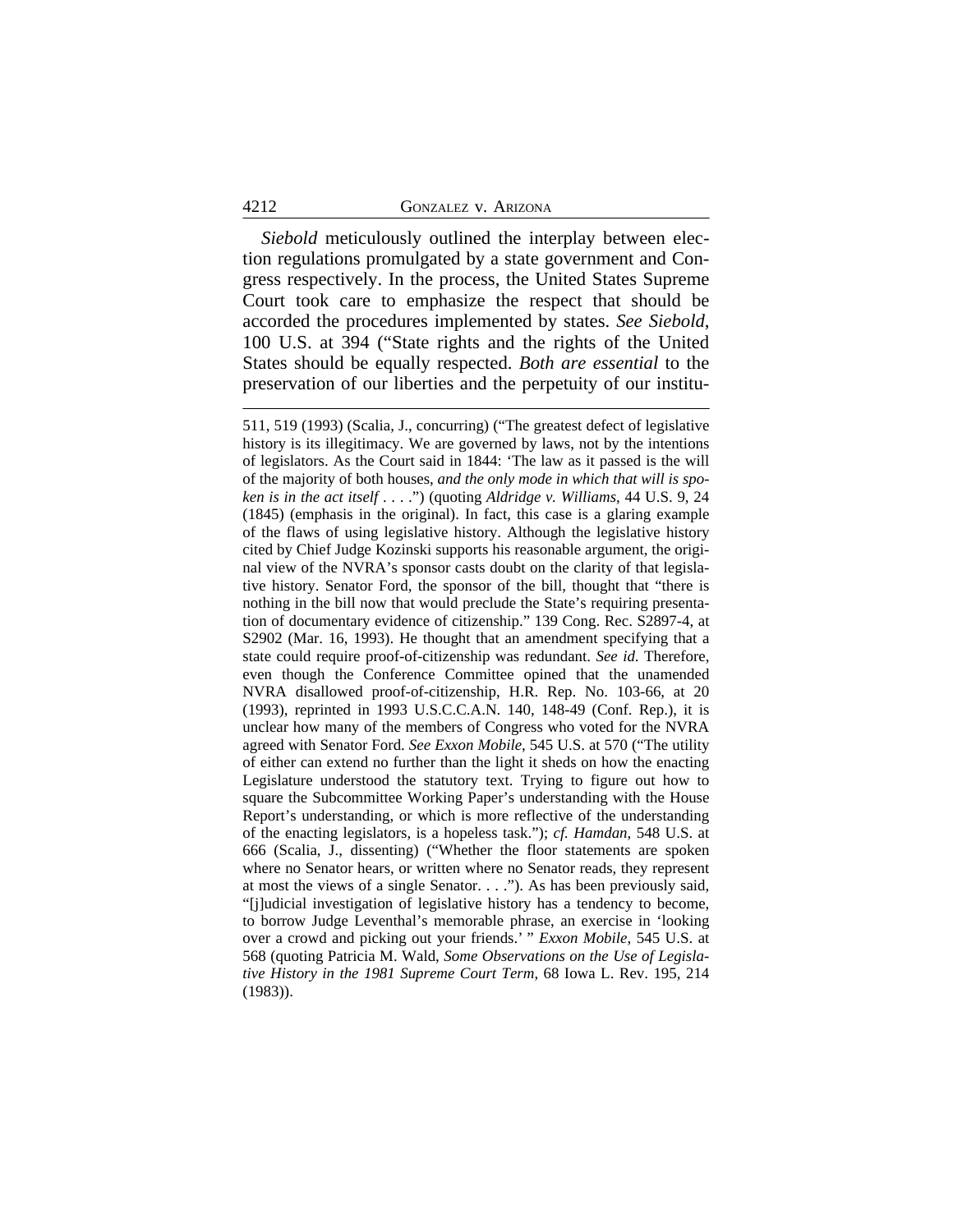tions. But, in endeavoring to vindicate the one, we should not allow our zeal to nullify or impair the other.") (emphasis added).

The Supreme Court recognized the right of Congress to exercise its power to enact voting regulations that would supersede regulations promulgated by a state. *See id*. at 393. However, the Supreme Court also noted that "we are bound to presume that Congress has done so in a judicious manner; that it has endeavored to guard as far as possible against any unnecessary interference with State laws and regulations . . ." *Id*.

The Supreme Court further reasoned that the power of Congress to enact statutes governing state matters "does not derogate from the power of the State to execute its laws *at the same time and in the same places* . . . ." *Id*. at 395 (emphasis added). The laws of the state are preempted if, and only if, "*both cannot be executed* at the same time . . . ." *Id*. (emphasis added).

In *Siebold*, there was no dispute regarding a conflict between the state and federal regulations. Rather, the question raised was whether Congress may enact partial regulations to be implemented together with state regulations governing election procedures. *See id*. at 382. Having answered that question in the affirmative, the Supreme Court denied the writ of habeas corpus filed by defendants who were convicted of violating the federal laws. *See id*. at 374, 399.

*Foster*, the more recent case, addressed an actual conflict between a state law and a federal law. Indeed, in *Foster* a blatant conflict existed between federal statutes requiring Congressional elections to be held "the Tuesday after the first Monday in November in an even-numbered year" and a state statutory scheme under which no election was held on the date designated by Congress if a candidate received a major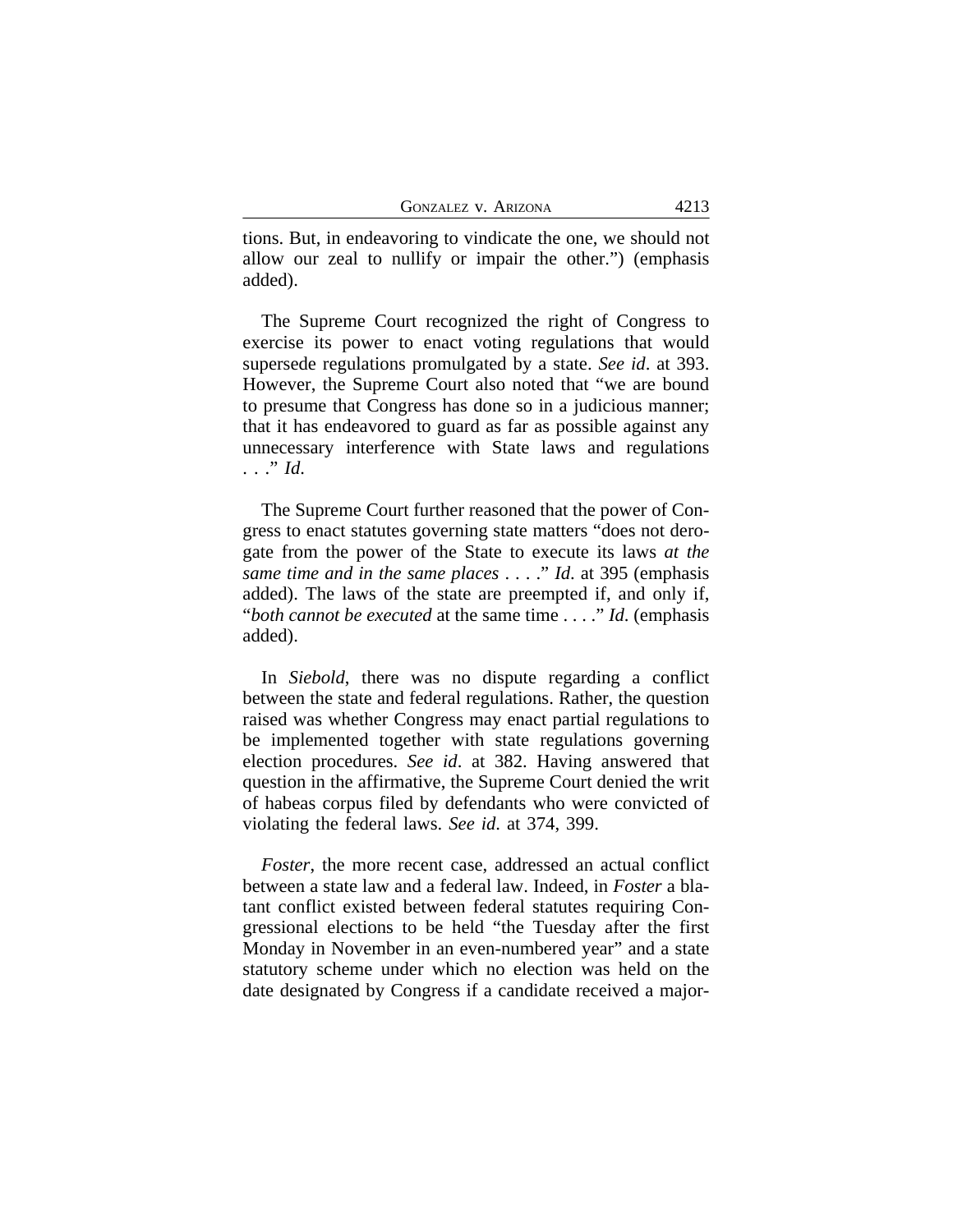ity of the votes during an earlier "open primary" election. 522 U.S. at 68-69*.*

The Supreme Court explained that the issue to be decided was "a narrow one *turning entirely* on the meaning of the state and federal statutes . . ." *Id*. at 71 (emphasis added). The Court defined election as encompassing "the combined actions of voters and officials meant to make a final selection of an officeholder . . ." *Id*. The Court noted that Congress had established the Tuesday following the first Monday in November as "the day" for electing members of Congress. *Id*. Because the system in Louisiana was "concluded as a matter of law before the federal election day, with no act in law or in fact to take place on the date chosen by Congress," the Louisiana statute conflicted with 2 U.S.C. § 7, and was preempted. *Id*. at 73.

Because no Congressional election was to be held on the date Congress explicitly designated as "the day" for holding Congressional elections, the Louisiana statutory scheme clearly and directly conflicted with § 7. Reiterating that federal law "mandates holding all elections for Congress . . . on a single day throughout the Union," *id*. at 70, the Court voided Louisiana's statutory scheme. *See id*. at 74.

Unlike the statutory scheme voided in *Foster*, Proposition 200's proof-of-citizenship provision does not present the blatant conflict addressed by the Supreme Court in that case. Indeed, the majority rests its analysis on what it perceives to be the "expansive" sweep of the Elections Clause. *Majority Opinion*, p. 4126-27 n.8. However, the message from *Siebold* is to the opposite effect. After taking great pains to emphasize the equal role of the states in preserving the integrity of federal elections, the Supreme Court counseled that we should not hasten to declare preemption of a state statutory scheme. Indeed, *Siebold* expressly held that the paramountcy of federal law extends only "so far as the two are inconsistent, and no farther . . . ." *Siebold*, 100 U.S. at 386. The Court clarified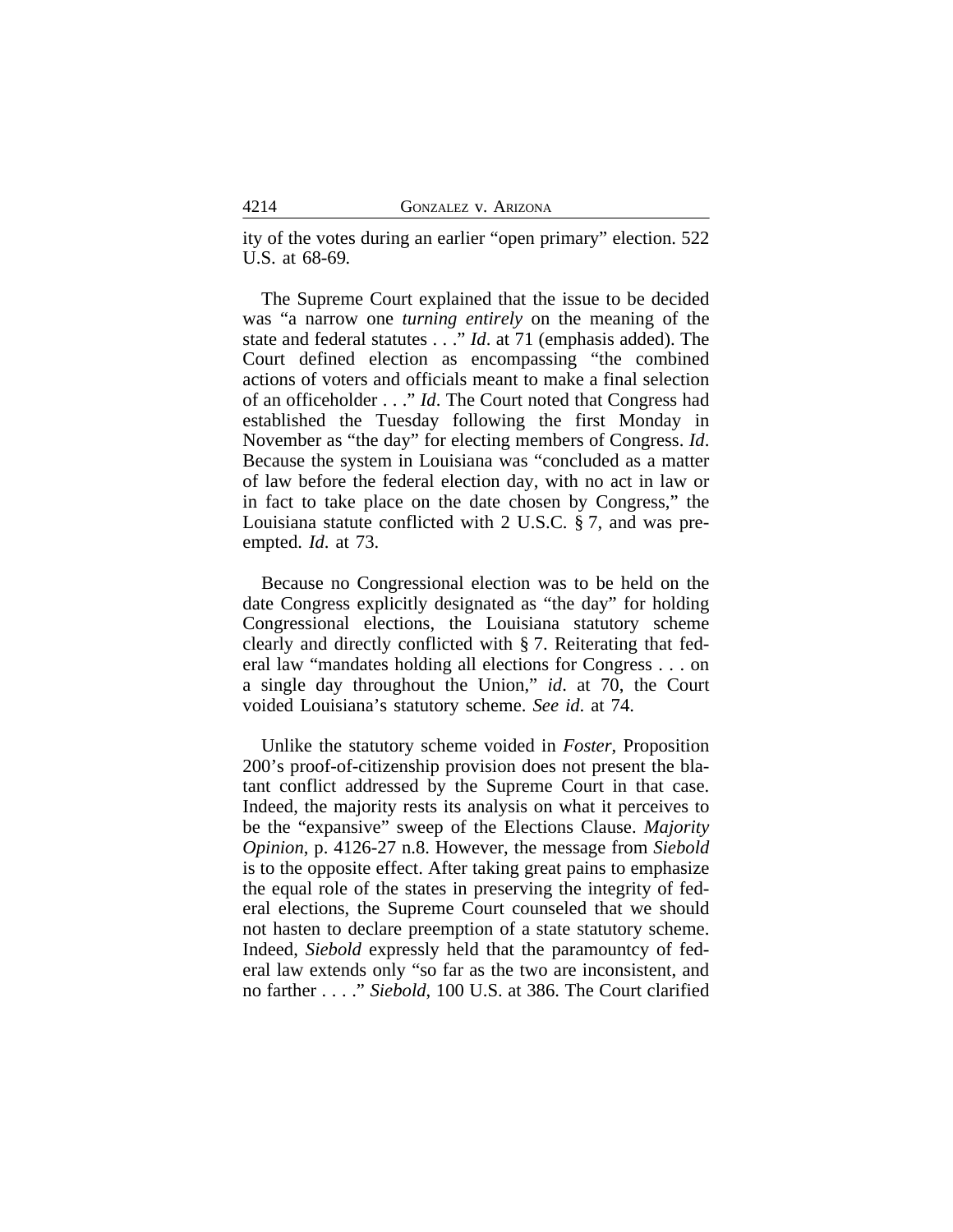that state and federal enactments conflict only "[i]f both cannot be performed . . ." *Id*.

*Foster* couched its holding in similar fashion, clarifying that the preeminence of federal statutes over state statutes applies only to the extent that the two conflict, and only "so far as the conflict extends . . ." *Foster*, 522 U.S. at 69, (*quoting Siebold*, 100 U.S. at 384).

In making the determination whether the Louisiana statutory scheme violated 2 U.S.C. § 7, the Supreme Court focused on the word "election" as used in § 7. *Id*. at 71. The Court consulted a dictionary for the definition of "election" to determine if a conflict existed between Louisiana's statutory scheme and § 7.

It is important to remember that the Supreme Court opined that State enactments are superseded by Federal enactments only "[i]f both cannot be performed . . ." *Siebold*, 100 U.S. at 386. As applied in *Foster*, the state statutory scheme was voided because it was impossible to hold a Congressional election on the designated day if the election was in fact completed on an earlier date. *See Foster*, 522 U.S. at 73.

In my view, the majority opinion has stretched the principle established in *Siebold* and applied in *Foster* beyond its intended bounds.**<sup>2</sup>**

<sup>&</sup>lt;sup>2</sup>I do not agree that the cases cited on pages 4126-27, n.8 of the majority opinion establish that the Supreme Court has "construed Congress's authority under the Election Clause expansively." Rather, in the earlier years of this nation's existence, when many states resisted the notion of a centralized government, these cases served to emphasize that federal elections conducted in the various states were subject to federal regulation. *See, e.g., The Ku Klux Cases*, 110 U.S. 651, 657-58 (1884) ("If this government is anything more than a mere aggregation of delegated agents of other states and governments, each of which is superior to the general government, it must have the power to protect the elections on which its existence depends, from violence and corruption . . . ."); *id*. at 662 ("This proposition answers, also, another objection to the constitutionality of the laws under consideration, namely, that the right to vote for a member of congress . . . is governed by the law of each state respectively . . . .").